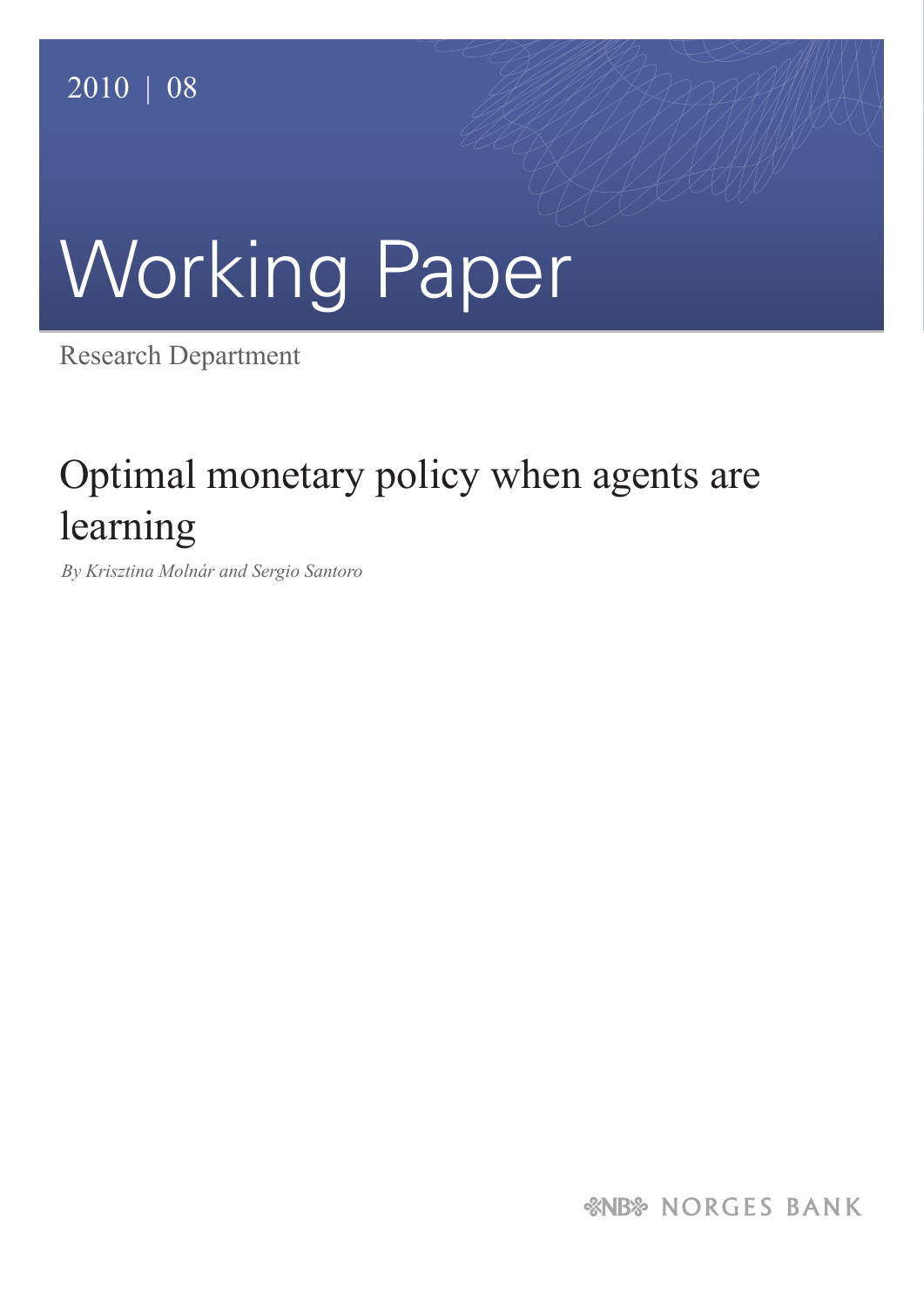#### **Working papers fra Norges Bank, fra 1992/1 til 2009/2 kan bestilles over e-post:** servicesenter@norges-bank.no eller ved henvendelse til: Norges Bank, Abonnementsservice Postboks 1179 Sentrum 0107 Oslo Telefon 22 31 63 83, Telefaks 22 41 31 05

Fra 1999 og senere er publikasjonene tilgjengelige på www.norges-bank.no

Working papers inneholder forskningsarbeider og utredninger som vanligvis ikke har fått sin e4ndelige form. Hensikten er blant annet at forfatteren kan motta kommentarer fra kolleger og andre interesserte. Synspunkter og konklusjoner i arbeidene står for forfatternes regning.

#### **Working papers from Norges Bank, from1992/1 to 2009/2 can be ordered by e-mail:**

servicesenter@norges-bank.no or from Norges Bank, Subscription service, P.O.Box. 1179 Sentrum N-0107Oslo, Norway. Tel. +47 22 31 63 83, Fax. +47 22 41 31 05

Working papers from 1999 onwards are available on www.norges-bank.no

Norges Bank's working papers present research projects and reports (not usually in their final form) and are intended inter alia to enable the author to benefit from the comments of colleagues and other interested parties. Views and conclusions expressed in working papers are the responsibility of the authors alone.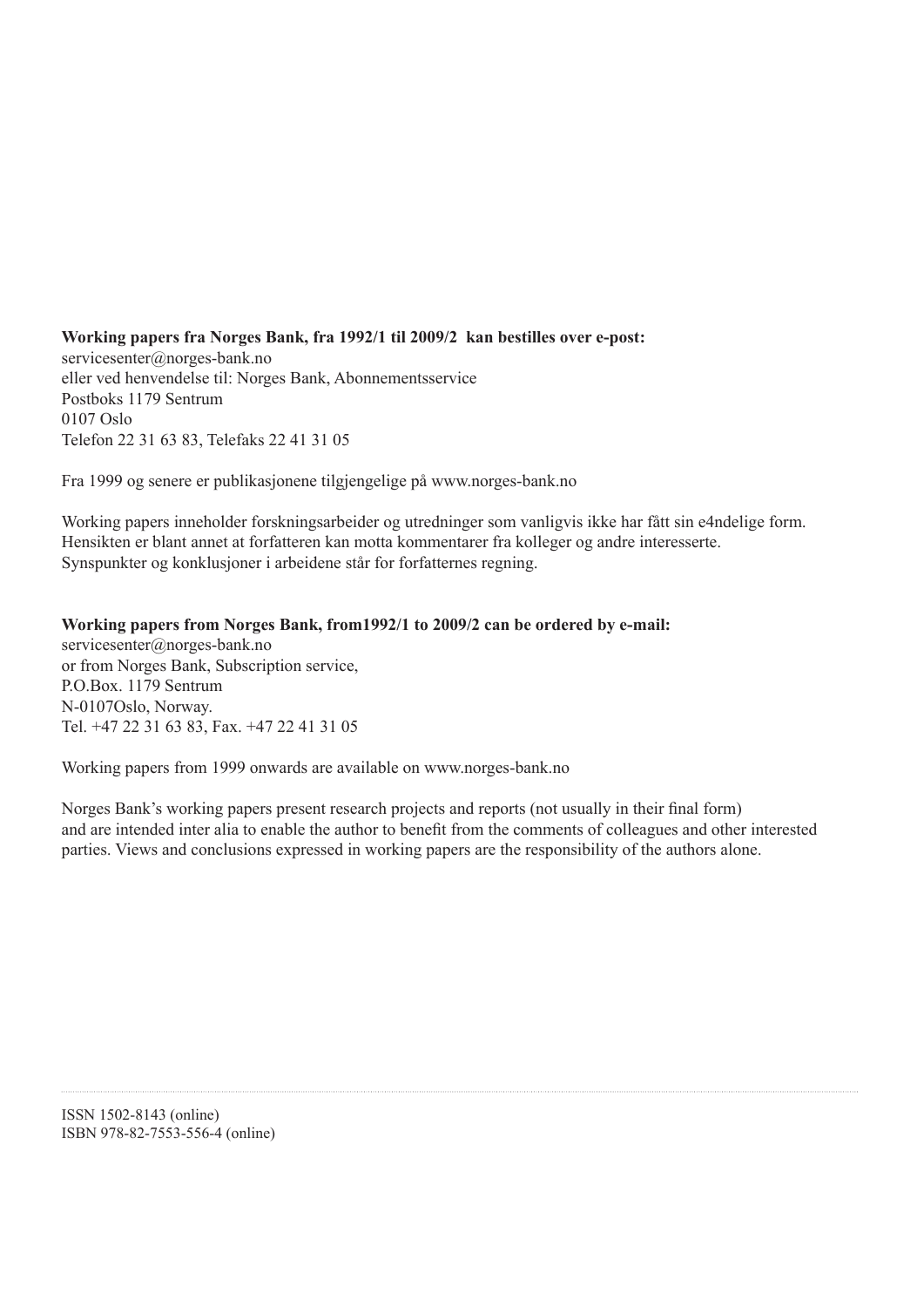## Optimal Monetary Policy When Agents Are Learning<sup>∗</sup>

Krisztina Molnár<sup>†</sup> and Sergio Santoro<sup>‡</sup>

May 27, 2010

#### Abstract

We derive the optimal monetary policy in a sticky price model when private agents follow adaptive learning. We show that this slight departure from rationality has important implications for policy design. The central bank faces a new intertemporal trade-off, not present under rational expectations: it is optimal to forego stabilizing the economy in the present in order to facilitate private sector learning and thus ease the future intratemporal inflation-output gap trade-offs. The policy recommendation is robust: the welfare loss entailed by the optimal policy under learning if the private sector actually has rational expectations is much smaller than if the central bank mistakenly assumes rational expectations when in fact agents are learning.

JEL classification: C62, D83, D84, E52 Keywords: optimal monetary policy, learning, rational expectations

<sup>∗</sup>We are especially grateful to our supervisors Albert Marcet and Ramon Marimon for very helpful comments and encouragement throughout this project. We are also indebted to Kosuke Aoki, Gernot Doppelhofer, Refet Gurkaynak, Seppo Honkapohja, Thijs van Rens, Alessandro Rebucci, José-Víctor Ríos-Rull, Stephan Sauer, and Ákos Valentinyi for useful conversations and suggestions. Any errors are our own. The views expressed herein are those of the authors, and do not necessarily reflect those of the Bank of Italy or Norges Bank.

<sup>†</sup>Norwegian School of Economics and Business Administration, and Norges Bank; Email: krisztina.molnar@nhh.no

<sup>‡</sup>Department for International Economic Analysis and Relations, Bank of Italy; Email: sergio.santoro@bancaditalia.it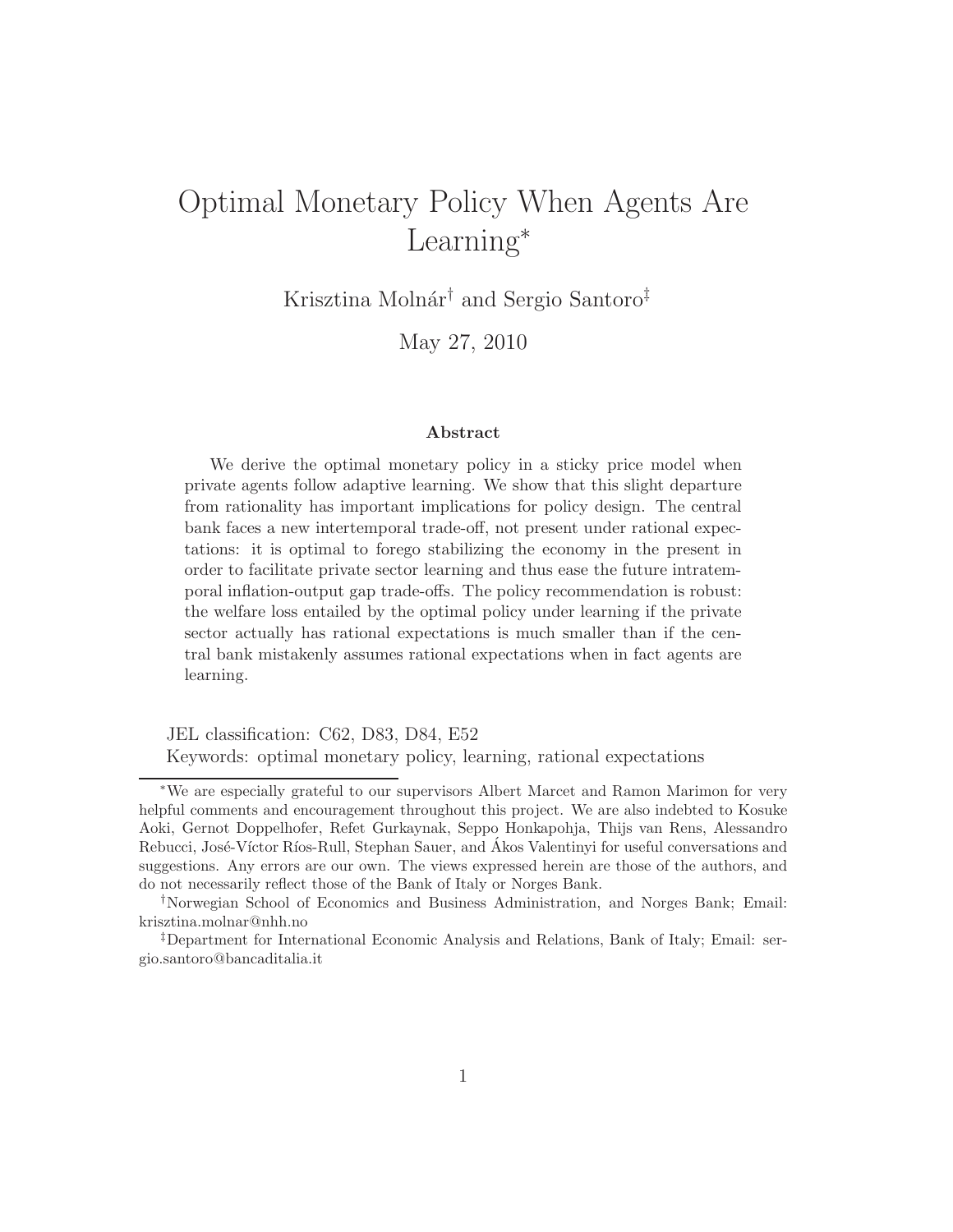#### <span id="page-3-1"></span>1 Introduction

Monetary policy makers can affect private-sector expectations through their actions and statements, but the need to think about such things significantly complicates the policymakers' task. (Bernanke (2004))

Optimal monetary policy design is extensively studied under the assumption of rational expectations (RE). Despite the fact that the role of deviations from RE is emphasized in several theoretical and empirical papers<sup>[1](#page-3-0)</sup>, the influence of less-thanrational expectations on the optimal policy conduct is not yet well understood. Instead, earlier literature examined the robustness of Taylor rules derived under RE, and have shown that slight deviations from rationality are important for policy design. Taylor rules that are optimal or guarantee determinacy under RE, can lead to instability if private expectations follow adaptive learning (see Bullard and Mitra (2002), Evans and Honkapohja (2003a), Evans and Honkapohja (2003b) and Evans and Honkapohja (2006)).

In this paper, we investigate the interaction between departures from RE and monetary policy from a different angle: instead of examining the asymptotic behavior of Taylor rules, we address the issue of how a rational central bank (CB) should optimally conduct monetary policy if the private sector forms expectations with adaptive learning. We assume the CB is rational within the model, knows how private agents form their expectations, and takes their expectations formation scheme into account when solving its control problem. We conduct our analysis in a standard dynamic stochastic general equilibrium (DSGE) model with nominal rigidities, in order to facilitate comparison with the earlier literature.

The main contribution of this paper is to derive analytically the optimal solution. The advantage of closed-form solutions is to provide a better understanding of policy trade-offs. There is a well known intratemporal inflation-output gap trade-off. We show that a slight departure from RE introduces a new intertemporal trade-off. In period t the CB renounces to its ability to stabilize the economy in the way that would be optimal under RE and discretion, in order to reduce future inflation expectations, hence ease the future intratemporal inflation-output gap trade-off. Hence a slight departure from rationality is not only relevant for the limiting stability of the equilibrium, but inherently changes policy design. Our quantitative analysis shows that incorporating the intertemporal tradeoff into policymaking increases welfare substantially even if the departure from RE equilibrium is small.

Our policy recommendation is that stabilizing private inflation expectations is more important when these deviate from rationality than under RE. Earlier literature analyzing the welfare effect of different Taylor rules have also shown that

<span id="page-3-0"></span><sup>1</sup>See for example Marcet and Nicolini (2003), Milani (2007), Slobodyan and Wouters (2009).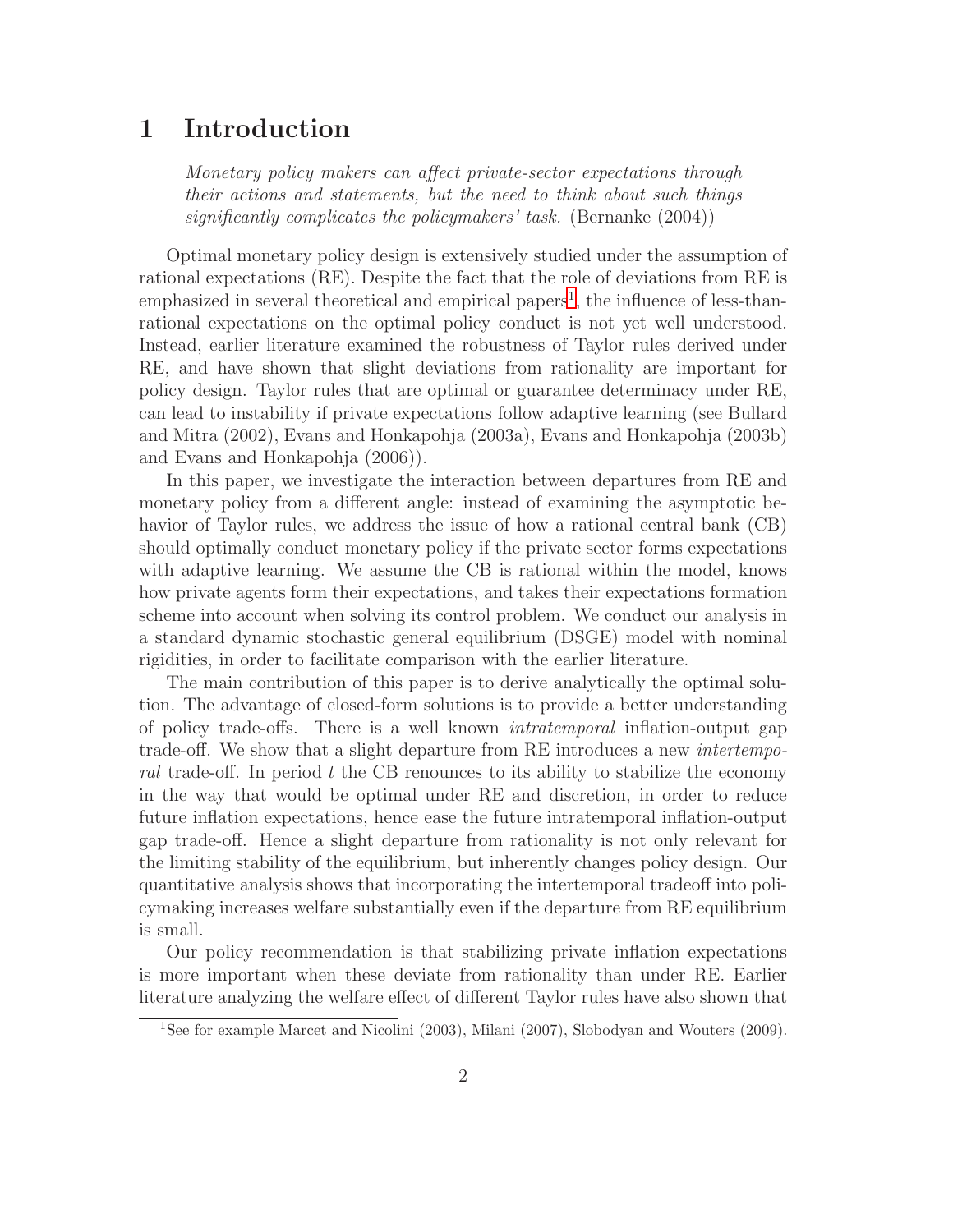the CB should act against inflation beliefs more aggressively than what is suggested by an RE model (see for example Ferrero (2007), Orphanides and Williams (2005b) and Orphanides and Williams (2005c)). Our analytical solutions rationalize these earlier numerical results.

Our results also provide a rationale for the general practice by CB to closely monitor private sector expectations. Under RE this is not justified, since expectations are pinned down by the model and the monetary policy rule. Instead, once we depart from rationality, expectations become a state variable, therefore optimal policy should condition on private expectations.

When expectations are rational, a credible CB can manipulate them by committing to a future course of action; instead, under adaptive learning there is no such role for promises, since beliefs are affected only by past occurrences. Nevertheless, Sargent (1999), chapter 5, obtains the remarkable result that the optimal policy in the Phelps problem<sup>[2](#page-4-0)</sup> is such that a CB patient enough can replicate asymptotically the commitment solution under RE. This finding partly generalizes to our setup. Optimal policy does not replicate the commitment solution, but there is a qualitative similarity: the impulse response to a cost-push shock is similar to the commitment case, in the sense that the contemporaneous impact of a cost-push shock on inflation is small (compared to the case of discretionary policy under RE), and inflation reverts to the equilibrium in a sluggish manner. This similarity is stronger when the CB is more patient. Both under RE and learning, this pattern comes from the CB's ability to directly manipulate private expectations, even if the channels used are quite different. Under commitment, the policymaker uses credible promises about the future, while under learning, the pattern results from the impact that past actions have on beliefs. Thus, the ability to manipulate future private sector expectations through the learning algorithm plays a role similar to a commitment device under RE, hence eases the future short-run trade-off between inflation and the output gap.

Assuming that the CB knows and makes active use of the exact form of private expectations is undoubtedly a very strong hypothesis. In reality, there is still a lively debate about how to model private sector expectations; therefore we also perform two kinds of robustness checks, one under Knightian and the other under probabilistic uncertainty. We compare the optimal learning rule derived in our paper to the time consistent optimal rule derived under RE. When the CB is uncertain about the nature of expectations formation in the sense of Knight  $(1921),<sup>3</sup>$  $(1921),<sup>3</sup>$  $(1921),<sup>3</sup>$  the optimal learning rules derived in our paper are more robust. When, instead, the CB has a probability distribution defined over the set of possible forms

<span id="page-4-0"></span><sup>2</sup>Phelps (1967) formulates a control problem for a natural rate model with a rational CB and private agents endowed with a mechanical forecasting rule, known to the CB.

<span id="page-4-1"></span><sup>3</sup>Knightian uncertainty refers to the impossibility of forming a probability assessment of the possible states of the world.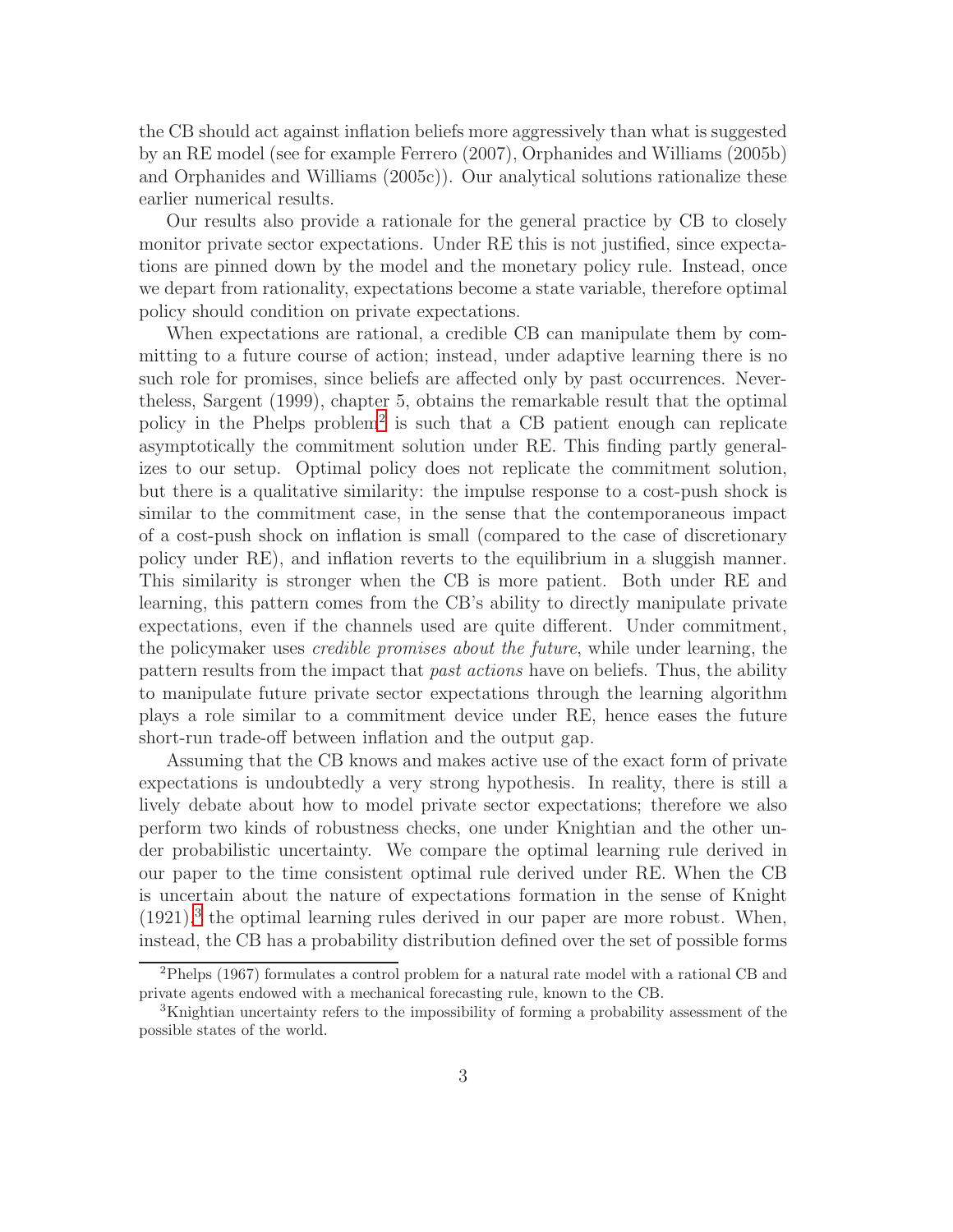of private expectations, the expected welfare losses are smaller under the optimal learning rules even if the CB assigns only a very small probability to the possibility that agents use learning instead of RE.

A relevant topic for future research is to examine how robust this policy recommendation is to different deviations from rationality. In a paper closely related to ours, Gaspar, Smets, and Vestin (2006) focus on the case when private agents learn about the persistence of inflation, when firms index to lagged inflation. They show numerically that an optimally behaving CB aims to anchor inflation expectations better. This result is analogous to ours and suggests that if the private sector is not fully rational, an increased concern for stabilizing inflation expectations is an important policy advice independently of the exact rule followed by private agents to form their expectations.

The rest of the paper is organized as follows. In Section [2,](#page-3-1) after briefly recalling the discretionary optimal policy when expectations are rational, we show the existence of the new intertemporal trade-off under learning. Section [3](#page-9-0) characterizes the optimal allocations (and the interest rate rule that supports them) when agents use constant gain learning, underlining how the presence of the intertemporal tradeoff increases the CB aggressiveness against inflation beliefs. Section [4](#page-16-0) relaxes the assumption that expectations follow constant gain learning, and shows that our main results remain valid under decreasing gain learning. Section [5](#page-19-0) argues that the optimal policy rule derived in the previous sections is robust to uncertainty about the agents' expectations formation mechanism, and Section [6](#page-25-0) concludes.

#### 2 The model

We consider the baseline version of the New Keynesian model; in this framework, the economy is characterized by two structural equations.[4](#page-5-0) The first one is an IS equation:

$$
x_t = E_t^* x_{t+1} - \sigma^{-1} (r_t - E_t^* \pi_{t+1} - \overline{rr}_t), \tag{1}
$$

where  $x_t$ ,  $r_t$  and  $\pi_t$  denote the time t output gap (i.e. the difference between actual and natural output), the short-term nominal interest rate and inflation, respectively.  $\sigma$  is a parameter of the household's utility function, representing risk aversion, and  $\overline{rr}_t$  is the natural real rate of interest, i.e. the real interest rate that would hold in the absence of any nominal rigidity. We assume that it is distributed as an  $AR(1)$  process:

$$
\overline{rr}_t = \rho \overline{rr}_{t-1} + \varepsilon_t,\tag{2}
$$

<span id="page-5-0"></span><sup>4</sup>For details of the derivation of the structural equations of the New Keynesian model see, among others, Yun (1996), Clarida, Gali, and Gertler (1999) and Woodford (2003).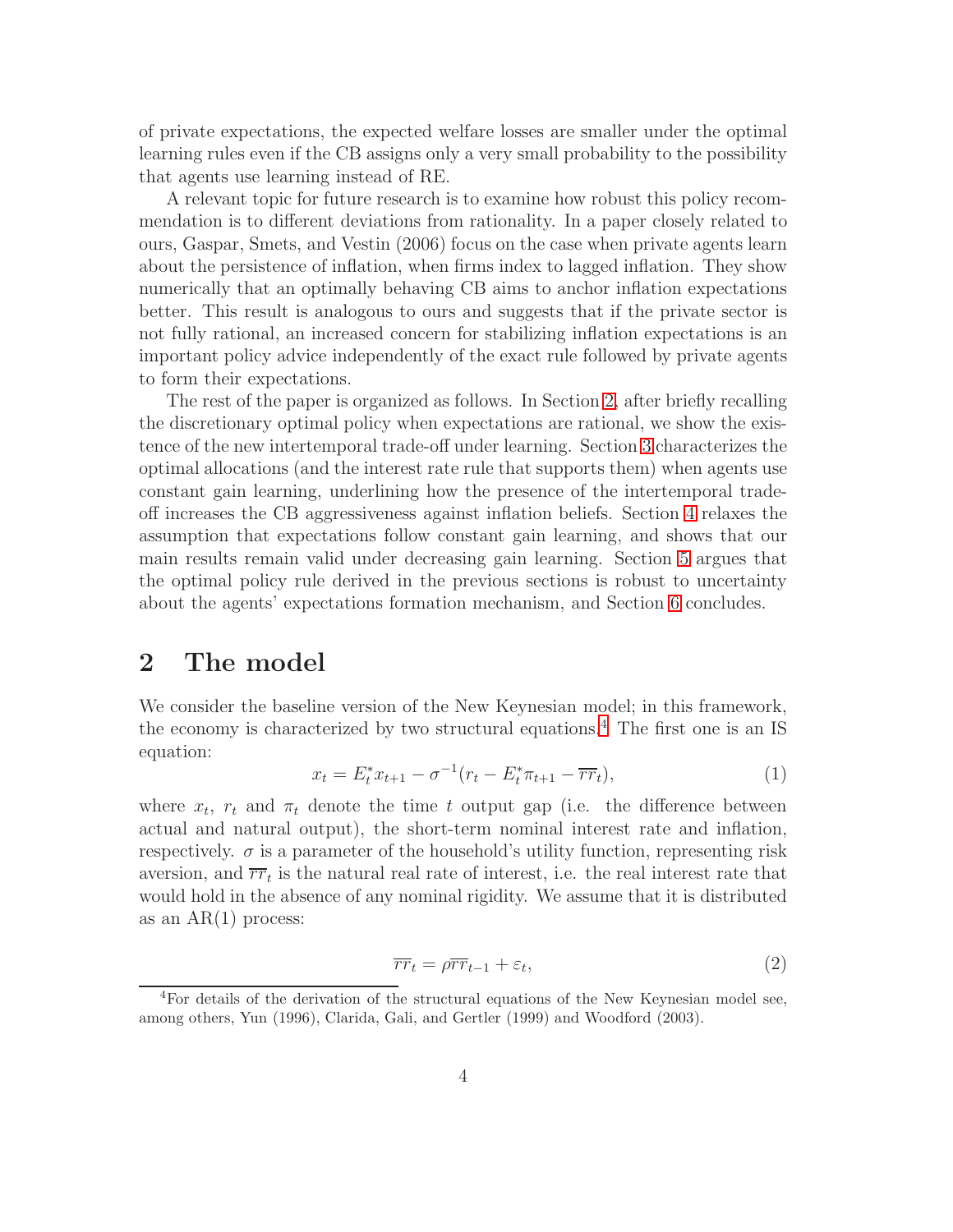where  $\varepsilon_t \sim N(0, \sigma_{\varepsilon}^2)$ . Note that the operator  $E_t^*$  represents the private agents' expectation conditional on the time  $t$  information set, which is not necessarily rational. The above equation is derived by loglinearizing the household's Euler equation and imposing the equilibrium condition that consumption equals output.

The second equation is the so-called New Keynesian Phillips Curve (NKPC):

$$
\pi_t = \beta E_t^* \pi_{t+1} + \kappa x_t + u_t,\tag{3}
$$

where  $\beta$  denotes the subjective discount rate,  $\kappa$  is a function of structural parameters, and  $u_t \sim N(0, \sigma_u^2)$  is a white noise cost-push shock<sup>[5](#page-6-0)</sup>; this relation is obtained from optimal pricing decisions of monopolistically competitive firms whose prices are staggered à la Calvo  $(1983).<sup>6</sup>$  $(1983).<sup>6</sup>$  $(1983).<sup>6</sup>$ 

The loss function of the CB is given by:

$$
E_0 \sum_{t=0}^{\infty} \beta^t \left( \pi_t^2 + \alpha x_t^2 \right), \tag{4}
$$

where  $\alpha$  is the relative weight put by the CB on the objective of output gap stabilization.[7](#page-6-2)

#### 2.1 Benchmark: discretionary solution under rational expectations and learning

Under adaptive learning credibility of the CB has no role, because promises about the future do not influence expectations. Therefore, our benchmark under RE is discretionary monetary policy, when the CB takes private sector beliefs as given. In Kreps (1998) terminology, this is equivalent to assuming that the monetary authority is an anticipated utility maximizer. It can be argued that in real life beliefs have both a backward looking component, sensitive to past occurrences, and a forward looking one, which can be influenced by commitments of a credible CB. Hence, both of these aspects can be relevant for monetary policymaking. There has been extensive research on the topic of central banks' credibility under RE. We think it is important to understand also the other extreme, when the CB credibility plays no role, because expectations are backward looking.

<span id="page-6-0"></span> $5$  Note that the cost-push shock is usually assumed to be an  $AR(1)$  process, however we instead assume it to be *iid* to make the problem more tractable. This assumption is also supported by Milani (2006), who shows that learning can endogenously generate persistence in inflation data, and assuming a strongly autocorrelated cost-push shock becomes redundant.

<span id="page-6-1"></span> ${}^{6}$ In other words, the probability that a firm in period t can reset the price is constant over time and across firms.

<span id="page-6-2"></span><sup>7</sup>As is shown in Rotemberg and Woodford (1997), equation [\(4\)](#page-3-1) can be obtained as a quadratic approximation to the expected household's utility function; in this case,  $\alpha$  is a function of structural parameters.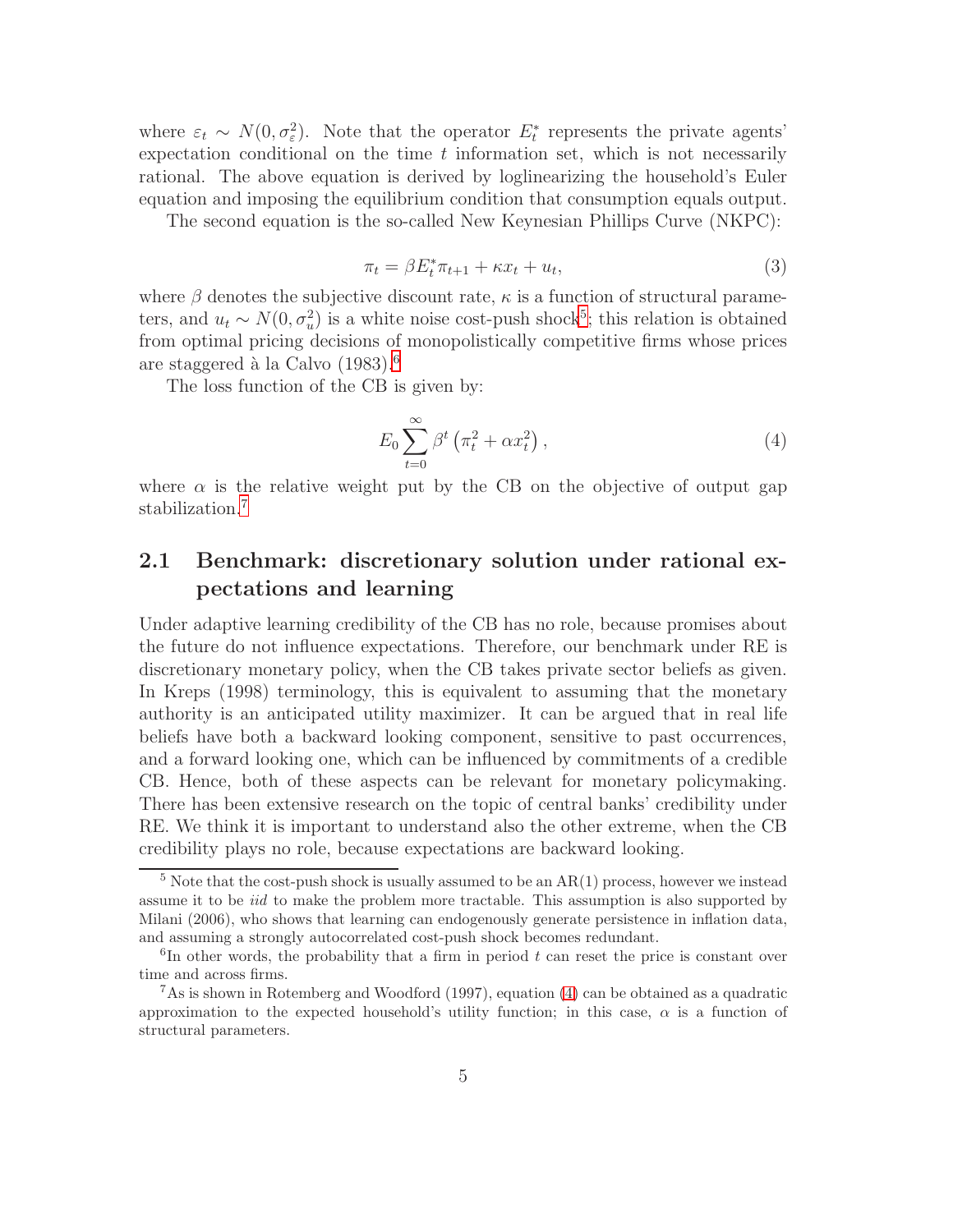The policy problem is to minimize the social welfare loss [\(4\)](#page-3-1), subject to the structural equations [\(1\)](#page-3-1) and [\(3\)](#page-3-1), and given the private sector's expectations:

<span id="page-7-0"></span>
$$
\min_{\{\pi_t, x_t, r_t\}_{t=0}^{\infty}} E_0 \sum_{t=0}^{\infty} \beta^t \left(\pi_t^2 + \alpha x_t^2\right)
$$
\n
$$
\text{s.t.} \quad (1), \ (3)
$$
\n
$$
E_t^* \pi_{t+1}, \ E_t^* x_{t+1} \text{ given for } \forall \ t
$$
\n
$$
(5)
$$

As shown in Clarida, Gali, and Gertler (1999), the optimality condition to this problem (at time  $t$ ) is:

$$
\frac{\kappa}{\alpha}\pi_t + x_t = 0.\tag{6}
$$

Using [\(6\)](#page-7-0), Evans and Honkapohja (2003b) derive the following law of motion for inflation and the output gap, and the interest rate rule that implements these allocations:

<span id="page-7-1"></span>
$$
\pi_t^{EH} = \frac{\alpha \beta}{\alpha + \kappa^2} E_t^* \pi_{t+1} + \frac{\alpha}{\alpha + \kappa^2} u_t \tag{7a}
$$

$$
x_t^{EH} = -\frac{\kappa \beta}{\alpha + \kappa^2} E_t^* \pi_{t+1} - \frac{\kappa}{\alpha + \kappa^2} u_t \ . \tag{7b}
$$

$$
r_t = \overline{rr}_t + \delta_{\pi}^{EH} E_t^* \pi_{t+1} + \delta_x^{EH} E_t^* x_{t+1} + \delta_u^{EH} u_t, \tag{7c}
$$

where:

$$
\delta_{\pi}^{EH} = 1 + \sigma \frac{\kappa \beta}{\alpha + \kappa^2}
$$

$$
\delta_{x}^{EH} = \sigma
$$

$$
\delta_{u}^{EH} = \sigma \frac{\kappa}{\alpha + \kappa^2}.
$$

In the terminology introduced in Evans and Honkapohja (2003b), this is an expectationsbased reaction function; they show that this rule guarantees not only determinacy under RE, but also convergence to the RE equilibrium when expectations  $E_t^*$  evolve according to least squares learning.

If agents have RE (i.e., if  $E_t^* = E_t$ ), the system of equations [\(7\)](#page-7-0) collapses to:

$$
\pi_t^{RE} = \frac{\alpha}{\kappa^2 + \alpha} u_t, \quad x_t^{RE} = -\frac{\kappa}{\kappa^2 + \alpha} u_t,
$$

which is the optimal policy under discretion derived in Clarida, Gali, and Gertler (1999).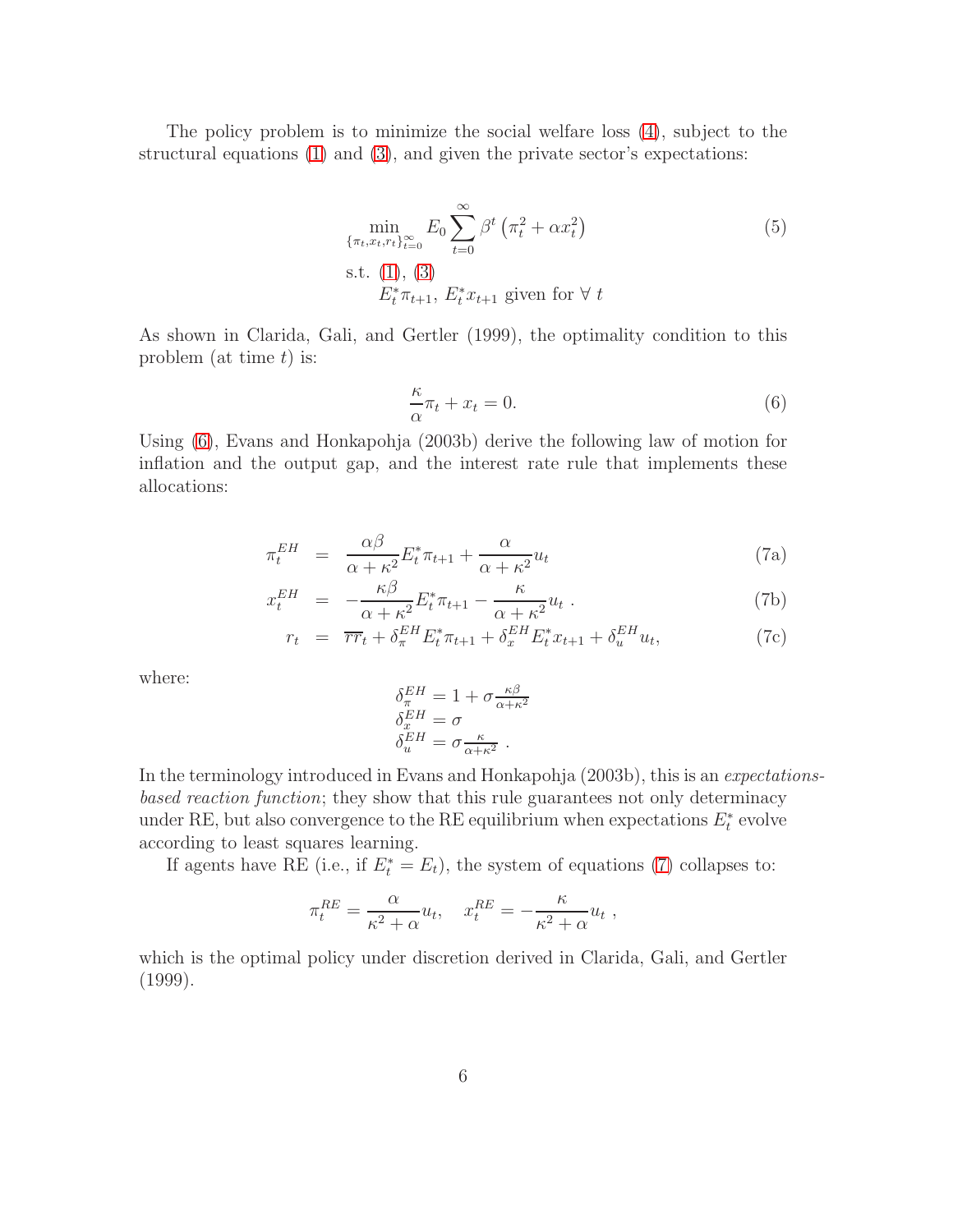#### 2.2 Optimal policy under learning

If private agents follow learning, a fully rational CB could do better than our benchmark [\(7c\)](#page-7-1). In this section we show how optimal monetary policy is modified when the monetary authority optimizes taking into account its effect on private sector expectations.

We assume that the private sector's expectations are formed according to the adaptive learning literature.[8](#page-8-0) Agents do not know the exact process followed by the endogenous variables, but recursively estimate a Perceived Law of Motion (PLM) consistent with the law of motion that the CB would implement under RE. As shown in Clarida, Gali, and Gertler (1999), the optimal allocations of the discretion and the commitment solution under RE have different functional forms and are therefore associated with different PLMs. In this paper, we restrict our attention to the discretionary case. In particular, we assume that agents believe that inflation and the output gap are continuous invariant functions of the cost-push shock only,  $\pi_t = \pi(u_t)$  and  $x_t = x(u_t)$ .<sup>[9](#page-8-1)</sup> This hypothesis, together with the *iid* nature of the shock, implies that the conditional and unconditional expectations of inflation and output gap coincide, and are perceived by the agents as constants. Hence, it is natural to assume that agents estimate them using their sample means.<sup>[10](#page-8-2)</sup> Throughout the paper we will assume that expectations evolve following the algorithm:

$$
E_t^* \pi_{t+1} \equiv a_t = a_{t-1} + \gamma_t \left( \pi_{t-1} - a_{t-1} \right) \tag{8}
$$

$$
E_t^* x_{t+1} \equiv b_t = b_{t-1} + \gamma_t (x_{t-1} - b_{t-1}), \qquad (9)
$$

where  $\gamma_t$  is a deterministic sequence of gains in the interval  $(0, 1)$ , which governs how responsive estimate revisions are to new data. In the next two sections, we will be more explicit on the precise form taken by  $\gamma_t$ .

We choose equations [\(8\)](#page-7-1)-[\(9\)](#page-7-1) to model the private sector's PLM since they are consistent with the optimal discretionary RE solution in our setup; hence, it is the correct PLM if the CB has no credibility, which is the case under adaptive  $learning.<sup>11</sup>$  $learning.<sup>11</sup>$  $learning.<sup>11</sup>$ 

<span id="page-8-0"></span><sup>8</sup>The modern literature on this topic was initiated by Marcet and Sargent (1989), who were the first to apply stochastic approximation techniques to study the convergence of learning algorithms. For an extensive monograph on this paradigm, see Evans and Honkapohja (2001).

<span id="page-8-1"></span><sup>&</sup>lt;sup>9</sup>In the terminology of Evans and Honkapohja (2001) chapter 11, the PLM is a noisy steady state.

<span id="page-8-2"></span><sup>&</sup>lt;sup>10</sup>To be precise, in the algorithms  $(8)$  and  $(9)$ , the observations are weighted geometrically if  $\gamma_t = \gamma$ , while if  $\gamma_t = 1/t$  all observations receive equal weight.

<span id="page-8-3"></span> $11$ If we had assumed a *hybrid* NKPC, motivated by indexation to past inflation among firms, a model consistent PLM of private agents should also have included lagged inflation (as in Gaspar, Smets, and Vestin (2006)). We think the Gaspar, Smets, and Vestin (2006) analysis is important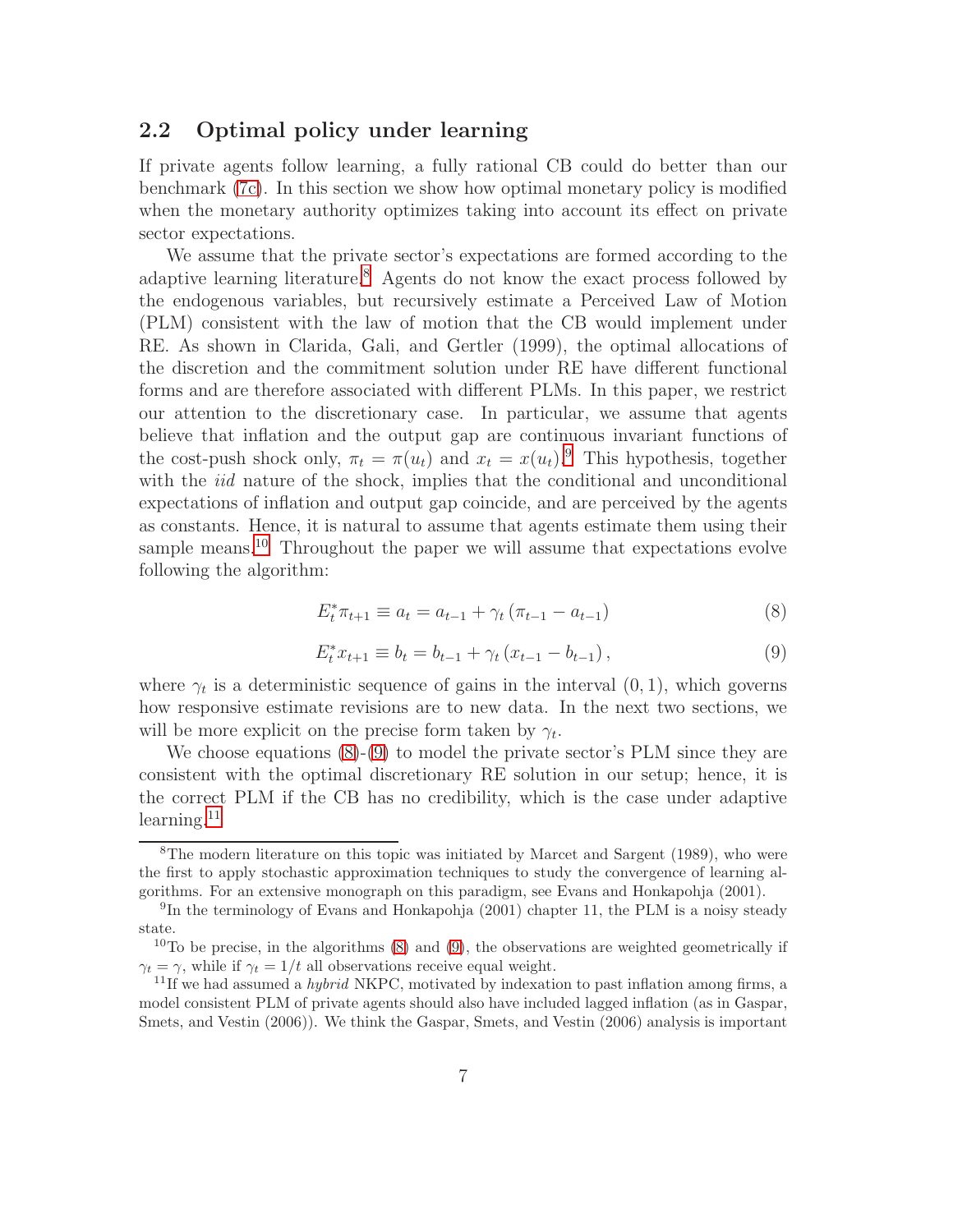To analyze the optimal control problem faced by the CB, we suppose that the policymakers take the structure of the economy (equations [\(1\)](#page-3-1) and [\(3\)](#page-3-1)) as given; moreover, we assume that the CB knows how private agents' expectations are formed, and takes into account its ability to influence the evolution of the beliefs. Hence, the CB problem can be stated as follows:

<span id="page-9-1"></span>
$$
\min_{\{\pi_t, x_t, r_t, a_{t+1}, b_{t+1}\}_{t=0}^{\infty}} E_0 \sum_{t=0}^{\infty} \beta^t \left(\pi_t^2 + \alpha x_t^2\right)
$$
\n
$$
\text{s.t.} \quad (1), \ (3), \ (8), \ (9),
$$
\n
$$
a_0, \ b_0 \text{ given.}
$$
\n
$$
(10)
$$

Note that contrary to our benchmark problem [\(5\)](#page-7-0), the CB now also takes first order conditions with respect to private expectations. When expectations depart from rationality and follow a law of motion, they become a natural state variable.

Assuming that the CB knows the exact learning algorithm followed by private agents is a strong hypothesis. In real life, there is still no consensus about how we should model private expectations. Nevertheless, we think it is important to examine how the policy recommendation changes if private agents depart slightly from rationality, and the monetary authority takes this departure into account. In Section [5,](#page-19-0) we relax this assumption and examine the robustness of our results when the CB is uncertain about how the private sector forms its expectations.

The first-order conditions at every  $t \geq 0$  are:

<span id="page-9-0"></span>
$$
\lambda_{1t} = 0 \tag{11}
$$

$$
2\pi_t - \lambda_{2t} + \gamma_{t+1}\lambda_{3t} = 0 \qquad (12)
$$

$$
2\alpha x_t + \kappa \lambda_{2t} - \lambda_{1t} + \gamma_{t+1} \lambda_{4t} = 0, \qquad (13)
$$

$$
E_t\left[\frac{\beta}{\sigma}\lambda_{1t+1} + \beta^2\lambda_{2t+1} + \beta\left(1 - \gamma_{t+2}\right)\lambda_{3t+1}\right] = \lambda_{3t},\tag{14}
$$

$$
E_t \left[ \beta \lambda_{1t+1} + \beta \left( 1 - \gamma_{t+2} \right) \lambda_{4t+1} \right] = \lambda_{4t}, \tag{15}
$$

where  $\lambda_{it}$ ,  $i = 1, ..., 4$  denote the Lagrange multipliers associated with [\(1\)](#page-3-1), [\(3\)](#page-3-1), [\(8\)](#page-7-1) and [\(9\)](#page-7-1), respectively. The necessary conditions for an optimum are the firstorder conditions, the structural equations  $(1)-(3)$  $(1)-(3)$  and the laws of motion of private

and more research is needed on how the exact nature of expectation formation modifies the optimal policy recommendation. Nevertheless, not assuming indexation not only enables us to derive closed-form solutions, but is also supported by empirical evidence. There is a recent strand of empirical literature that argues that the presence of indexation is not a robust feature of the data; see Benati (2008) and Cogley and Sbordone (2005), among others. Furthermore, Woodford (2007) questions the necessity (and the correctness) of price indexation to replicate inflation dynamics, especially when expectations are not rational.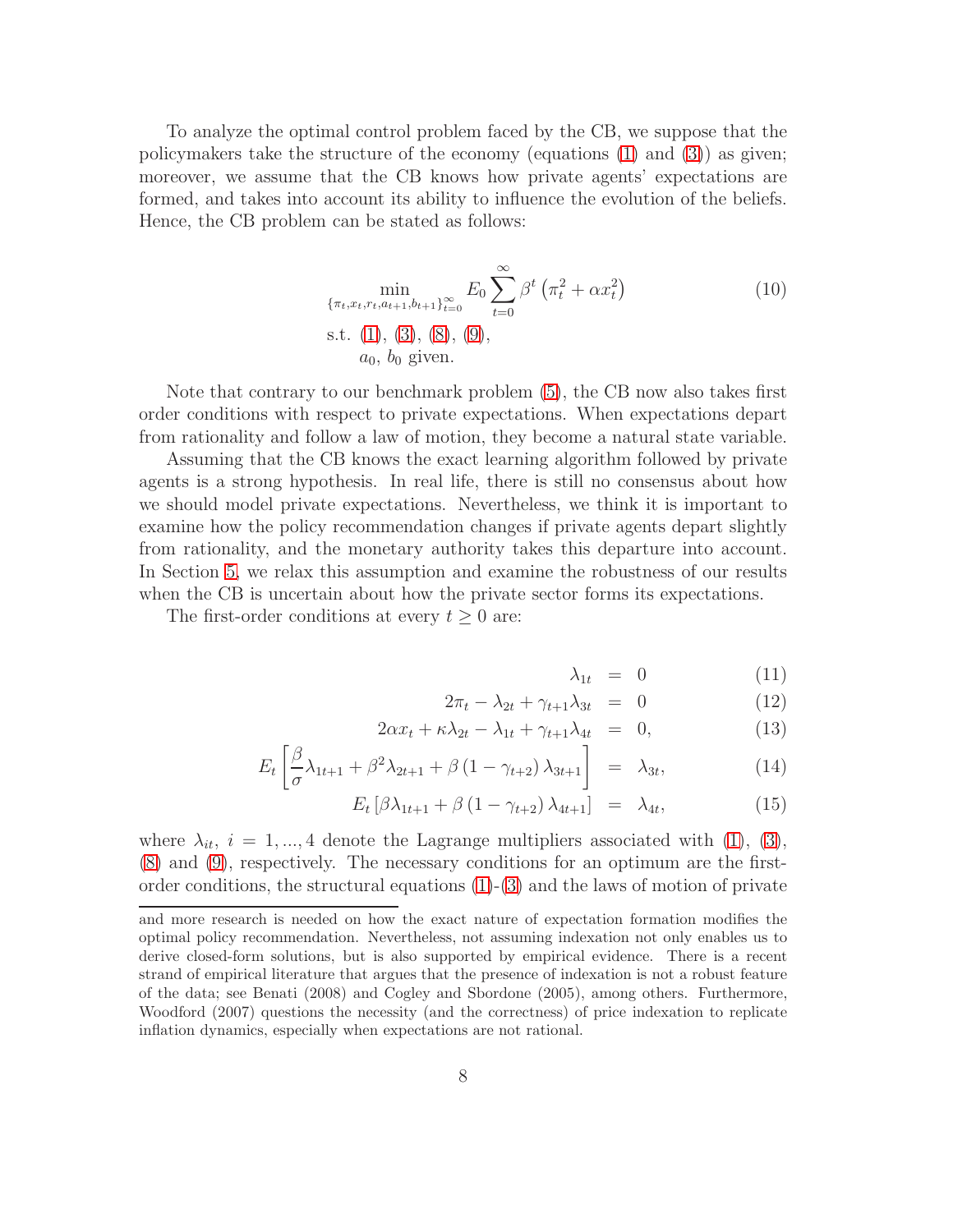agents' beliefs, [\(8\)](#page-7-1)-[\(9\)](#page-7-1). Note that the optimality conditions are not time invariant if the  $\gamma_t$  depends on time; however, because they are exogenous and deterministic, the policy function that solves the optimality conditions does not depend on the period when the CB optimizes, even if it is not time invariant. Thus, the optimal policy characterized above is time consistent, in the sense of Lucas and Stokey (1983) and Alvarez, Kehoe, and Neumeyer  $(2004).^{12}$  $(2004).^{12}$  $(2004).^{12}$  Combining equations  $(11)$ and  $(15)$ , we get:

$$
\lambda_{4t} = \beta \left(1 - \gamma_{t+2}\right) E_t \left[\lambda_{4t+1}\right],
$$

which can be solved forward, implying that the only bounded solution is:

$$
\lambda_{4t} = 0. \tag{16}
$$

If we put together equations  $(11)-(13)$  $(11)-(13)$  and  $(16)$ , we derive the following optimality condition:

$$
2\pi_t + 2\frac{\alpha}{\kappa}x_t + \gamma_{t+1}\lambda_{3,t} = 0,\t(17)
$$

where  $\lambda_{3,t}$  is the Lagrange multiplier on the evolution of inflation expectations.

From [\(17\)](#page-9-0) we can isolate two trade-offs faced by the CB in designing the optimal policy. When  $\gamma_{t+1} = 0$ , namely when expectations are constant and, consequently, cannot be manipulated by the monetary authority, [\(17\)](#page-9-0) simplifies to:

$$
\frac{\kappa}{\alpha}\pi_t + x_t = 0 \tag{18}
$$

which is identical to the optimality condition derived in the RE optimal monetary policy literature when the CB sets the optimal plan taking the private sector's expectations as given (i.e., in the discretionary case). When a cost-push shock is present, [\(18\)](#page-9-0) represents a well-known intratemporal trade-off between stabilization of inflation at t and the output gap at t: because of the nonzero term  $u_t$  in the Phillips Curve [\(3\)](#page-3-1),  $\pi_t$  and  $x_t$  cannot be set contemporaneously equal to zero in every period. Clarida, Gali, and Gertler (1999) describe [\(18\)](#page-9-0) as implying a "lean against the wind" policy: in other words, if the output gap (inflation) is above target, it is optimal to deflate the economy (contract demand below capacity).

Under learning (i.e., when  $\gamma_{t+1} > 0$ ), the CB faces an additional *intertemporal* trade-off between optimal behavior in t and in later periods, generated by its ability to manipulate future values of inflation expectations. The CB has to take

<span id="page-10-0"></span><sup>&</sup>lt;sup>12</sup>A problem solved at t is said to be time consistent for  $t + 1$  if the continuation from  $t + 1$  of the optimal allocations chosen at t solves it in  $t+1$ ; moreover, in period zero it is time consistent if the problem in period t is time consistent for  $t + 1$  for all  $t \geq 0$ .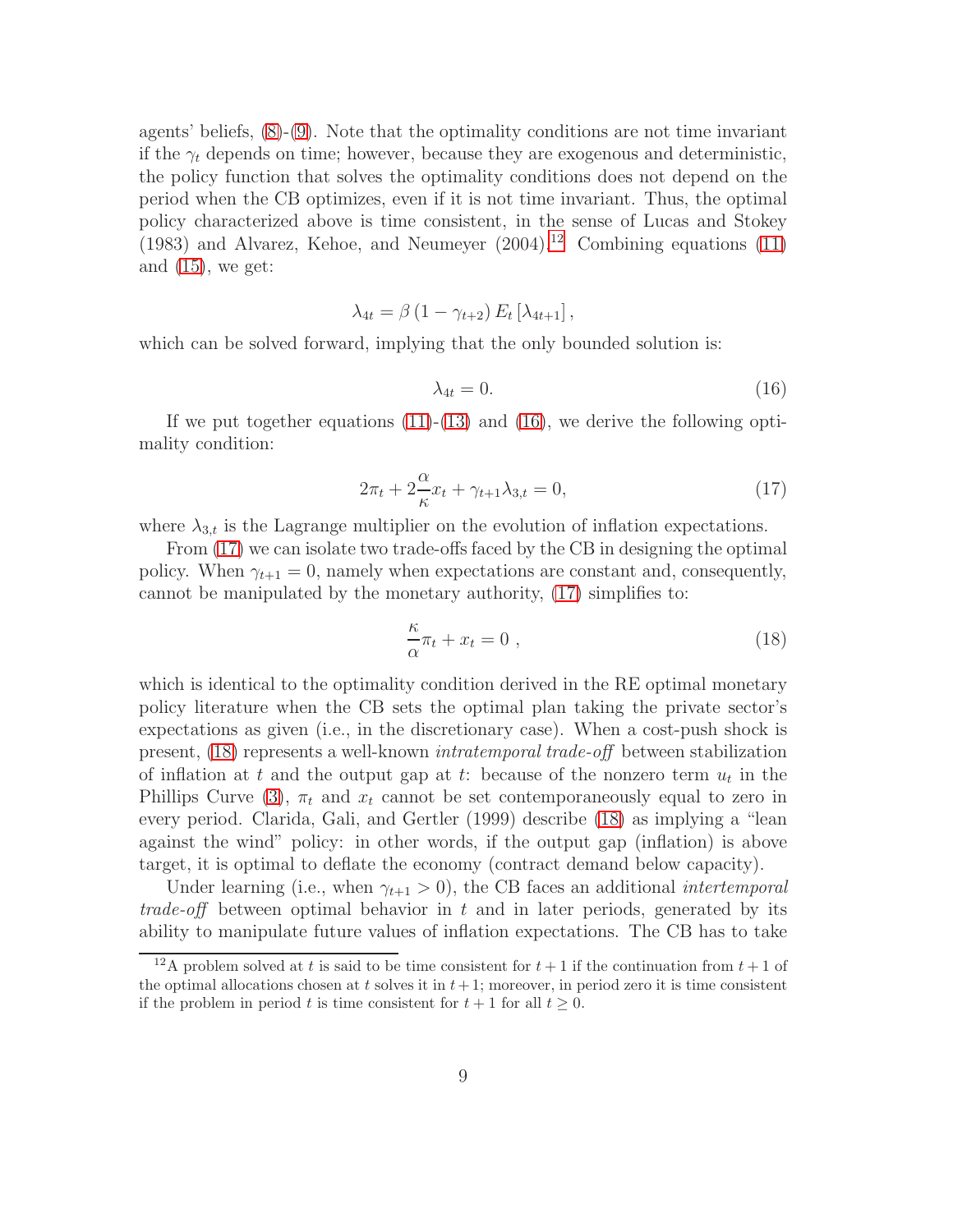into account how its choice about inflation/output at time  $t$  influences inflation expectations, and thus future intratemporal trade-offs between inflation/output.

The term  $\gamma_{t+1}\lambda_{3,t}$  shows an important difference compared with earlier results: the optimal decision should be conditional on the current stance of inflation expectations. The interpretation of this term is very simple: equation [\(8\)](#page-7-1) implies that a change in  $\pi_t$  will influence the next period's inflation expectations,  $a_{t+1}$ , by a factor  $\gamma_{t+1}$ , and a change in inflation expectations affects welfare losses by a factor  $\lambda_{3,t}$ . The sign of  $\lambda_{3,t}$  depends on current inflation expectations: because target inflation is zero, an increase in inflation expectations drives them further away from the target when expectations are positive; this in turn increases welfare loss so the Lagrange multiplier on inflation expectations is positive. When inflation expectations are negative, the opposite occurs: increasing inflation expectations drives them closer to the steady state, thus  $\lambda_{3,t}$  is negative.

When inflation expectations are positive (so  $\lambda_{3,t} > 0$ ) and inflation is positive, the optimal contraction of  $x_t$  is harsher than under discretionary policy. It is well documented in the literature that disinflations have real costs.<sup>[13](#page-11-0)</sup> Brayton and Tinsley (1996) and Erceg and Levin (2003) argue that disinflation can be costly because of slowly adjusting expectations. Our results show that, under learning, it is indeed optimal to incur high output losses (compared with discretionary policy) in order to contain inflation expectations. Moreover, the higher inflation expectations are, the higher  $\lambda_{3,t}$  is and the bigger the output loss the CB should engineer in order to bring down inflation.

When inflation expectations are negative  $(\lambda_{3,t} < 0)$ , [\(17\)](#page-9-0) implies that the lean against the wind policy is not always optimal. If, for example, inflation is positive but inflation expectations are sufficiently negative, the optimal value of  $x_t$  can be zero or even positive.

Let us summarize our first result for later reference:

Result 1. Learning introduces an intertemporal trade-off not present under rational expectations.

#### 3 Constant gain learning

In this section, we assume that agents' beliefs are updated according to a constant *gain* algorithm, namely that  $\gamma_t = \gamma \in (0,1)$  for any  $t^{14}$  $t^{14}$  $t^{14}$  In Section [4](#page-16-0) we will

<span id="page-11-0"></span><sup>&</sup>lt;sup>13</sup>For evidence on the costs of ending moderate inflations, see for example Ball (1994). Note that our model is valid only around the steady state, so it cannot be used to model hyperinflationary episodes.

<span id="page-11-1"></span><sup>14</sup>As discussed extensively in the learning literature, private agents are likely to use such a learning scheme if they believe structural changes are going to occur.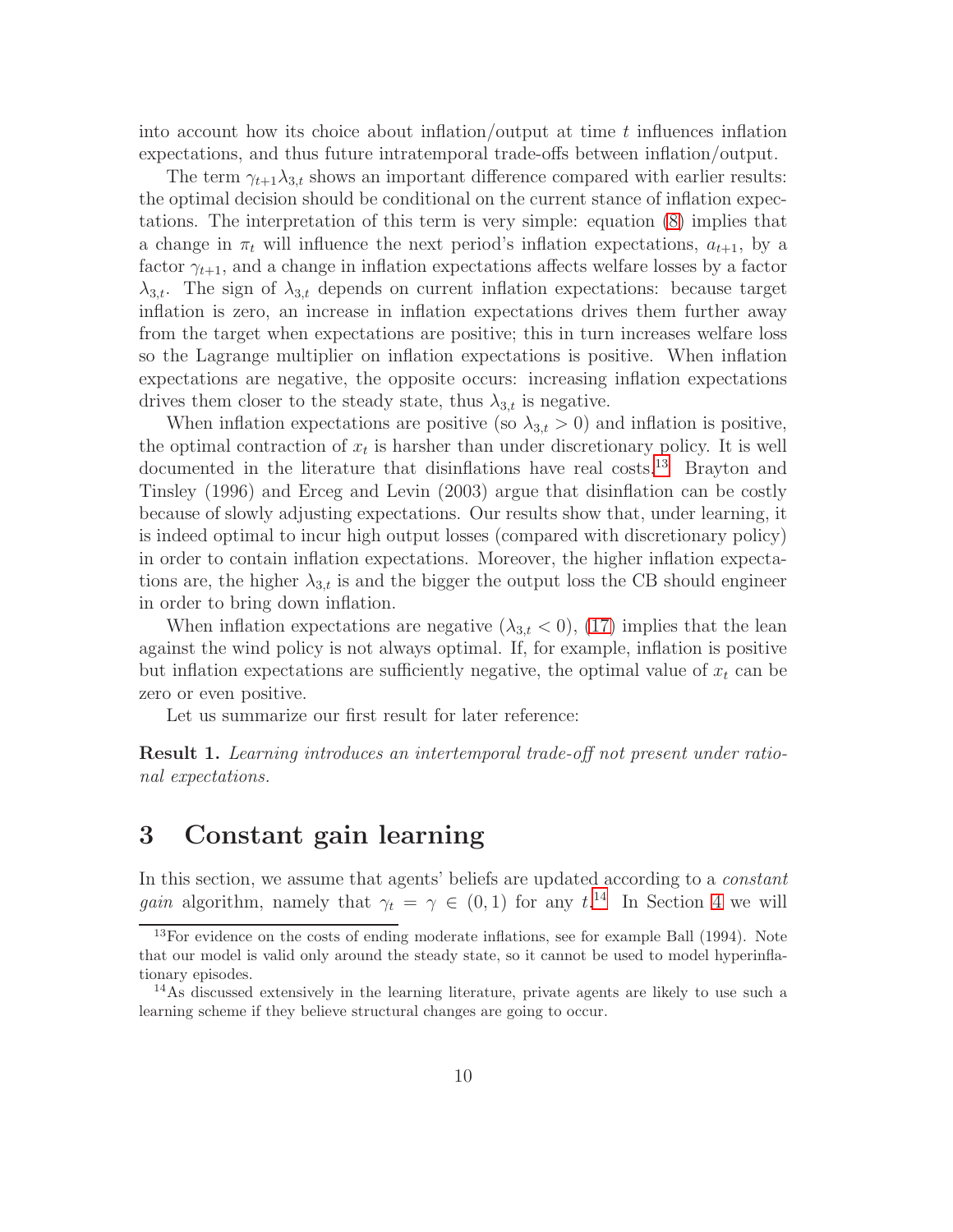relax this assumption and examine how optimal policy changes when agents follow decreasing gain learning.

We can combine the conditions for an optimum derived in Section [2.2,](#page-7-1) specialized to the constant gain specification, to characterize analytically the optimal allocations implemented by the CB; the results are summarized in the following Proposition.

Proposition 1. There exists a unique solution of the control problem [\(10\)](#page-9-1) with  $\gamma_t = \gamma$ , and the policy function for inflation associated to it has the form:

$$
\pi_t = c_{\pi}^{cg} a_t + d_{\pi}^{cg} u_t. \tag{19}
$$

The coefficient  $c_{\pi}^{cg}$  can be characterized as follows:

 $-i f \gamma \in (0,1)$ , we have that  $0 < c_{\pi}^{cg} <$  $\alpha\beta$  $\frac{\alpha \mu}{\alpha + \kappa^2},$  $-i f \gamma = 0$ , *i.e.* if expectations are constant, we have that  $c_{\pi}^{cg} =$  $\alpha\beta$  $\frac{\alpha \mu}{\alpha + \kappa^2},$ 

and

$$
d_{\pi}^{cg} = \frac{\alpha}{\kappa^2 + \alpha + \alpha \beta^2 \gamma^2 (\beta - c_{\pi}^{cg}) + \beta \gamma (1 - \gamma) (\alpha \beta - (\kappa^2 + \alpha) c_{\pi}^{cg}).
$$

Following the adaptive learning terminology, we call [\(19\)](#page-9-0) the actual law of motion (ALM) of inflation.

Under the optimal policy, increasing  $a_t$  increases current inflation, but less than proportionally, because  $\frac{\alpha\beta}{\alpha+\kappa^2} < 1$ . As is shown in the Appendix,  $c_{\pi}^{cg}$  depends on all the structural parameters. Its dependence on the constant gain  $\gamma$  is not necessarily monotonic. In fact, a higher value of  $\gamma$  has two effects on  $c_{\pi}^{cg}$ . On the one hand, a higher  $\gamma$  increases the effect of current inflation on future expectations, therefore the CB has a higher incentive to engineer a lower feedback from inflation expectations to inflation (i.e. a lower  $c_{\pi}^{cg}$ ). On the other hand, a higher  $\gamma$  reduces the impact of current expectations on future expectations, which reduces the benefits from a reduction of the expectations, so there is an incentive to set a higher  $c_{\pi}^{cg}$ . In Figure [1](#page-43-0) we show a numerical example with the calibration of Woodford (1999), with  $\beta = 0.99$ ,  $\sigma = 0.157$ ,  $\kappa = 0.024$  and  $\alpha = 0.04$ . In this case, the first effect dominates, therefore  $c_{\pi}^{cg}$  is a monotonically decreasing function of  $\gamma$ . With different parameterizations, characterized by a higher  $\kappa$  and a lower  $\alpha$ , the relationship would indeed be nonmonotonic, with  $c_{\pi}^{cg}$  being a decreasing function of  $\gamma$  for small values of the tracking parameter, and increasing when  $\gamma$  is big. However, empirical estimates of the tracking parameter find that  $\gamma$  is typically smaller than 0.1, therefore the decreasing brunch of  $c_{\pi}^{cg}$  as a function of the gain parameter seems the most relevant from an empirical point of view.[15](#page-12-0)

<span id="page-12-0"></span><sup>&</sup>lt;sup>15</sup>For examples of estimates of  $\gamma$ , see Milani (2007), Orphanides and Williams (2005a), and Branch and Evans (2006).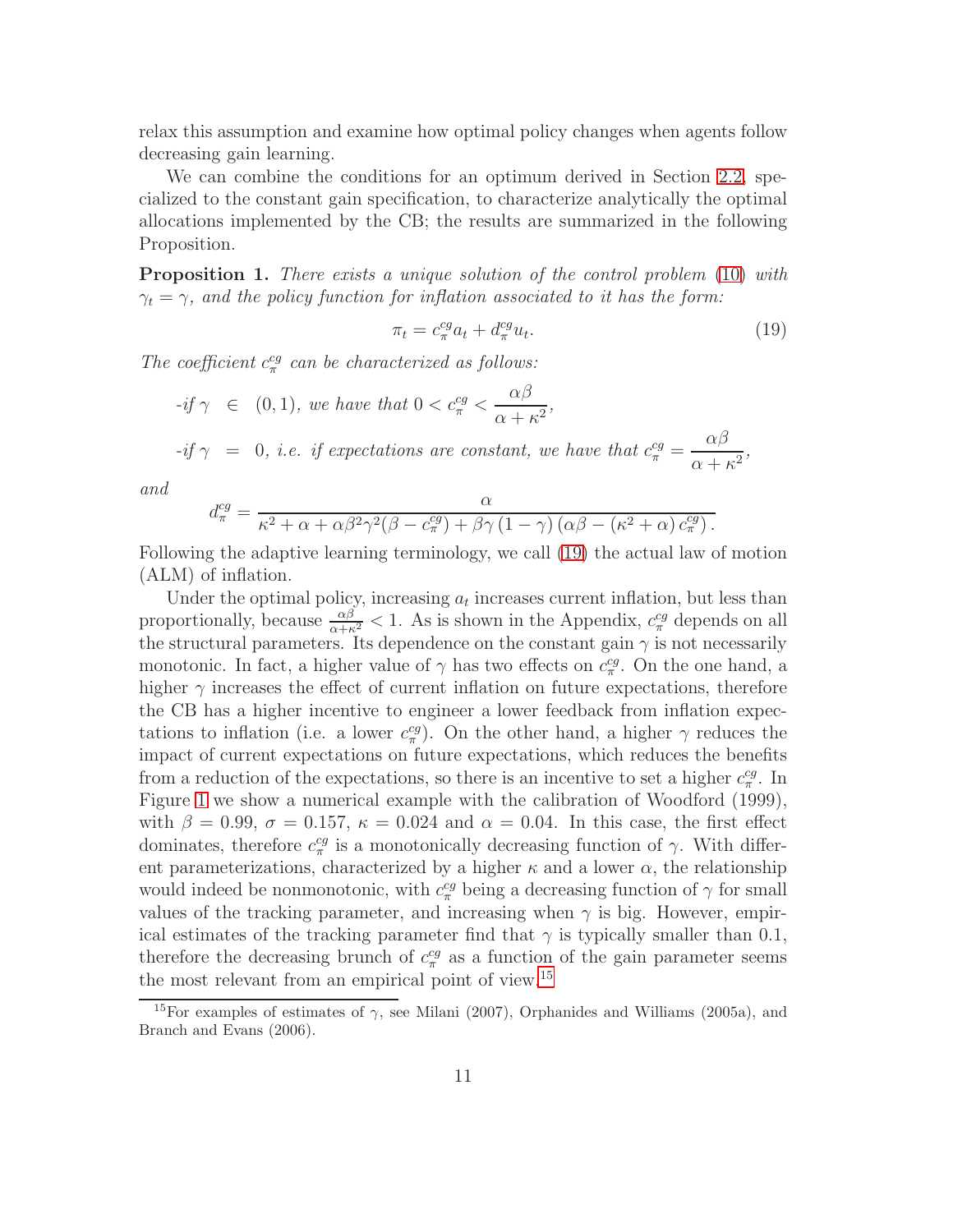Using the structural equation [\(3\)](#page-3-1) we can derive the optimal allocation of the output gap:

$$
x_t = c_x^{cg} a_t + d_x^{cg} u_t,\tag{20}
$$

where:

$$
c_x^{cg} = \frac{c_{\pi}^{cg} - \beta}{\kappa},
$$
  

$$
d_x^{cg} = \frac{d_{\pi}^{cg} - 1}{\kappa}.
$$

 $c_{\pi}^{cg} < \frac{\alpha\beta}{\alpha+\kappa^2}$  (see Proposition [1\)](#page-9-0) implies  $c_x^{cg} < -\frac{\kappa\beta}{\alpha+\kappa^2}$ ; if the private sector expects inflation to be positive, the optimal CB response will imply a negative output gap, i.e. the policymaker will contract economic activity (using the interest rate instrument) in order to attain an actual inflation rate sufficiently lower than the expected one. Using [\(19\)](#page-9-0) and [\(20\)](#page-9-0) in [\(1\)](#page-3-1) we can derive the nominal interest rate:

$$
r_t = \overline{rr}_t + \delta_{\pi}^{cg} a_t + \delta_x^{cg} b_t + \delta_u^{cg} u_t,
$$
\n
$$
(21)
$$

where:

$$
\delta_{\pi}^{cg} = 1 - \sigma \frac{c_{\pi}^{cg} - \beta}{\kappa},
$$
  
\n
$$
\delta_{\alpha}^{cg} = \sigma,
$$
  
\n
$$
\delta_{\alpha}^{cg} = -\sigma \frac{d_{\pi}^{cg} - 1}{\kappa}.
$$

The interest rate rule [\(21\)](#page-9-0) is an expectations-based reaction function, which is characterized by a coefficient on inflation expectations that is decreasing in  $c_{\pi}^{cg}$ : and optimal ALM for inflation that requires a more aggressive undercutting of inflation expectations (a lower  $c_{\pi}^{cg}$ ) calls for more aggressive behavior from the CB when it sets the interest rate (a higher coefficient on inflation expectations in the rule  $(21)$ ). Moreover, the coefficient on  $b_t$  is such that its effect on the output gap in the IS curve is fully neutralized.

Because  $c_{\pi}^{cg} < \beta$  (see Proposition [1\)](#page-9-0)  $\delta_{\pi}^{cg}$  is always greater than one. In response to a rise in expected inflation, optimal policy should raise the nominal interest rate sufficiently to increase the real interest rate. In other words, the Taylor principle emphasized in Clarida, Gali, and Gertler (1999) holds.

Plugging  $(19)$  into  $(8)$ , we get:

$$
a_{t+1} = a_t + \gamma (c_{\pi}^{cg} - 1) a_t + \gamma d_{\pi}^{cg} u_t
$$
  
=  $(1 - \gamma (1 - c_{\pi}^{cg})) a_t + \gamma d_{\pi}^{cg} u_t,$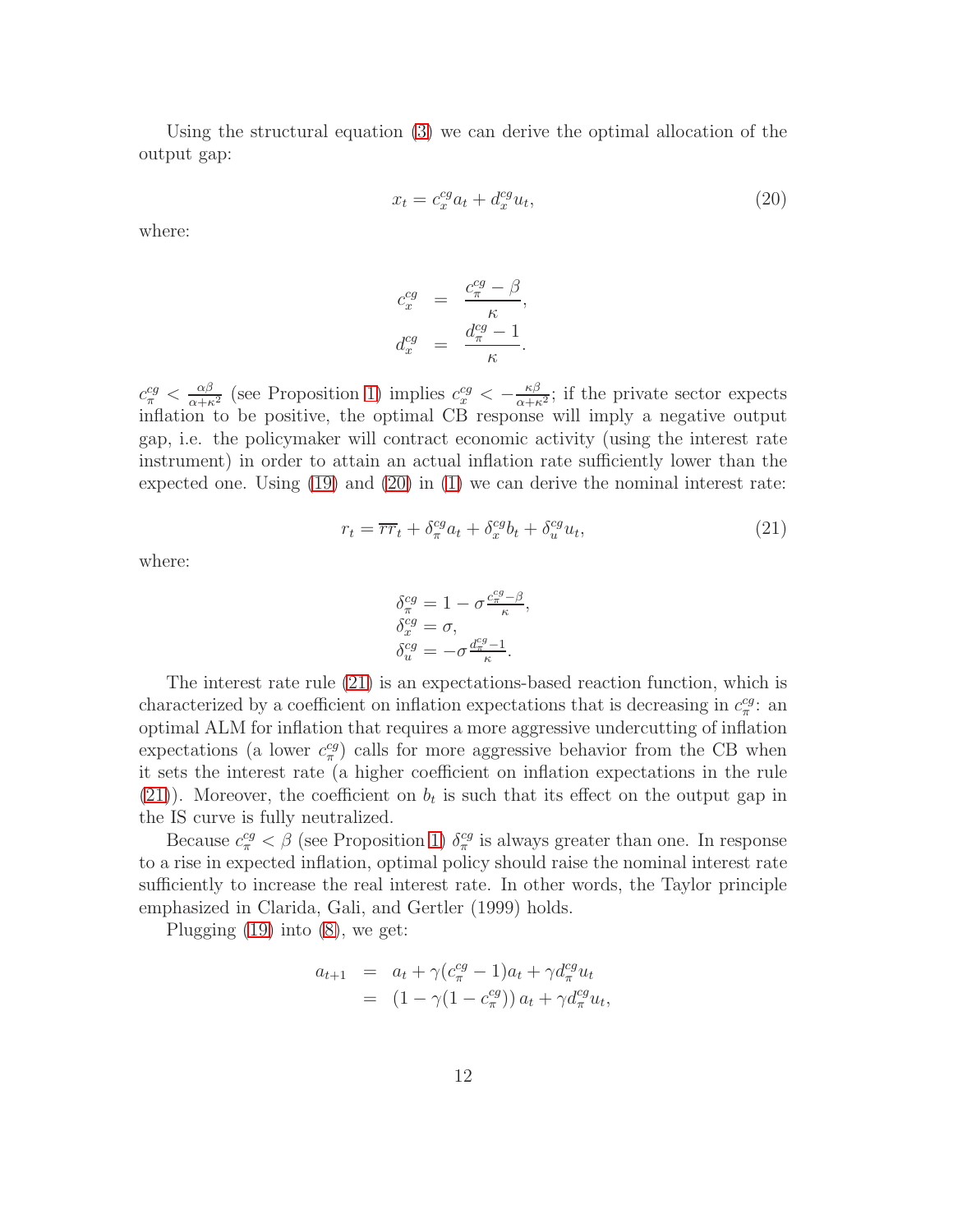which is a stationary  $AR(1)$ .<sup>[16](#page-14-0)</sup> Thus, as is well known in the literature on adaptive learning, the contemporaneous presence of random shocks in the ALM and of a constant gain specification of the updating algorithm prevent the expectations from converging asymptotically to a precise value: instead,  $a_t \sim N$  $\sqrt{ }$  $0, \frac{\gamma^2\left(d_\pi^{cg}\right)^2}{\sqrt{d_\pi}}$  $1 - (1 - \gamma(1 - c_{\pi}^{cg}))$  $\overline{z} \sigma_u^2$  $\setminus$ 

.

#### <span id="page-14-2"></span>3.1 Comparison with the EH rule

In this section, we compare optimal monetary policy under constant gain learning to the rules used earlier in the literature, where the CB is treated as an anticipated utility maximizer. In particular, we refer to the rule [\(7c\)](#page-7-1), derived in EH.

In the optimal interest rate rule [\(21\)](#page-9-0), the coefficient on the output gap expectations is the same as in the discretionary rule [\(7c\)](#page-7-1), while the other two coefficients are typically different. Proposition [1](#page-9-0) implies  $\delta_{\pi}^{cg} > \delta_{\pi}^{EH}$ : the optimal interest rate response to out of equilibrium inflation expectations is more aggressive than the interest rate response of EH, hence inducing a smaller increase in inflation in response to an increase in  $a (c_{\pi}^{cg} < c_{\pi}^{EH})$ . This is due to the fact that when the CB takes into account its ability to influence agents' beliefs, it optimally chooses to undercut future inflation expectations more than it would do otherwise.

From Proposition [1,](#page-9-0) it also follows that  $\delta_u^{cg} > \delta_u^{EH}$ : optimal policy reacts more aggressively to cost-push shocks then the EH rule. After a positive cost-push shock, the optimally behaving CB raises the interest rate more aggressively than what an anticipated utility maximizer CB would do; this in turn decreases output, which has a negative effect on inflation. Thus, an aggressive interest rate rule in response to the cost-push shock decreases the influence of the cost-push shock on inflation (in fact,  $c_{\pi}^{cg} < \frac{\alpha\beta}{\kappa^2 + 1}$  $\frac{\alpha\beta}{\kappa^2+\alpha}$  implies that  $d_{\pi}^{cg} < \frac{\alpha}{\kappa^2+\alpha}$ , and this in turn eases agents' learning about the true equilibrium level of inflation.

On the other hand, under optimal policy both coefficients in the ALM of  $x_t$ are higher in absolute value than under EH, hence allowing a higher feedback from out of equilibrium expectations and noisy cost-push shocks to the output gap.

The difference between [\(7c\)](#page-7-1) and [\(21\)](#page-9-0) can be summarized as follows:

Result 2. When the central bank takes into account not only the intratemporal trade-off but also the intertemporal trade-off, it accommodates less the effect of out of equilibrium inflation expectations and noisy cost-push shocks on inflation. In this way, optimal policy facilitates learning of the private sector.

It is also worth noting that optimal policy decreases the autocorrelation of inflation compared with  $EH^{17}$  $EH^{17}$  $EH^{17}$ . The optimal rule's strong feedback to inflation expectations dampens the interaction between inflation and expectations. This

<sup>&</sup>lt;sup>16</sup>In fact, because  $0 < c_{\pi}^{cg} < 1$ , it immediately follows that  $0 < (1 - \gamma(1 - c_{\pi}^{cg})) < 1$ .

<span id="page-14-1"></span><span id="page-14-0"></span><sup>&</sup>lt;sup>17</sup>It can be easily derived that the autocorrelation of inflation under constant gain with EH is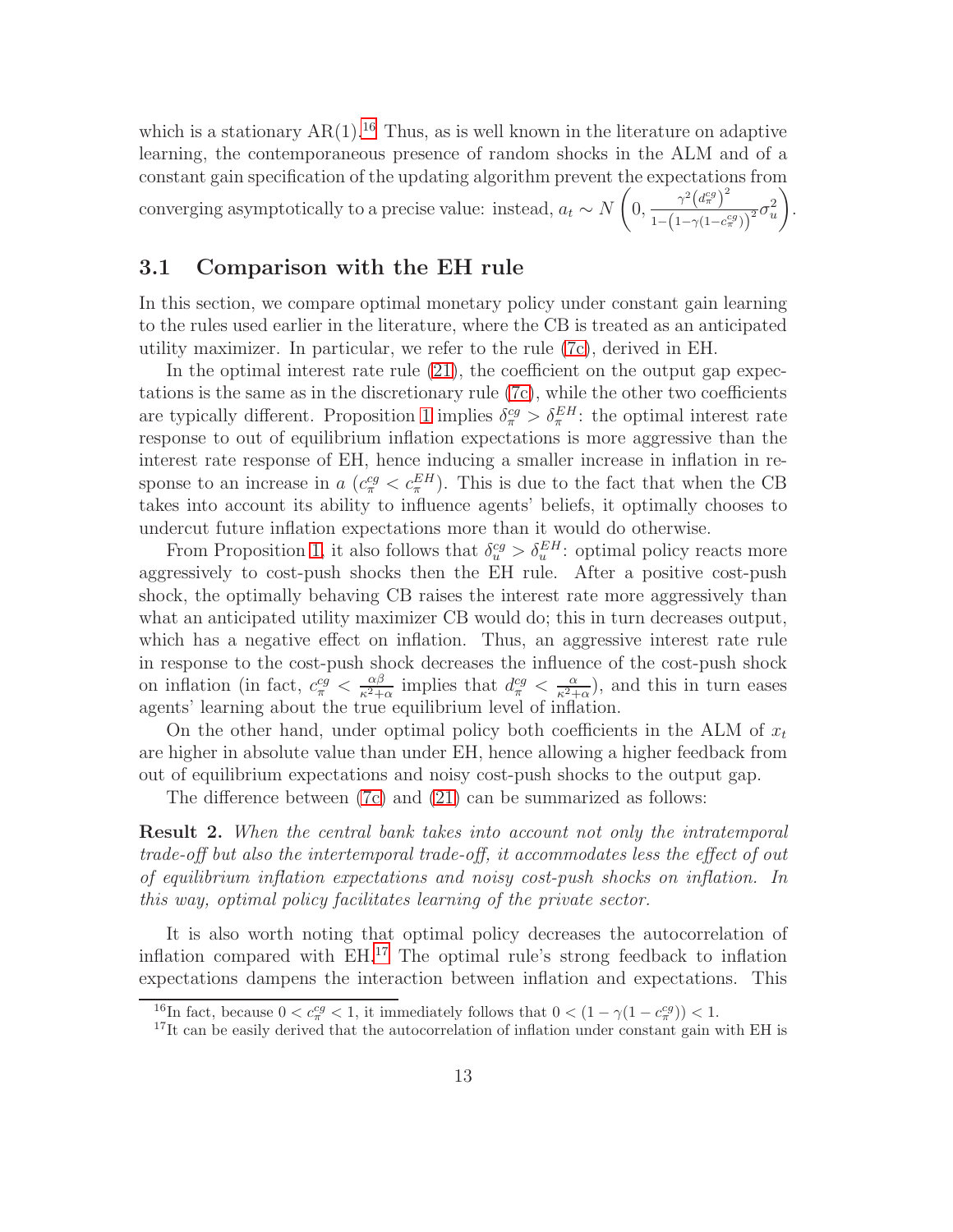lowers the persistence of a shock's effect on expectations and on inflation. This result is analogous to the findings of Gaspar, Smets, and Vestin (2006) in a different model. They show that when firms index their prices to past inflation it is optimal to decrease inflation persistence.

#### Welfare loss analysis

To obtain a quantitative measure of the welfare gains of using the optimal learning rule [\(21\)](#page-9-0), we present a numerical welfare loss analysis. Because welfare losses in utility terms are hard to interpret, we report consumption equivalents (following Adam and Billi (2007)): for a given monetary policy rule we calculate the cumulative utility losses resulting from deviations from the steady state allocation and then express the equivalent percentage decrease of the steady state consumption that results in the same cumulative utility loss. We use the calibration of Woodford (1999):  $\beta = 0.99$ ,  $\kappa = 0.024$ ,  $\alpha = 0.048$  and  $\sigma = 0.157$ <sup>[18](#page-15-0)</sup>. We perform a Monte Carlo with simulation length 10,000 and a cross-sectional sample size of 1,000. Cost-push shocks are drawn from a normal distribution with 0 mean and variance 0.1. Initial beliefs are the RE equilibrium:  $a_0 = b_0 = 0$ .

Table [1](#page-16-0) reports consumption equivalents when agents use constant gain learning, both under the corresponding optimal learning rule (CG) and under the EH rule [\(7c\)](#page-7-1).[19](#page-15-1) For small tracking parameters, the results are in the range of the original estimates of Lucas (1987): consumption losses resulting from cyclical fluc-tuations are small.<sup>[20](#page-15-2)</sup> The higher the tracking parameter, the higher the consumption equivalents are, both under optimal policy and under the EH rule, because of higher variance of inflation expectations (see also Figure [2\)](#page-44-0). This in turn implies higher variance of inflation and output, both under CG (see equation [\(19\)](#page-9-0) and  $(20)$ ) and under EH (see equation  $(7)$ ), and higher consumption equivalents.<sup>[21](#page-15-3)</sup>

 $E\pi_t^{EH}\pi_{t-1}^{EH} = \left(\frac{\alpha\beta}{\alpha+\kappa^2}\right)^2 \left(1-\gamma+\gamma\frac{\alpha\beta}{\alpha+\kappa^2}\right)\sigma_{a_{EH}}^2 + \frac{\alpha\beta}{\alpha+\kappa^2}\left(\frac{\alpha}{\alpha+\kappa^2}\right)^2\gamma\sigma_u^2$  while under the optimal rule  $E \pi_t^{CG} \pi_{t-1}^{CG} = (c_{\pi}^{cg})^2 (1 - \gamma + \gamma c_{\pi}^{cg}) \sigma_{a_{CG}}^2 + c_{\pi}^{cg} (d_{\pi}^{cg})^2 \gamma \sigma_u^2$ . We have already seen that  $\sigma_{a_{CG}}^2 < \sigma_{a_{EH}}^2$ ,  $c_{\pi}^{cg} < \frac{\alpha\beta}{\alpha+\kappa^2}$  and  $d_{\pi}^{cg} < \frac{\alpha}{\alpha+\kappa^2}$ , thus  $E\pi_t^{CG}\pi_{t-1}^{CG} < E\pi_t^{EH}\pi_{t-1}^{EH}$ .

<span id="page-15-0"></span><sup>18</sup>Similar consumption equivalents are obtained using other standard calibrations, like Clarida, Gali, and Gertler (2000) and McCallum and Nelson (1999).

<span id="page-15-1"></span><sup>19</sup>It is worth noting that the EH rule is designed to ensure learnability of the optimal RE in a decreasing gain environment, and its performance under constant gain is never considered in the EH paper; however, it can be useful to employ a constant gain version of their rule to illustrate potential advantages of fully optimal monetary policy.

<span id="page-15-2"></span> $20$ Consumption equivalents are higher if we start the economy away from the RE equilibrium. Also, the gain of using the optimal rule is higher when initial expectations are further away from the RE equilibrium, because the main advantage of the optimal rule is that it helps private agents to learn the equilibrium faster then the EH rule.

<span id="page-15-3"></span><sup>21</sup>Inflation and output gap variance can be expressed as a linear function of the variance of the cost-push shock, therefore the absolute value of consumption equivalents is bigger for a bigger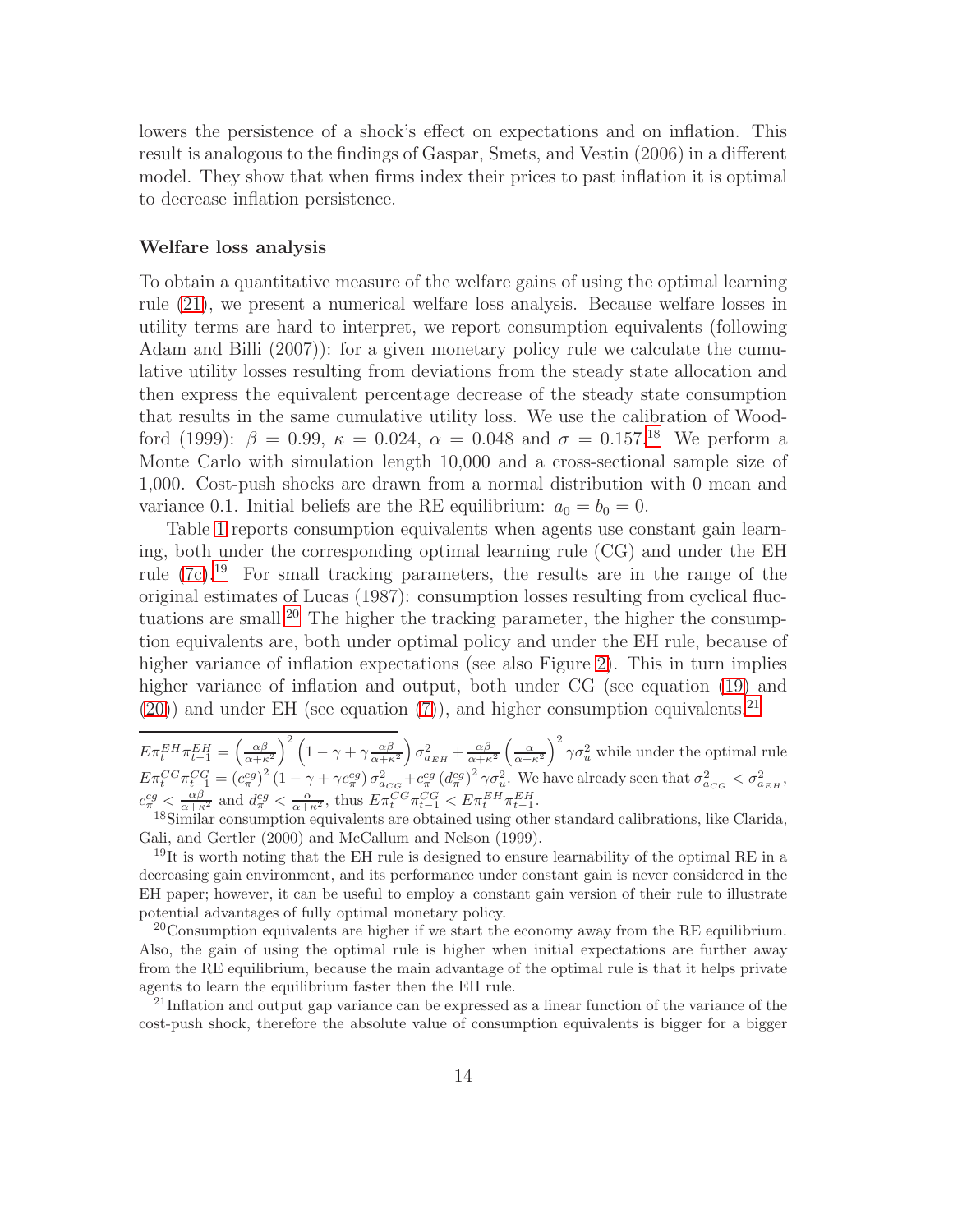<span id="page-16-0"></span>

|        | $n^{CG}$ | EН     | $E$ H  | $\Box EH$ | $\Box EH$<br>$p_{\tau}$ |
|--------|----------|--------|--------|-----------|-------------------------|
| 0.0183 | 0.013    | 0.0130 | 0.9991 | 0.9966    | 1.2097                  |
| 0.05   | 0.0148   | 0.0151 | 0.9774 | 0.9464    | 3.5609                  |
| 0.08   | 0.0171   | 0.0184 | 0.9280 | 0.8561    | 6.9223                  |
| 0.1    | 0.0188   | 0.0211 | 0.8881 | 0.7914    | 8.941                   |
| 0.3    | 0.0369   | 0.0608 | 0.6068 | 0.4246    | 15.7893                 |
| 0.5    | 0.0551   | 0.1104 | 0.4994 | 0.3114    | 16.1679                 |
| 0.9    | 0.0908   | 0.2187 | 0.4151 | 0.2311    | 15.7401                 |

Table 1: Consumption equivalents using CG and EH under constant gain learning

Woodford (1999) calibration,  $a_0 = 0$ .

The gain from using optimal policy over the EH rule can be nonnegligible even if initial inflation expectations are at the RE equilibrium, and expectations stay close to the RE equilibrium. For tracking parameters below 0.05, which is a typical range of estimates for the  $US^{22}$  $US^{22}$  $US^{22}$ , the gain from using an optimal interest rate rule can be around  $1 - 3\%$ . The higher the gain parameter, the more optimal policy decreases inflation expectations variance compared with EH (also see Figure [2\)](#page-44-0), and the bigger is the gain in consumption equivalents. For the extreme case of  $\gamma = 0.9$ , the steady state consumption loss of using the EH rule is 60% higher than under the the optimal rule.

The long-run gains of containing inflation expectations come at a cost in the short run. Figure [4](#page-45-0) plots the transition path of cumulative consumption equivalents. In the first periods, the optimal interest rate rule  $(21)$  yields  $ex$ -post higher cumulative welfare losses expressed in consumption terms than the EH rule; later, however, our rule starts generating smaller welfare losses. These findings are consistent with results [1](#page-9-0) and [2:](#page-14-2) because of the intertemporal trade-off, it is optimal to react to out of equilibrium inflation expectations more aggressively than the EH rule in order to undercut more future expectations, even if it results in short-term output gap losses. As soon as inflation expectations become small enough, this initial loss is more than compensated.[23](#page-16-2)

Another way to gauge what the intertemporal trade-off implies for welfare is to calculate separately the equivalent permanent consumption decrease because of losses caused by only inflation or output gap variation (see Table [1\)](#page-16-0). The main

 $\sigma_u^2$ , but the ratio of consumption equivalents under CG and EH is not sensitive to the choice of  $\sigma^{\bar{2}}_u.$ 

<span id="page-16-1"></span><sup>&</sup>lt;sup>22</sup>See for example Branch and Evans (2006), Milani (2007) and Orphanides and Williams (2005a).

<span id="page-16-2"></span><sup>&</sup>lt;sup>23</sup>Results not reported here show that the further away initial expectations are from the RE equilibrium, the larger the long-run gains are and the bigger are the short-run costs of using the optimal rule. For details, see the working paper version of this paper.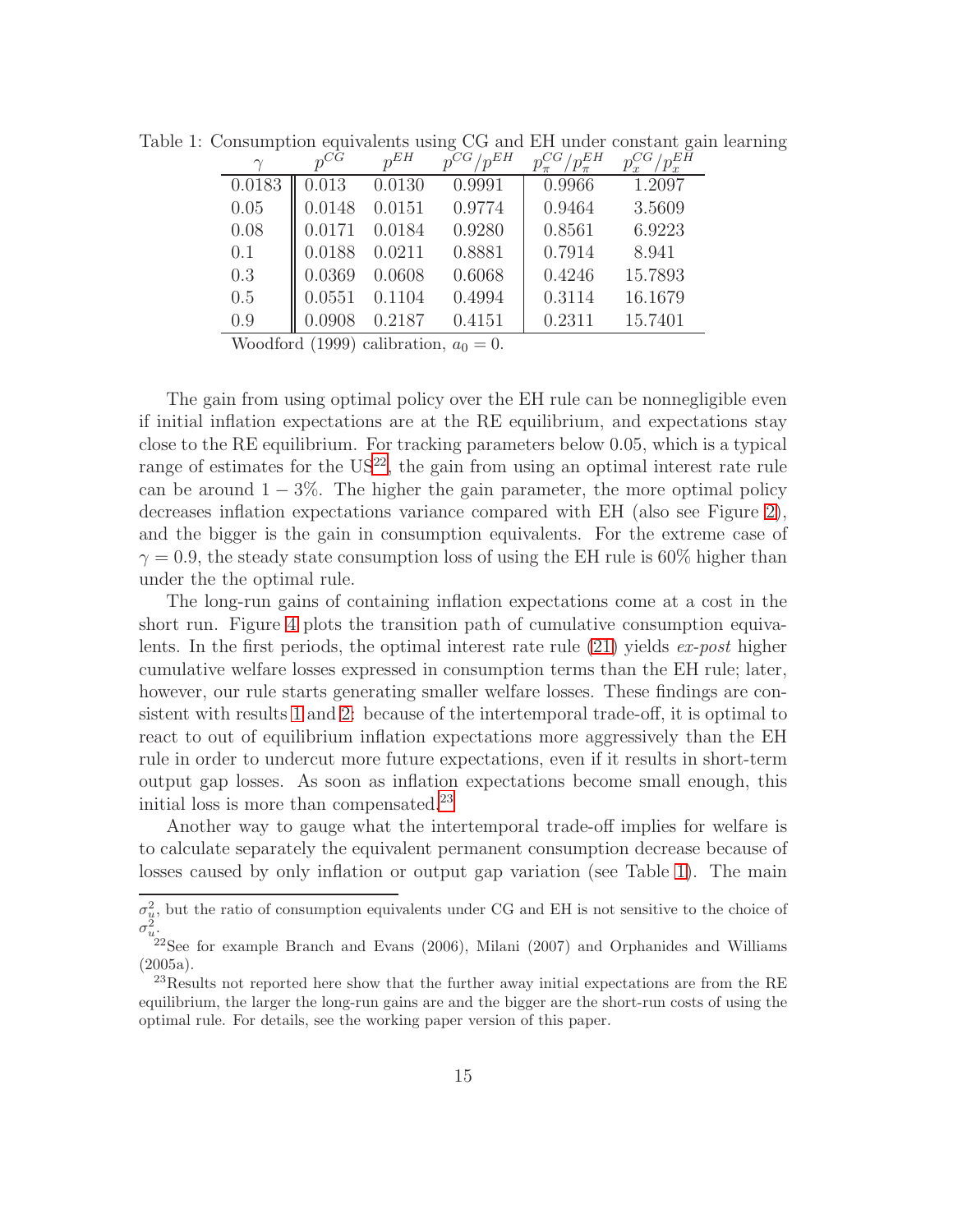result is that optimal policy lowers inflation variation at the cost of higher output gap variation. The higher is the tracking parameter, the more inflation variation is lowered: for  $\gamma = 0.9$  an optimally behaving CB engineers a 77% lower welfare loss in inflation when it properly conditions on expectation formation, permitting at the same time 15 times more variation in the output gap compared with the  $EH$  rule.<sup>[24](#page-17-0)</sup>

In this section, we derived the fully optimal monetary policy when agents follow constant gain learning and compared it to the optimal discretionary rule, when the CB does not make active use of its influence on expectations. The next section shows similarities to the commitment solution under RE.

#### 3.2 Comparison with the commitment solution

In this section, we show that the optimal policy response to a supply shock under learning is qualitatively similar to that of the commitment solution under RE. However, despite the similarities in short-run behavior, in the limit, the two equilibria are different. The learning equilibrium intrinsically depends on how private agents learn.

Figure [5](#page-45-1) displays the impulse response function of inflation to a unit shock under CG and discretionary RE policy. In the optimal RE discretionary policy, inflation rises on impact and immediately reverts to the steady state once the iid shock dies out. Under learning the policymaker engineers a smaller initial response of inflation; in subsequent periods inflation gradually converges back to the steady state value. Gali (2003) shows a similar disinflation path for the optimal policy under RE and commitment: a smaller initial inflation compared with the discretionary case, in exchange for a more persistent deviation from the steady state later.<sup>[25](#page-17-1)</sup>

These similarities arise because under both learning and RE commitment the CB can directly manipulate private expectations, even if the channels used are quite different. Under commitment, the policymaker uses a *credible promise on* the future to obtain an immediate decline in inflation expectations and thus in inflation; moreover, the necessity to fulfill past commitments introduces additional

<span id="page-17-0"></span><sup>24</sup>In the framework of Gaspar, Smets, and Vestin (2006), the CB engineers a lower welfare loss in inflation without a significant cost in output. This result is difficult to compare with ours because the presence of indexation changes their setup along three important dimensions: the CB wants to stabilize a quasi-difference of inflation instead of inflation itself, the NKPC is of the hybrid type, and in our model agents learn about the expected value of inflation while in Gaspar, Smets, and Vestin (2006) agents learn about the persistence of inflation.

<span id="page-17-1"></span><sup>&</sup>lt;sup>25</sup>This behavior of optimal policy under commitment leads to welfare gains over discretion because of the convexity of the loss function; this preference for slower but milder adjustment to shocks is at the heart of the stabilization bias.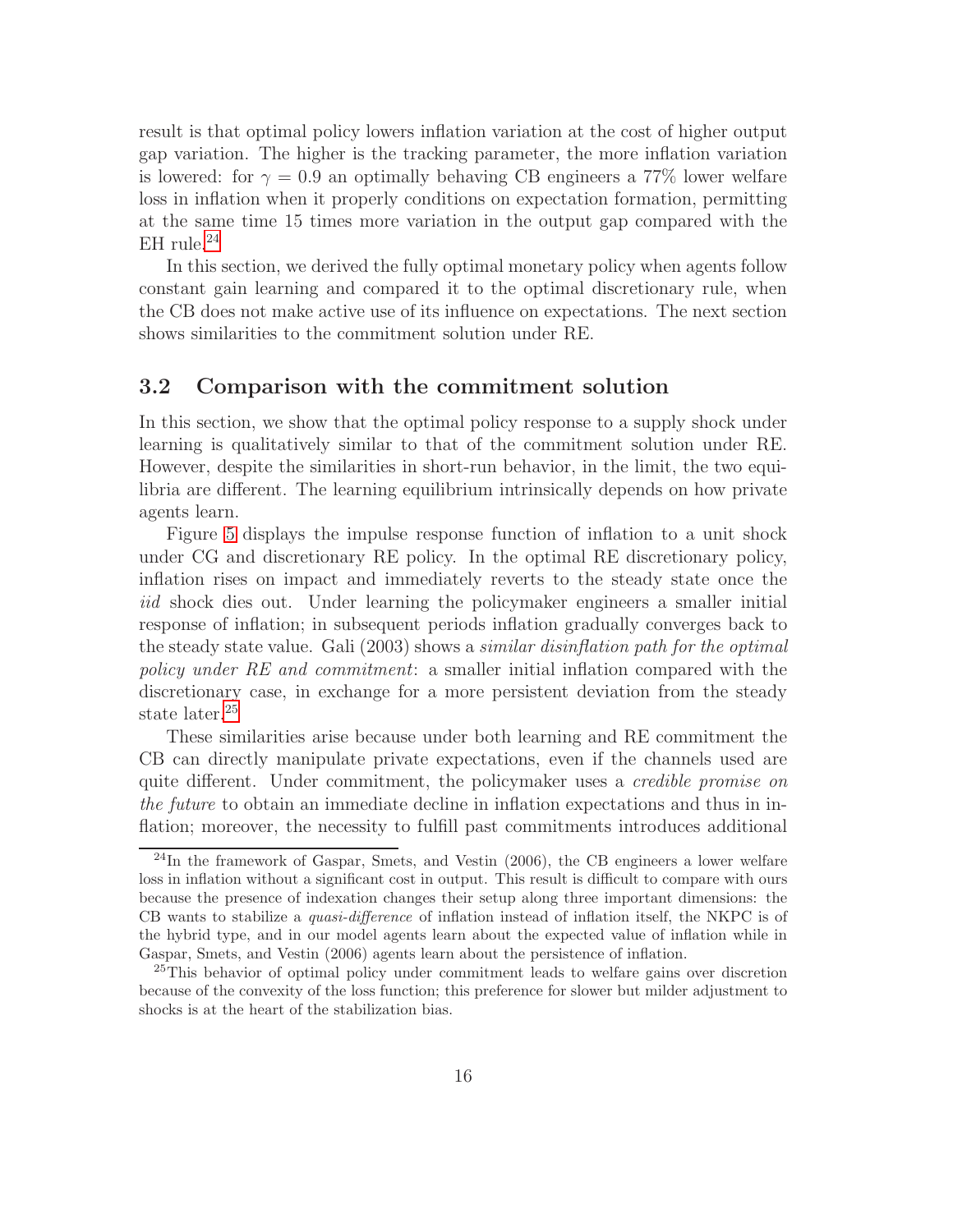inertia in inflation and output. Under learning, we observe a smaller initial response of inflation relative to the RE discretionary case because optimal policy dampens the inflation response to the cost-push shock to ease private agents' learning (Result [2\)](#page-14-2), and the past-dependent nature of private sector beliefs imparts sluggishness on the system. In this sense, we can say that the ability to manipulate future private sector expectations through the learning algorithm plays a role similar to a commitment device under RE, hence easing the short-run trade-off between inflation and the output gap.

One difference compared with the impulse response of inflation under full commitment RE is that there is no overshooting of inflation under learning. Commitment policy under RE engineers a sequence of negative inflation after the first period, yet a positive sequence under learning. A second difference is that the full commitment is characterized by a smaller output decrease compared with RE discretionary policy (see Clarida, Gali, and Gertler (1999)), while under learning the initial decrease of output is bigger than under discretion and RE. The reason for this is that while under RE the commitment of the CB can improve the current terms of the inflation-output trade-off, under learning monetary policy can only influence future expectations and can improve only future inflation-output trade-offs.

Sargent (1999), chapter 5, shows a similarity between the optimal policy under adaptive learning and the RE commitment solution in the Phelps problem: optimal monetary policy drives the economy close to the Ramsey optimum, and when the discount factor  $\beta$  equals 1, optimal policy under learning replicates the Ramsey equilibrium. In the Phelps problem, the discretion and commitment outcome of inflation have the same functional form, therefore when agents learn in this functional form they can converge to both equilibria. A sufficiently patient CB is willing to incur higher short-term losses for the opportunity to drive private expectations to the welfare-improving Ramsey equilibrium.

In our model, discretionary and commitment solutions under RE have a different functional form; hence the equilibrium depends on how agents learn, and Sargent's result does not hold anymore. However, in our case an increase in the discount factor also makes the optimal disinflationary path under learning move closer to the commitment solution. This can be seen in Figure [5:](#page-45-1) as  $\beta$  gets closer to 1, the initial response of inflation becomes milder and the path back to the steady state longer.

The findings in this subsection strengthen the point that when we abandon the RE paradigm, several issues arise in monetary policy design that are not present when agents are fully rational, and the implications for policymaking go beyond the asymptotic learnability criterion: as we showed, the equilibrium law of motion of optimal inflation can be significantly affected by the way agents learn, and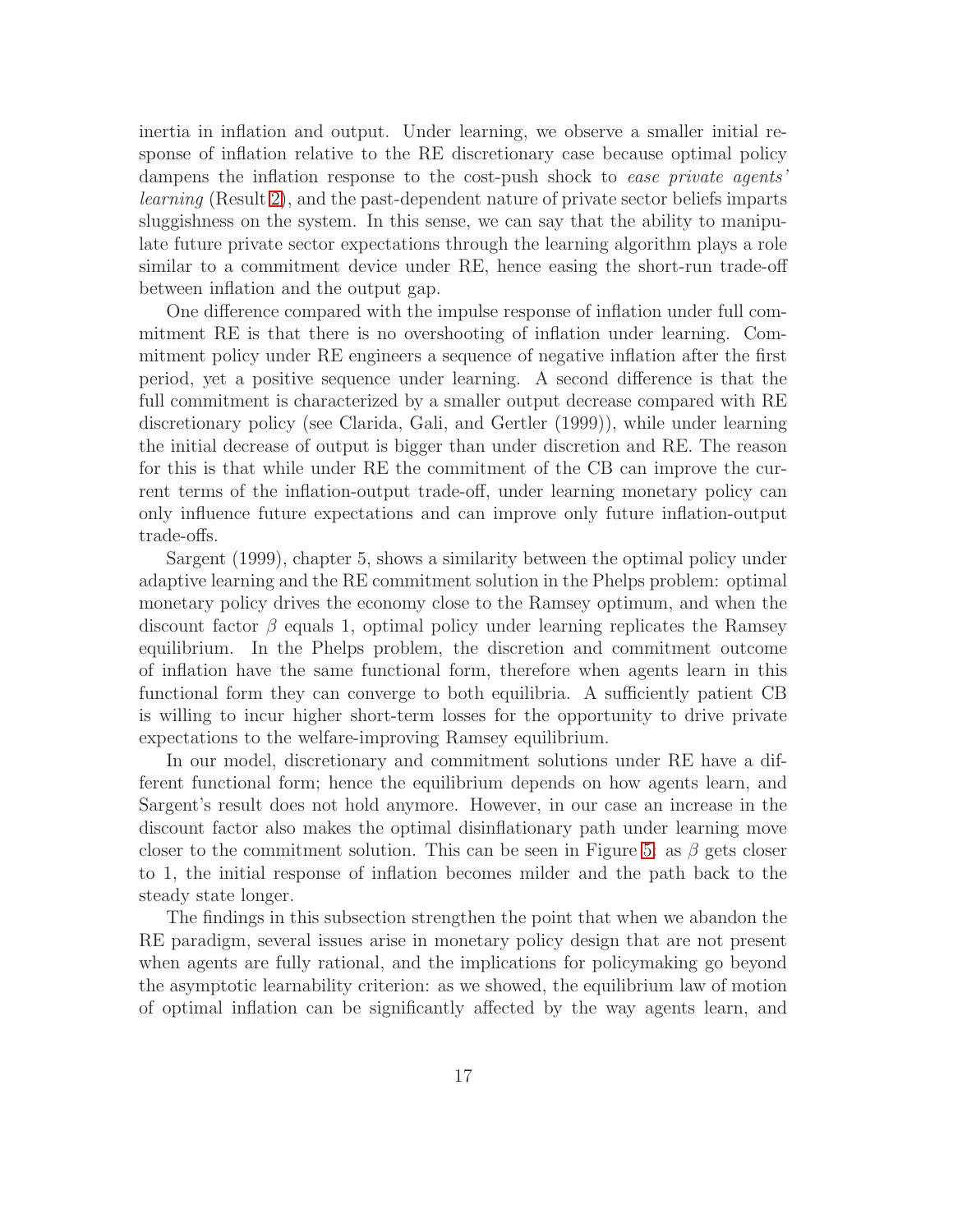careful consideration of private sector beliefs can play a role qualitatively similar to a commitment device, even in the absence of CB credibility.

#### 4 Decreasing gain learning

In this section, we relax the assumption of constant gain learning and show that our main results remain valid also with decreasing gain learning .[26](#page-19-1)

We assume agents use the following decreasing gain learning rules (henceforth DG):

<span id="page-19-0"></span>
$$
E_t^* \pi_{t+1} \equiv a_t = a_{t-1} + t^{-1} (\pi_{t-1} - a_{t-1}), \tag{22}
$$

$$
E_t^* x_{t+1} \equiv b_t = b_{t-1} + t^{-1} (x_{t-1} - b_{t-1}), \tag{23}
$$

where the only difference from [\(8\)](#page-7-1)-[\(9\)](#page-7-1) is the substitution of  $\gamma$  with  $t^{-1}$ . Under certain conditions on the values used to initialize this algorithm (see Evans and Honkapohja (2001)), it is equivalent to estimating the conditional expectations of inflation and output gap every period with  $OLS<sup>27</sup>$  $OLS<sup>27</sup>$  $OLS<sup>27</sup>$ 

In the Appendix, we derive the following optimal allocations.

**Proposition 2.** The solution of the control problem [\(10\)](#page-9-1) with  $\gamma_t = 1/t$  yields the following policy function for inflation:

$$
\pi_t = c_{\pi,t}^{dg} a_t + d_{\pi,t}^{dg} u_t,\tag{24}
$$

where  $c_{\pi,t}^{dg}$  and  $d_{\pi,t}^{dg}$  are deterministic functions of time characterized as follows:

\n- \n
$$
\lim_{t \to \infty} c_{\pi, t}^{dg} \text{exists, and is given by } \lim_{t \to \infty} c_{\pi, t}^{dg} = \frac{\alpha \beta}{\alpha + \kappa^2};
$$
\n
\n- \n
$$
\text{for any } t < \infty, \text{ we have that } c_{\pi, t}^{dg} < \frac{\alpha \beta}{\alpha + \kappa^2}
$$
\n
\n

and

$$
d_{\pi,t}^{dg} = \frac{P_{1,t}}{c_{\pi,t+1}^{dg} \frac{1}{t+1} - A_{11,t}},
$$

where the matrices  $P_{1,t}$  and  $A_{11,t}$  are defined in the Appendix.

<span id="page-19-1"></span><sup>&</sup>lt;sup>26</sup>Decreasing gain algorithms place equal weight on all observations, which is optimal in stationary environments.

<span id="page-19-2"></span><sup>&</sup>lt;sup>27</sup>Note that, because the conditional expectations of inflation and output gap are assumed by the learners to be constant, the OLS estimate is just the sample averages of the two.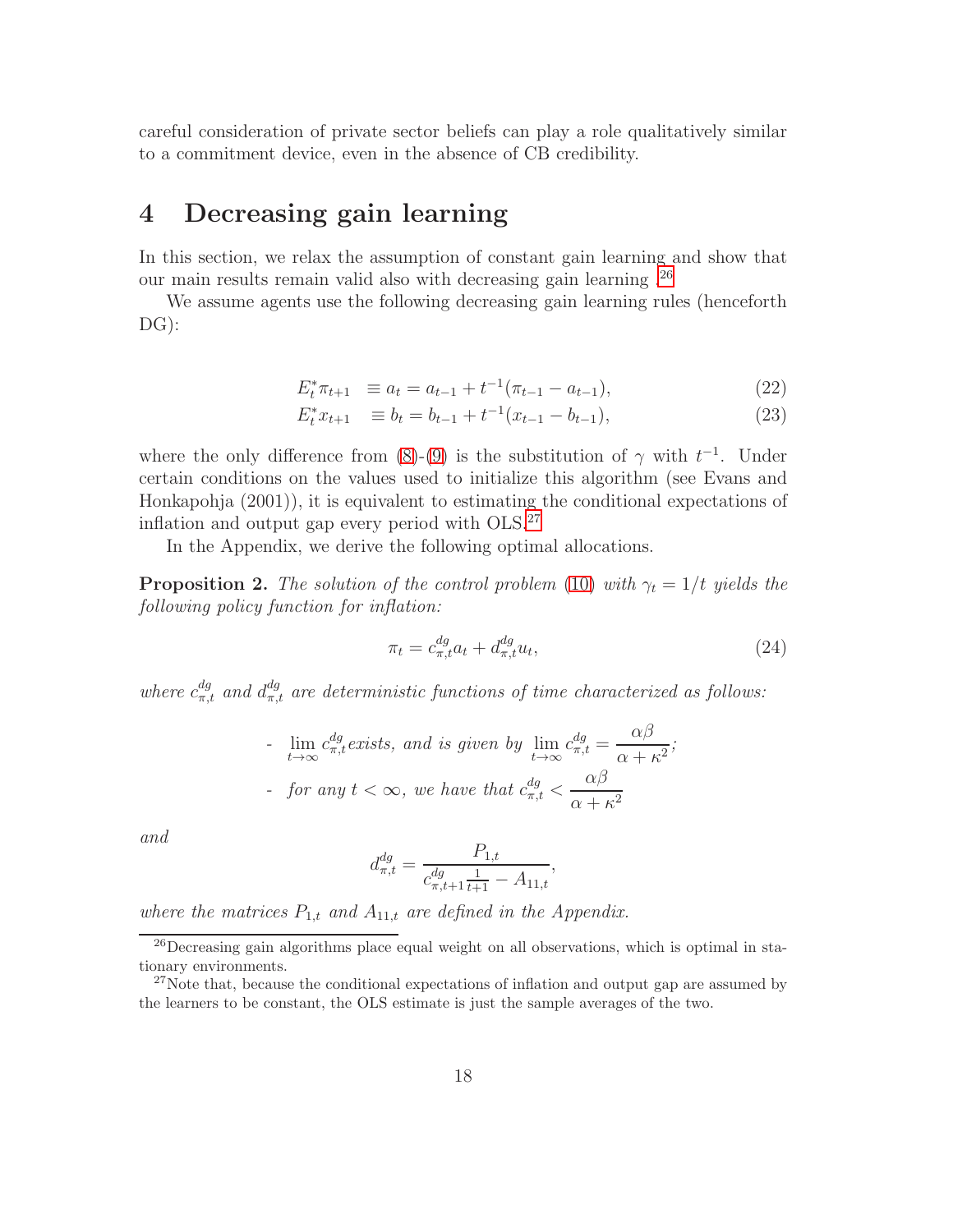With decreasing gain, during the transition Result [2](#page-14-2) holds: there is a new intertemporal trade-off, therefore it is optimal to decrease the effect of out of equilibrium expectations on inflation compared with the EH rule (equation [\(7\)](#page-7-0)) in order to drive future inflation expectations closer to the equilibrium. This relaxes the future intratemporal inflation-output gap trade-off embedded in the Phillips curve. The ALM for the output gap is:

$$
x_t = c_{x,t}^{dg} a_t + d_{x,t}^{dg} u_t,
$$
\n(25)

where

$$
c_{x,t}^{dg} = \frac{c_{\pi,t}^{dg} - \beta}{\kappa},
$$
  

$$
d_{x,t}^{dg} = \frac{d_{\pi,t}^{dg} - 1}{\kappa}.
$$

As in the constant gain case, if the private sector expects inflation to be positive, the optimal CB will contract economic activity more than the EH rule.[28](#page-20-0) The CB is ready to pay a short-term cost represented by a wider current output gap in order to contain future inflation expectations.

The nominal interest rate rule is:

$$
r_t = \overline{rr}_t + \delta_{\pi,t}^{dg} a_t + \delta_x^{dg} b_t + \delta_{ut}^{dg} u_t,
$$
\n(26)

where

$$
\delta_{\pi,t}^{dg} = 1 - \sigma \frac{c_{\pi,t}^{dg} - \beta}{\kappa},
$$
  
\n
$$
\delta_x^{dg} = \sigma,
$$
  
\n
$$
\delta_{ut}^{dg} = -\sigma \frac{d_{\pi,t}^{dg} - 1}{\kappa}.
$$

Because  $c_{\pi,t}^{dg} < \beta$  (see Proposition [2\)](#page-19-0)  $\delta_{\pi,t}^{dg}$  is always bigger than 1; hence, the Taylor principle holds. In the Appendix, the following results are derived.

**Proposition 3.** Assume that  $t < \infty$ ; then:

- 
$$
\delta_{\pi,t}^{dg} > \delta_{\pi}^{EH}
$$
,  $\delta_{ut}^{dg} > \delta_{u}^{EH}$ ,  
\n-  $\lim_{t \to \infty} \delta_{\pi,t}^{dg} = \delta_{\pi}^{EH}$ ,  $\lim_{t \to \infty} \delta_{ut}^{dg} = \delta_{u}^{EH}$ .

During the transition, the optimal interest rate rule is similar to the constant gain rule: it reacts more aggressively to out of equilibrium expectations (and costpush shocks) than the EH rule.

<span id="page-20-0"></span><sup>28</sup>From  $c_{\pi,t}^{dg} < \frac{\alpha\beta}{\alpha+\kappa^2}$  it follows that  $c_{x,t}^{dg} < -\frac{\kappa\beta}{\alpha+\kappa^2}$ . Compare with the ALM under EH [\(7\)](#page-7-0).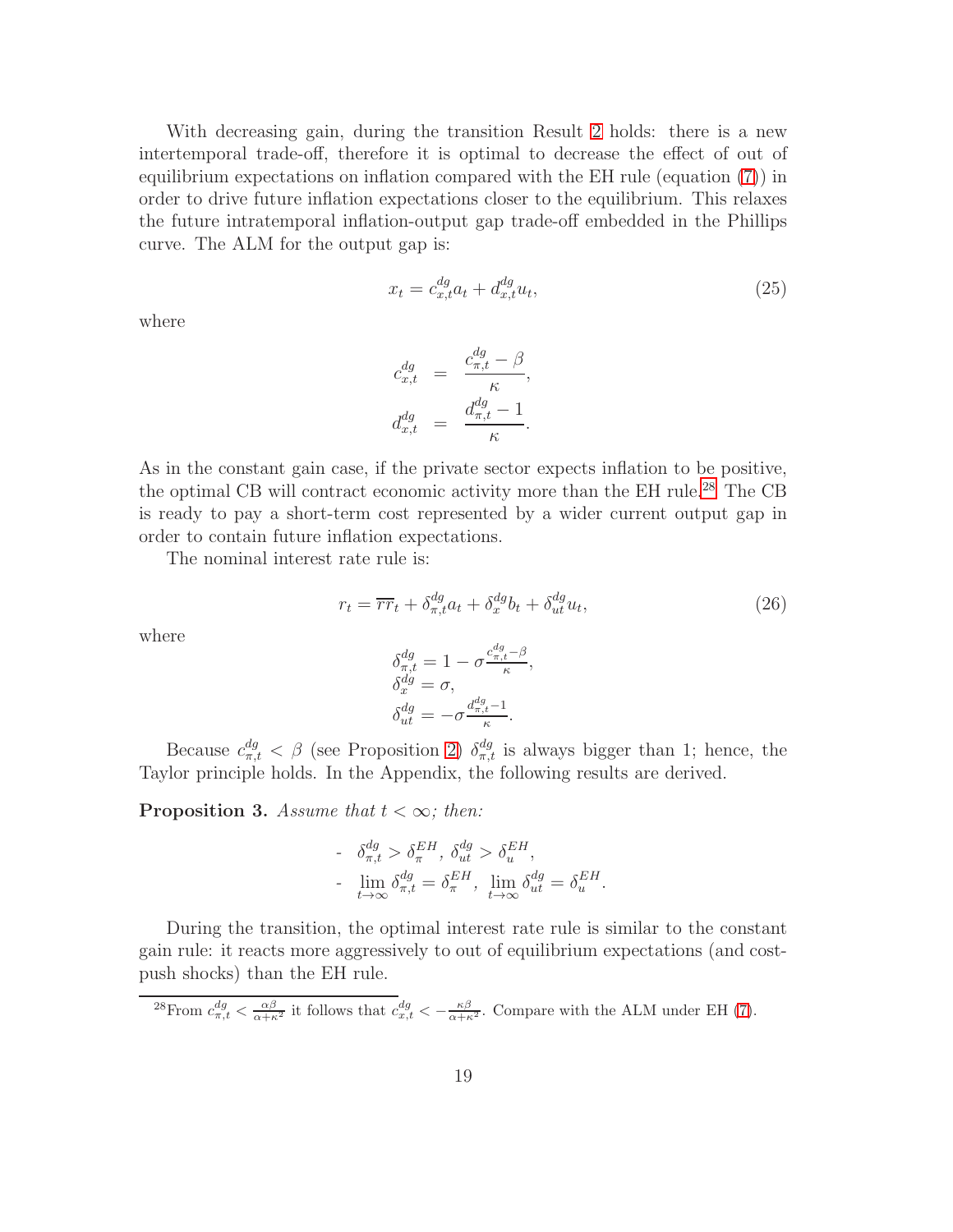An interesting result is that the coefficient on inflation expectations in the interest rate rule [\(26\)](#page-19-0) is *time-varying*, reflecting the fact that the CB's incentives to manipulate agents' beliefs evolve over time. This implies that during the transition, optimal policy should be time-varying even in a stationary environment. This coefficient can be characterized as follows:

**Proposition 4.** Let  $\delta_{\pi,t}^{dg}$  be given by  $1 - \sigma \frac{c_{\pi,t}^{dg} - \beta}{\kappa}$  $\frac{t^{-\rho}}{\kappa}$ ; then, there exists a  $T < \infty$  such that  $\left\{\delta_{\pi,t}^{dg}\right\}_{t=T}^{\infty}$  is a monotonic decreasing sequence.

After time  $T$ , the bank dampens its aggressiveness in reacting to out of equi-librium inflation expectations (and cost-push shocks).<sup>[29](#page-21-0)</sup> For empirically relevant coefficient estimates, time  $T$  is maximum a few quarters. Numerical analysis on the grid  $\beta = 0.99$  and  $\alpha \in [0.01, 2]$ ,  $\kappa \in [0.01, 0.5]$  shows that T is typically very small.<sup>[30](#page-21-1)</sup> We find that after the fourth period (from the fourth to the fifth period and so on)  $\delta_{\pi,t}^{dg}$  always decreases, while in the first four periods  $\delta_{\pi,t}^{dg}$  might increase (hump-shaped) for a combination of low values of  $\alpha$  and high values of  $\kappa$  (see Figure [6\)](#page-46-0). Figures [7](#page-46-1) and [8](#page-47-0) show that for the Woodford (1999) calibration,  $\delta_{\pi,t}^{dg}$  and  $\delta_{u,t}^{dg}$  always decrease over time (i.e.,  $T = 0$ ).<sup>[31](#page-21-2)</sup>

To further clarify this issue, consider the following example: a new CB governor is appointed, and agents start learning how this affects the equilibrium. In this situation it is optimal for the CB to react more aggressively to out of equilibrium inflation beliefs in the first period, when agents pay more attention to new information and the CB's possibilities of influencing private expectations are therefore greater. This policy is beneficial even at the cost of larger short-term losses in terms of output gap variability. As time passes, expectations will be influenced to a lesser extent by the most recent realizations of the inflation rate, hence the CB's reaction will more closely reflect the case where the policymakers cannot manipulate expectations.

The asymptotic properties of the ALM, [\(24\)](#page-19-0) and [\(25\)](#page-19-0), depend on the limiting behavior of  $a_t$ , which is given by the stochastic recursive algorithm:

$$
a_{t+1} = a_t + (t+1)^{-1} \left( (c_{\pi t}^{dg} - 1)a_t + d_{\pi,t}^{dg} u_t \right).
$$
 (27)

We study its properties in the Appendix, where we use the stochastic approximation techniques $^{32}$  $^{32}$  $^{32}$  to prove the following Proposition:

<sup>&</sup>lt;sup>29</sup>From [\(26\)](#page-19-0) it is easy to see that the change in  $\delta_{u,t}^{dg}$  through time has the same sign as  $\delta_{\pi,t}^{dg}$ .

<span id="page-21-1"></span><span id="page-21-0"></span> $30\,\text{We have chosen the grid to include typical calibrated values for the US and the euro area.}$ 

<span id="page-21-2"></span> ${}^{31}\delta_{\pi,t}^{dg}$  is always decreasing also for other calibrations widely adopted in the New Keynesian literature, such as those taken from Clarida, Gali, and Gertler (2000) and McCallum and Nelson (1999).

<span id="page-21-3"></span> $32$ For an extensive monograph on stochastic approximation, see Benveniste, Métivier, and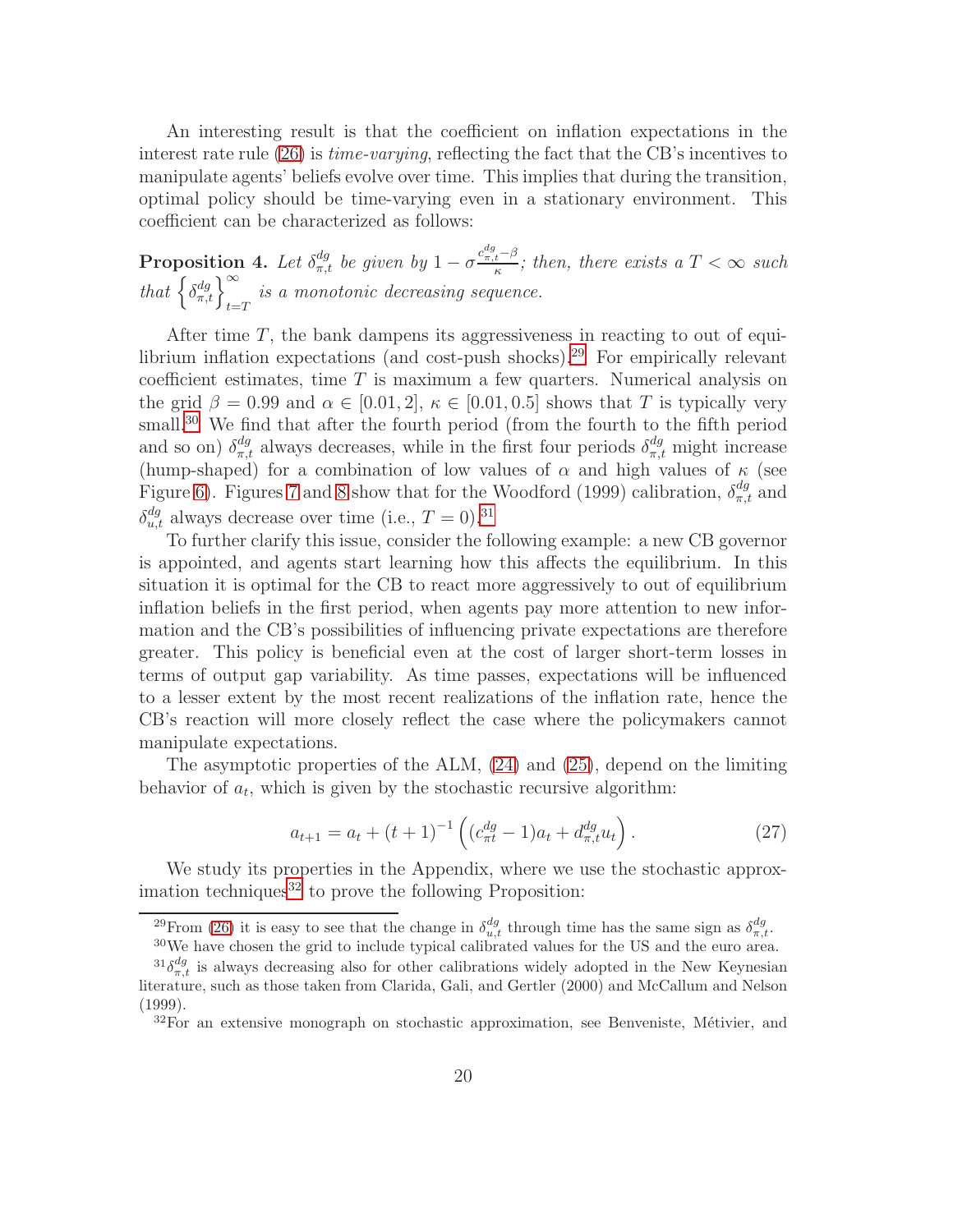#### **Proposition 5.** Let  $a_t$  evolve according to [\(27\)](#page-19-0); then,  $a_t \rightarrow 0$  a.s.

This result, together with the boundedness of  $c_{\pi,t}^{dg}$ , implies that  $c_{\pi,t}^{dg}a_t$  goes to zero almost surely; moreover, it is easy to see that  $d_{\pi,t}^{dg} \to \frac{\alpha}{\kappa^2+\alpha}$ , therefore we can conclude that  $\pi_t \to \frac{\alpha}{\kappa^2+\alpha}v$  almost surely, where v is a random variable with the same probability distribution as  $u_t$ . The equilibrium corresponds to the discretionary RE equilibrium, and private agents learn the unconditional expectation of inflation and output under discretionary RE.[33](#page-22-0)

It follows from Proposition [3](#page-19-0) that the optimal policy converges to the EH policy. Because in the limit expectations converge to a constant, it is intuitive that in the limit optimal policy behaves as if expectations were fixed. However, during the transition optimal policy results in substantially lower welfare losses. For the Woodford (1999) calibration, even if we start inflation expectations from the RE equilibrium,  $a_0 = 0$ , in the long run the consumption equivalent under the optimal rule is about 10% lower than that of EH. If initial expectations are slightly different from the long-run equilibrium then gains are even higher. For  $a_0 = 1$  the welfare losses under the optimal policy are 42% lower than under EH. In the first period, the optimal interest rate rule  $(26)$  yields  $ex\text{-}post$  higher cumulative welfare losses expressed in terms of consumption than the EH rule; later, however, our rule starts generating smaller welfare losses. These findings are similar to the numerical results of the constant gain.

An alternative way to examine the mechanisms at work when the CB employs the optimal rule instead of the EH rule is to look at the path of expectations. Both the optimal and the EH rule are E-stable under learning, so expectations converge to the discretionary REE; the difference is the speed of convergence. Figure [9](#page-47-1) shows a typical realization of the evolution of expectations under both rules. We can observe that inflation expectations converge faster and output gap expectations converge more slowly with our rule than with the EH one. This is a consequence of the intertemporal trade-off (Result [1\)](#page-9-0): when the CB does take into account its influence on the learning algorithm, it has an incentive to undercut future inflation beliefs. However, because of the intratemporal trade-off between inflation and output, the cost of keeping inflation closer to its RE value is a wider output gap, and consequently a slower convergence of b to its RE value.

In this section, we have proved that our main results do not depend on what type of learning algorithm private agents follow. Our new results are that under decreasing gain learning, optimal policy should be time-varying: more aggressive on inflation initially and less in subsequent periods. In the limit, expectations

Priouret (1990); the first paper to apply these techniques to learning models was Marcet and Sargent (1989).

<span id="page-22-0"></span><sup>&</sup>lt;sup>33</sup>Note that the PLM of private agents does not nest the commitment REE, only the discretionary REE.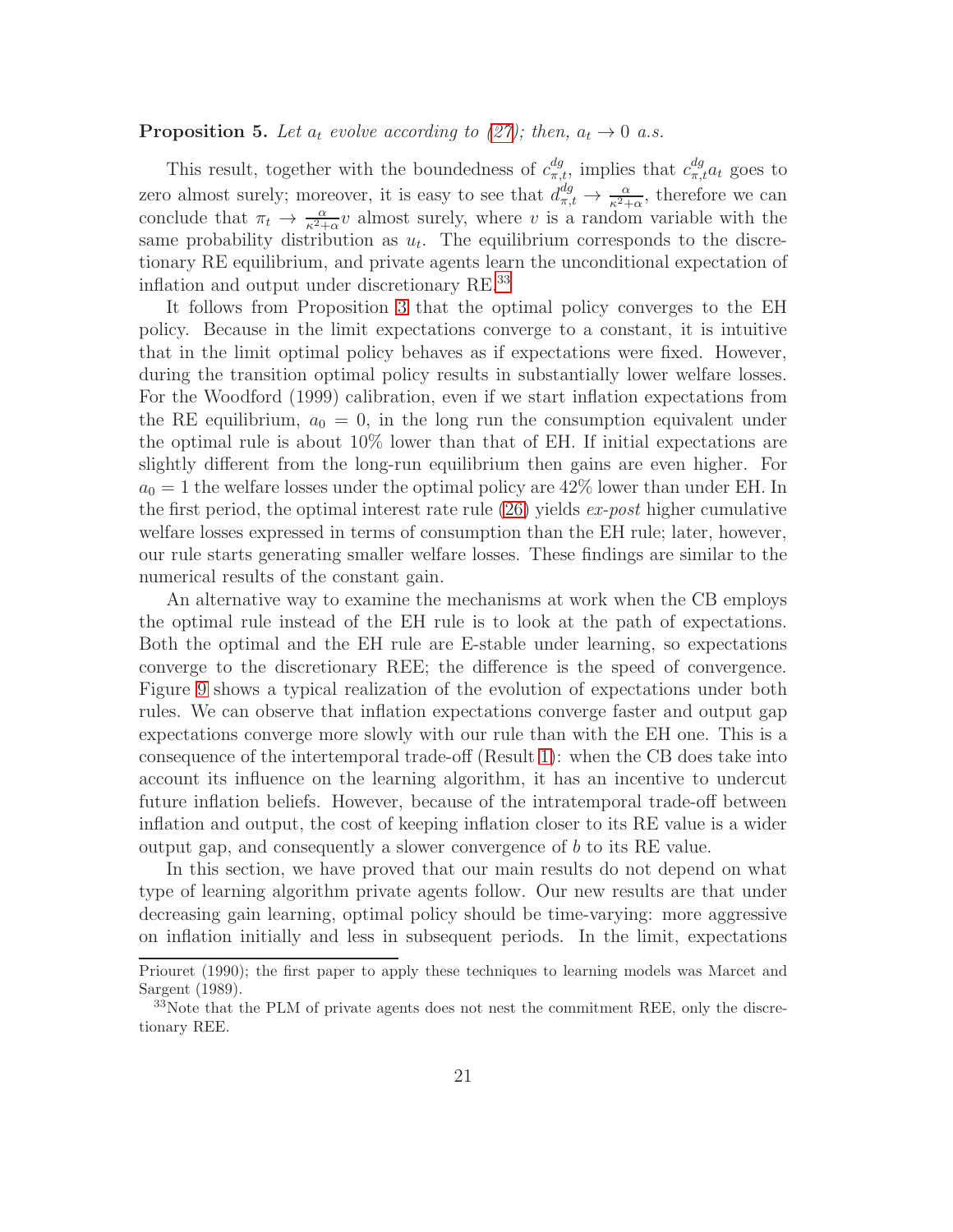converge to the discretionary RE equilibrium, and optimal policy is equivalent to the one derived under the assumption of constant expectations.

#### 5 Robust policy advice

In this section, we relax the assumption that the CB has perfect knowledge about the learning algorithm followed by private agents and ask what the policy recommendation is when the monetary authority is uncertain about the nature of private sector expectations.<sup>[34](#page-23-0)</sup> In particular, we aim to define consistent policy advice on a set of private agents' expectations formation schemes empirically relevant for the US.

Let us conduct an experiment, in which we assume that the US Federal Reserve is uncertain about how the private sector forms its expectations but, relying on the empirical literature, it can define a relevant set of expectations, which includes both constant gain with a small gain and RE. The empirical literature on the US shows that a constant gain algorithm with a small tracking parameter is a good approximation of the data. For example, Milani (2007) estimates the New Keynesian model with adaptive learning using Bayesian methods and finds  $\gamma$  to be 0.0183. Orphanides and Williams (2005a) and Branch and Evans (2006) calibrate  $\gamma$  to fit the Survey of Professional Forecasters and find that tracking parameters between 0.01 and 0.04 fit survey expectations well. We therefore consider tracking parameters in this range.

In addition, let us assume that the FED has no probability distribution over the possible forms of private expectations. Instead, it uses robust control and looks for the policy that minimizes the maximum loss.[35](#page-23-1)

We perform numerical Monte Carlo analysis to examine welfare losses when private expectations are taken from this set and the CB interest rate rule is either an optimal rule for a given small gain parameter or the discretionary rule under RE [\(7c\)](#page-7-1). We assume initial inflation expectations coincide with RE ( $a_0 = 0$ ), so constant gain expectations with a small gain will stay close to the rational forecasts. We can think of this economy as populated by agents who are making only very small mistakes compared with the rational forecasts.

Table [2](#page-24-0) reports consumption equivalents. In order to present the results in a compact way, the last line of Table [2](#page-24-0) shows percentage increases in consumption

<span id="page-23-0"></span> $34$ We have assumed that the CB perfectly observes all the relevant state variables of the system, namely the exogenous shocks and the agents' beliefs. It is possible to show that our main results extend to a more general framework, where the shocks or the expectations are not observable, and the CB has to solve a signal extraction problem to learn about them. For details, see the working paper version of this paper.

<span id="page-23-1"></span><sup>35</sup>For an extensive treatise on the use of robust control techniques in economics, see Hansen and Sargent (2007).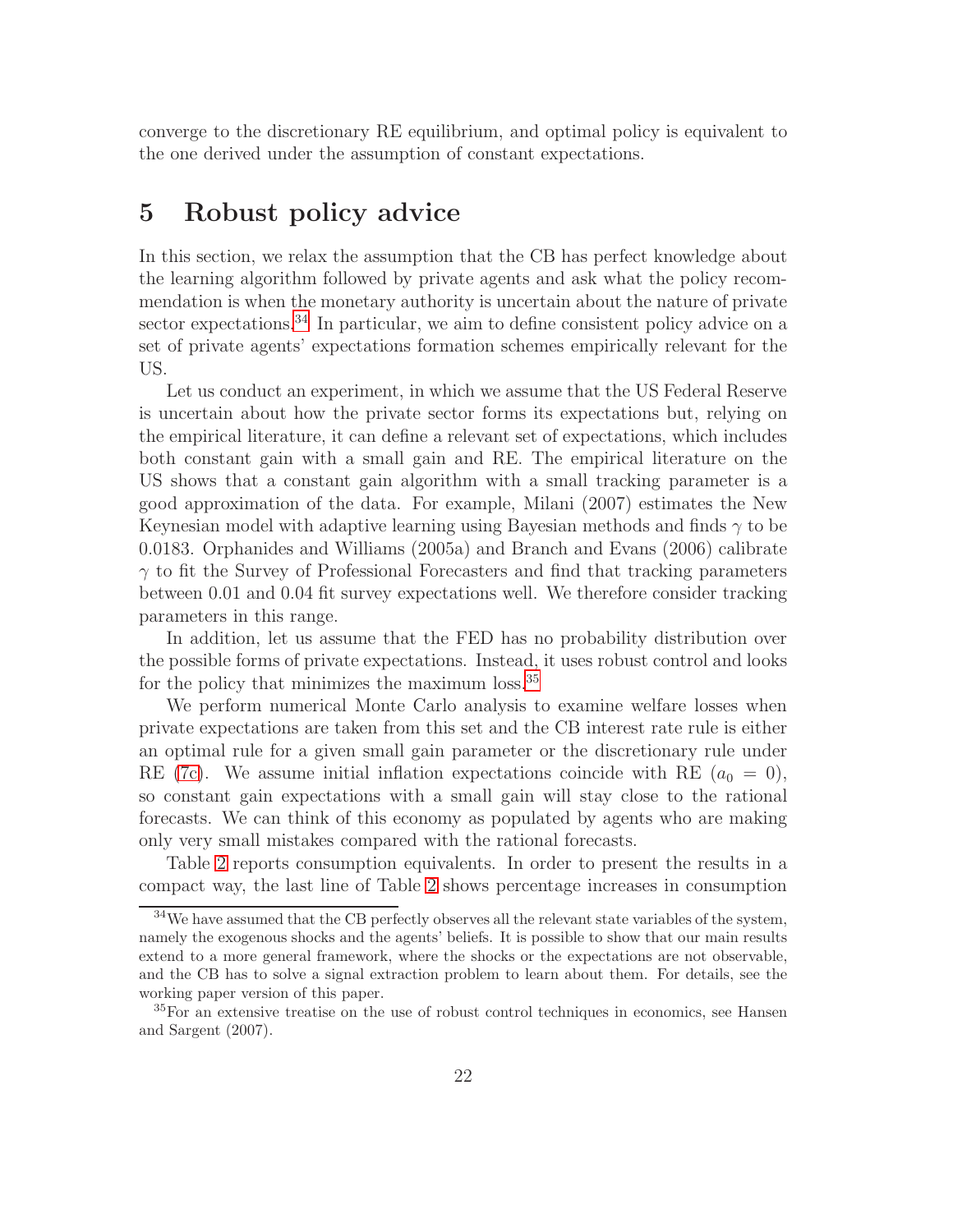equivalents of the worst case compared with the optimal rule for a given private expectation. The main result is that the worst-case scenario is using the EH rule

Table 2: Consumption equivalents under the optimal or an incorrect rule, initial inflation expectations at RE

<span id="page-24-0"></span>

| Expectations               | $\gamma = 0.0183$ $\gamma = 0.03$    |          | $\gamma = 0.04$ | RE              |
|----------------------------|--------------------------------------|----------|-----------------|-----------------|
| Interest rate rule         |                                      |          |                 |                 |
| $\gamma = 0.0183$          | 0.013006                             | 0.013548 | 0.014157        | 0.012642        |
| $\gamma = 0.03$            | 0.013009                             | 0.013542 | 0.014130        | 0.012642        |
| $\gamma = 0.04$            | 0.013015                             | 0.013545 | 0.014126        | 0.012643        |
| EH                         | 0.013017                             | 0.013606 | 0.014294        | 0.012641        |
| The worst rule             | EH                                   | EH       | EН              | $\gamma = 0.04$ |
| $\%$ increase of cons.eq.* | 0.13                                 | 0.47     | 1.18            | 0.02            |
|                            | worst rule compared with the optimal |          |                 |                 |

Woodford (1999) calibration. Starting from RE:  $a_0 = 0$ .

Consumption equivalents for a given underlying private sector expectation formation and a given interest rate rule.

when private agents are learning. A min-max rule (following Hansen and Sargent (2007)), which minimizes the maximum loss, is always a rule that is optimal under learning.

Under RE, all of these rules lead to a determinate equilibrium. The EH rule provides smaller losses than optimal learning rules (see last line of Table [2\)](#page-24-0), and the reason for this is that learning rules allow for volatility in the output gap that is too high. $36$ 

However, losses under RE caused by mistakenly using an optimal learning rule are smaller than losses associated with the use of the discretionary EH rule when agents are learning.

When private agents are learning and the FED uses a misspecified learning rule, consumption equivalents increase but the loss is always smaller than losses associated with using the EH rule. The bigger the misperception of the monetary policy about  $\gamma$  is, the bigger the increase in consumption equivalents. When, for example, agents follow constant gain with  $\gamma = 0.04$  and the CB uses the optimal interest rate rule, the consumption equivalent is 0.014126. When the optimal rule with  $\gamma = 0.03$ , is used the consumption equivalent increases to 0.01413, which is a 0.03% increase. If the FED uses  $\gamma = 0.0183$ , which is further from the true tracking parameter, the consumption increases by 0.22% to 0.014157. The percentage increase in loss achieved using the EH rule is 1.18%, which is bigger than with any of the learning rules.

<span id="page-24-1"></span><sup>36</sup>Since learning rules decrease the volatility of inflation and allow for higher volatility in the output gap, for small values of  $\alpha$  learning rules do outperform the EH rule even under RE.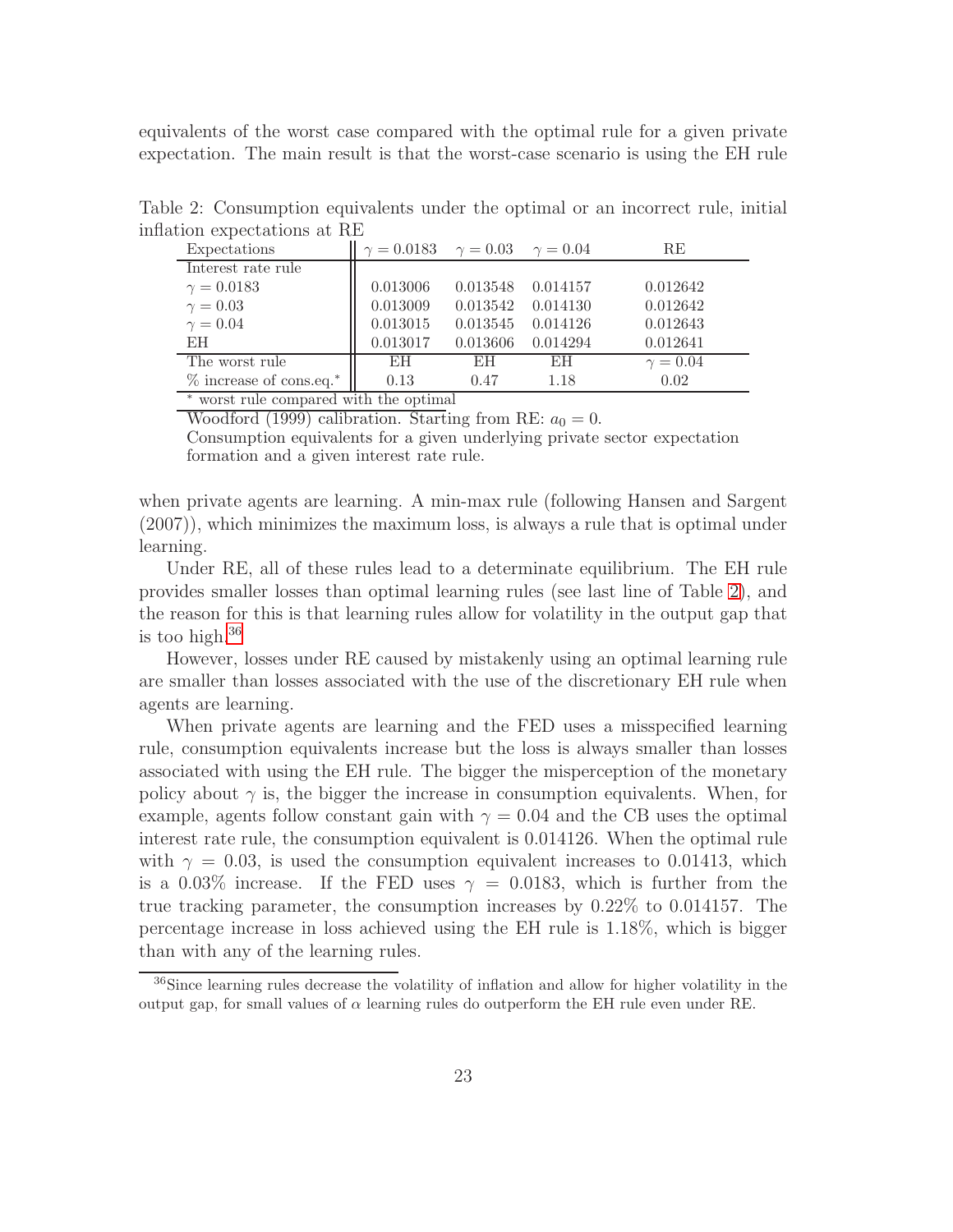The main advantage of the optimal learning rules compared with EH is that they help private agents to learn the RE forecasts faster. When we initialize the economy at the RE equilibrium, it is likely that this advantage would be quantitatively less relevant, since beliefs stay close to RE. Therefore, we repeat the numerical analysis for  $a_0 = 0.1$ . Table [3](#page-25-0) reports that the gain associated with using a learning rule over the EH rule is bigger in this case. The EH rule increases consumption equivalents compared with the optimal policy by  $0.4-2\%$ . Learning rules, on the other hand, result in smaller losses under learning, even if they are misspecified.

Table 3: Consumption equivalents under the optimal or a wrong rule, initial inflation expectations not RE

<span id="page-25-0"></span>

| Expectations               | $\gamma = 0.0183$ $\gamma = 0.03$ $\gamma = 0.04$ |          |          | <b>RE</b>       |
|----------------------------|---------------------------------------------------|----------|----------|-----------------|
| Interest rate rule         |                                                   |          |          |                 |
| $\gamma = 0.0183$          | 0.014132                                          | 0.014593 | 0.01514  | 0.012642        |
| $\gamma = 0.03$            | 0.014143                                          | 0.014577 | 0.015094 | 0.012642        |
| $\gamma = 0.04$            | 0.014163                                          | 0.014584 | 0.015086 | 0.012643        |
| EH                         | 0.01418                                           | 0.014722 | 0.015372 | 0.012641        |
| The worst rule             | EH                                                | EH       | EH       | $\gamma = 0.04$ |
| $\%$ increase of cons.eq.* | 0.39                                              | 0.98     | 1.87     | 0.03            |
| $\star$                    | $\cdot$ , 1, 1, 1, 1                              |          |          |                 |

worst rule compared with the optimal

Woodford (1999) calibration. Starting out of RE equilibrium:  $a_0 = 0.1$ . Consumption equivalents for a given underlying private sector expectation formation and a given interest rate rule.

Let us now assume that the monetary authority is able to formulate a probability distribution over private expectations, and ask what is the minimum probability of the private agents following learning that makes the FED choose a learning rule over a discretionary rule. In particular, let's assume that the FED's prior is that with probability p private agents follow constant gain learning with a given tracking parameter, and with probability  $1 - p$  agents have RE. Then, we can calculate the expected welfare loss of using EH as the sum of two components: p times the consumption equivalent under constant gain learning with the EH rule, and  $1 - p$ times the consumption equivalent of using EH under RE. Then, find a cutoff value of p for which the expected loss in consumption terms of using the CG rule is less than the welfare loss of the EH rule.

A surprising result is that the cutoff value of  $p$  is between 1 and 1.5% even when initial expectations are at the RE equilibrium.<sup>[37](#page-25-1)</sup> This means that it is optimal to use the learning rule even if the CB attributes only a very small probability to agents following learning and a very high probability to RE.

<span id="page-25-1"></span> $37$ Cutoff values for p are lower when we initialize the economy out of RE.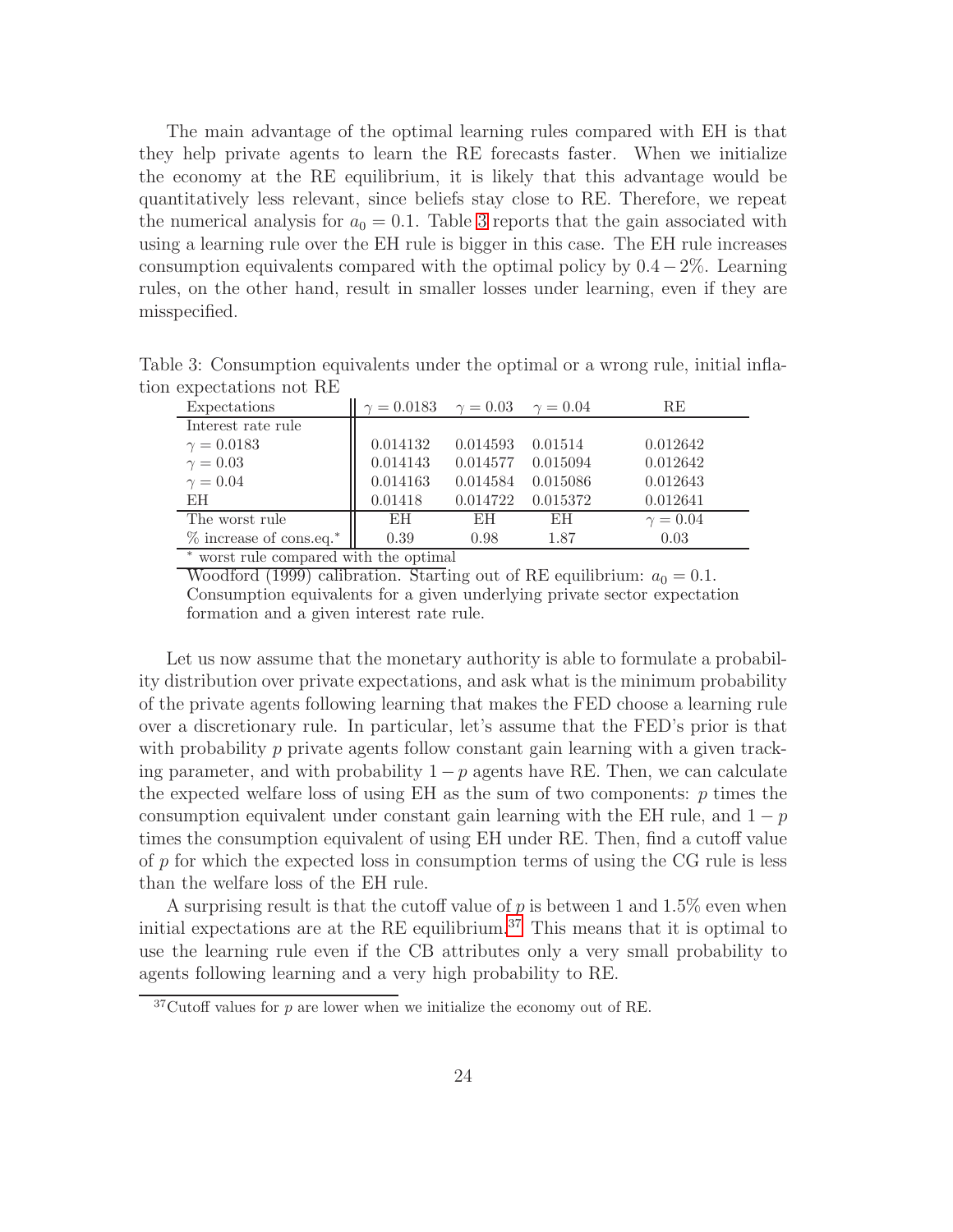In summary, our "policy advice" for the FED is to choose an optimal learning rule, even if it attributes only a very small probability to learning.

#### 6 Conclusions

We have shown that deviations of private sector beliefs from RE can have important policy implications that go beyond the possible failure to converge asymptotically to RE. Besides the well-known intratemporal inflation-output gap trade-off, when expectations are less than rational the CB faces an intertemporal trade-off between stabilizing the economy in the present and in the future. Optimal policy does not stabilize the economy in the present in order to influence future inflation expectations and ease future inflation-output gap trade-offs.

Importantly, if there is uncertainty about the way the private sector forms its beliefs, optimal policy derived under less than RE is more robust than optimal policy under RE. Because there is an ongoing debate regarding the degree of rationality embedded in private expectations, our results suggest that monetary policy should take into account the possibility of an intertemporal trade-off arising from the nature of private expectations formation.

Overall, our results suggest that the way private expectations are formed is a significant issue for policy design, and monetary policy should closely monitor private expectations. We hope this result will motivate more research interest in understanding how private expectations are formed in different environments. In most of the paper, we took the extreme view that the CB has perfect knowledge; because it is a strong assumption, it seems important to learn by how much optimal policy changes when the CB does not have full knowledge of the way private expectations are formed, such as for example in Woodford (2009).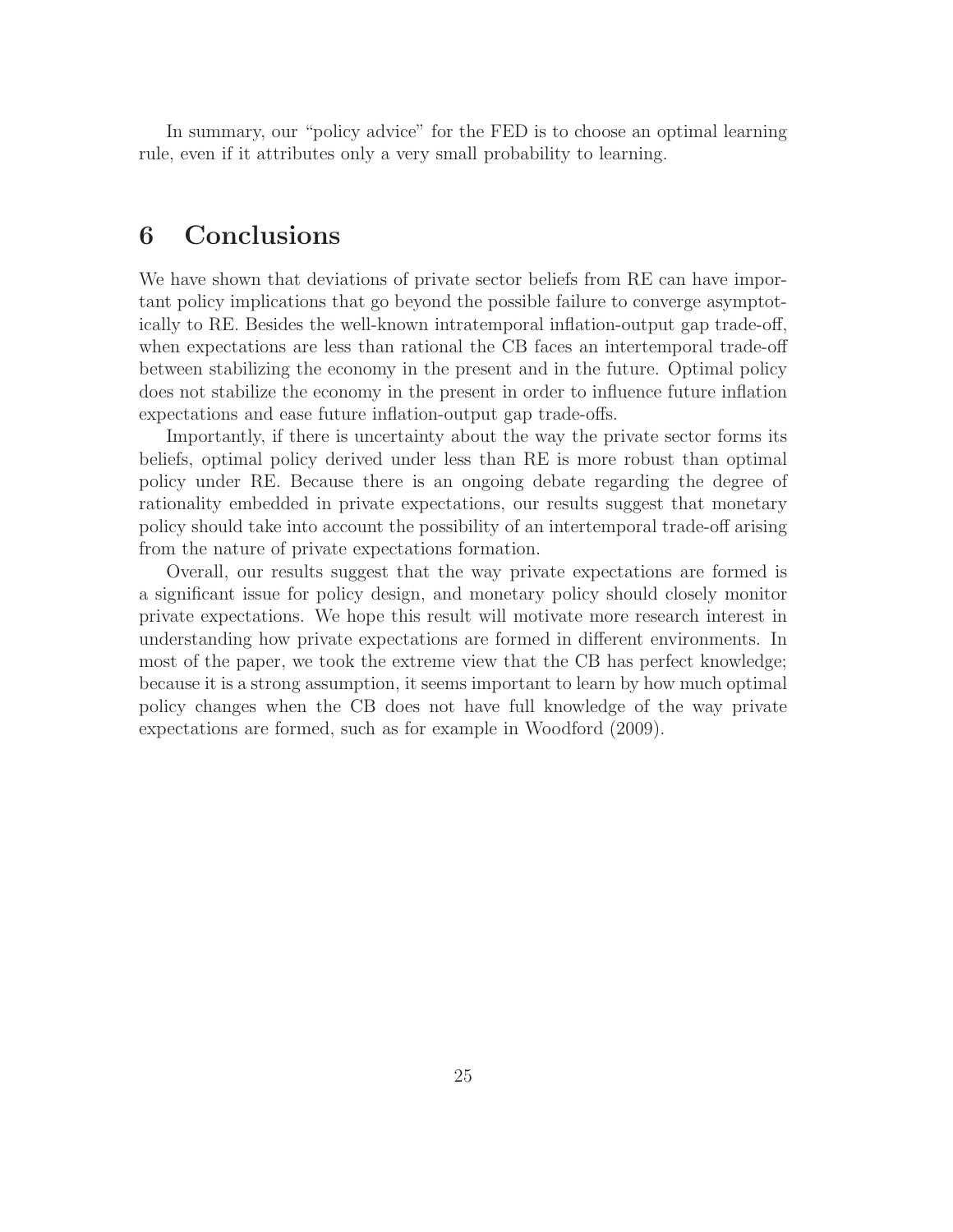#### A Constant gain learning

In this section, we provide an outline of the derivation of the inflation law of motion [\(19\)](#page-9-0) and prove Proposition [1.](#page-9-0)

Combining the optimality conditions [\(11-14\)](#page-9-0) and [\(16\)](#page-9-0) we can write:

$$
\frac{\kappa}{\alpha}\pi_t + x_t = \beta E_t \left[ \beta \gamma x_{t+1} + (1 - \gamma) \left( \frac{\kappa}{\alpha} \pi_{t+1} + x_{t+1} \right) \right] .
$$

Using the Phillips curve [\(3\)](#page-3-1) and the evolution of inflation expectations [\(8\)](#page-7-1), we get:

$$
E_t\left[\pi_{t+1}\right] = A_{11}\pi_t + A_{12}a_t + P_1u_t, \qquad (28)
$$

where

$$
A_{11} \equiv \frac{\kappa^2 + \alpha + \alpha \beta^2 \gamma (1 - \gamma (1 - \beta))}{\alpha \beta (1 - \gamma (1 - \beta)) + \kappa^2 \beta (1 - \gamma)},
$$
  
\n
$$
A_{12} \equiv -\frac{\alpha \beta (1 - \beta (1 - \gamma) (1 - \gamma (1 - \beta)))}{\alpha \beta (1 - \gamma (1 - \beta)) + \kappa^2 \beta (1 - \gamma)},
$$
  
\n
$$
P_1 \equiv -\frac{\alpha}{\alpha \beta (1 - \gamma (1 - \beta)) + \kappa^2 \beta (1 - \gamma)}.
$$

Hence, at an optimum, the dynamics of the economy can be summarized by stacking equations  $(8)$ ,  $(9)$  and  $(28)$  and obtaining the trivariate system:

$$
E_t y_{t+1} = A y_t + P u_t \t\t(29)
$$

where  $y_t \equiv [\pi_t, a_t, b_t]'$ , and

$$
A \equiv \begin{pmatrix} A_{11} & A_{12} & 0 \\ \gamma & 1 - \gamma & 0 \\ \frac{\gamma}{\kappa} & -\frac{\beta \gamma}{\kappa} & 1 - \gamma \end{pmatrix} , \quad P = \begin{pmatrix} P_1 \\ 0 \\ -\frac{\gamma}{\kappa} \end{pmatrix}.
$$

The three boundary conditions of the above system are:

$$
a_0, b_0 \text{ given}
$$
  

$$
\lim_{s \to \infty} |E_t \pi_{t+s}| < \infty
$$
 (30)

The last one is a result of the fact that, if there exists a solution to the problem [\(10\)](#page-9-1) when the possible stochastic processes  $\{\pi_t, x_t, r_t, a_{t+1}, b_{t+1}\}$  are restricted to be bounded, then this would also be the minimizer in the unrestricted case.<sup>[38](#page-27-0)</sup>

Because A is block triangular, its eigenvalues are given by  $1-\gamma$  and by the eigenvalues of:

$$
A_1 \equiv \left( \begin{array}{cc} A_{11} & A_{12} \\ \gamma & 1 - \gamma \end{array} \right) \tag{31}
$$

<span id="page-27-0"></span><sup>38</sup>The proof is available from the author upon request.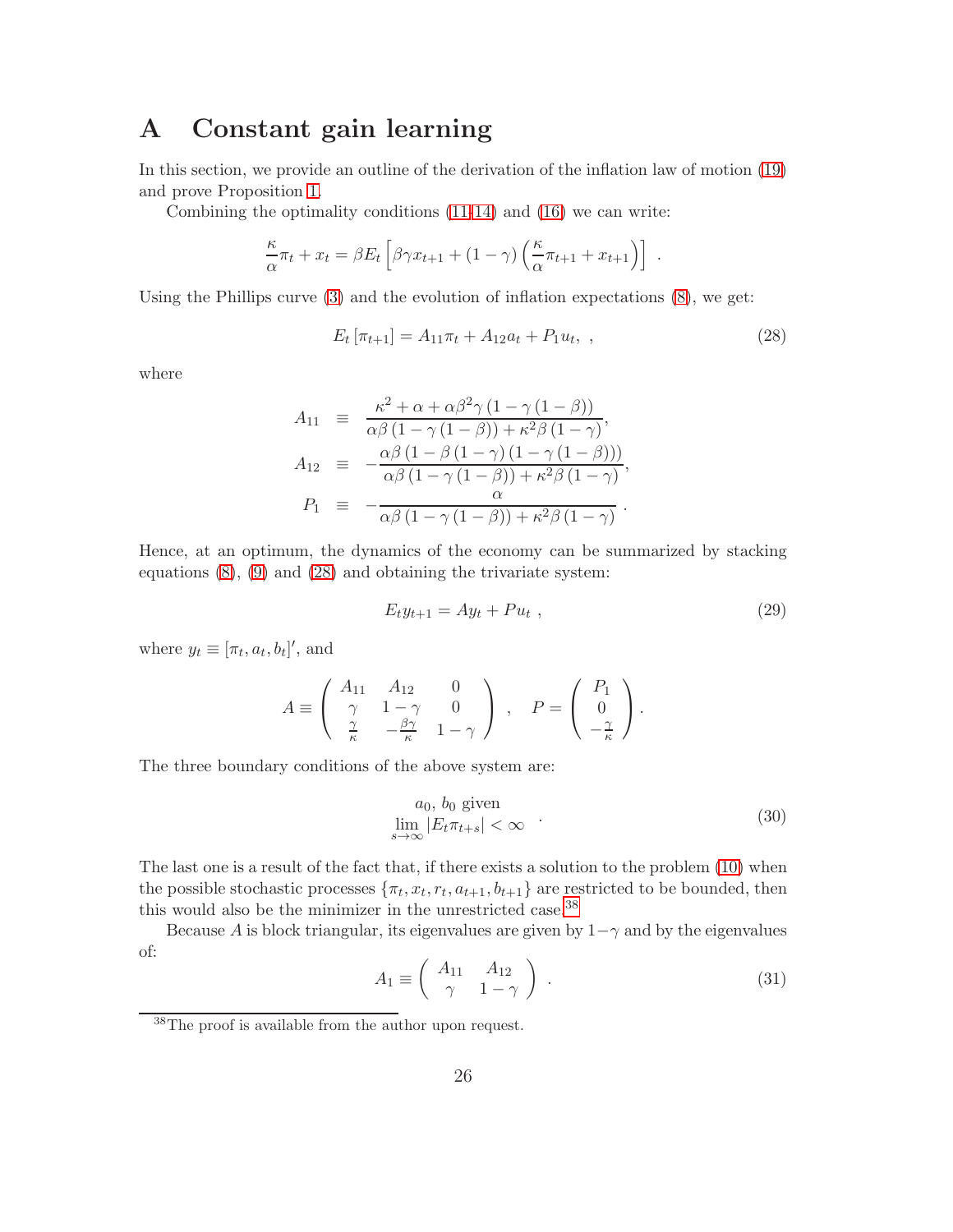In Lemma [1](#page-25-0) we show that  $A_1$  has one eigenvalue inside and one outside the unit circle, which implies (together with  $(1 - \gamma) \in (0, 1)$ ) that we can invoke Proposition 1 of Blanchard and Kahn (1980) to conclude that the system [\(29\)](#page-25-0)-[\(30\)](#page-25-0) has one and only one solution. In other words, there exists one and only one stochastic process for each of the three variables of y such that [\(30\)](#page-25-0) is satisfied. Moreover, note that  $y_{1t} \equiv [\pi_t, a_t]'$  does not depend on  $b_t$ ; therefore, the processes for inflation and a that solve (together with the process for b) the system  $(29)-(30)$  $(29)-(30)$  are also a solution of the subsystem:

$$
E_t y_{1t+1} = A_1 y_{1t} + (P_1, 0)' u_t,
$$

together with the boundary conditions

$$
a_0
$$
 given,  $\lim_{s \to \infty} |E_t \pi_{t+s}| < \infty$ .

By Lemma [1,](#page-25-0) we can invoke Proposition 1 of Blanchard and Kahn (1980) to conclude that the law of motion for inflation can be written in the form:

$$
\pi_t = c_{\pi}^{cg} a_t + d_{\pi}^{cg} u_t,
$$

as stated in Proposition [1.](#page-9-0)

**Lemma 1.** Let  $A_1$  be given by equation [\(31\)](#page-25-0) in the text; then it has an eigenvalue inside and one outside the unit circle.

Proof. First of all, we recall that a necessary and sufficient condition for a 2 by 2 matrix to have one eigenvalue inside and one outside the unit circle, is that:<sup>[39](#page-28-0)</sup>

$$
|\mu_1 + \mu_2| > |1 + \mu_1 \mu_2| \quad ,
$$

where  $\mu_1$ ,  $\mu_2$  are the eigenvalues of the matrix; in the case of  $A_{11}$ , the above condition can be written equivalently as:

$$
\frac{\kappa^2 + \alpha + \alpha \beta^2 \gamma (1 - \gamma (1 - \beta))}{\kappa^2 \beta (1 - \gamma) + \alpha \beta (1 - \gamma (1 - \beta))} + 1 - \gamma >
$$
  

$$
1 + \frac{\kappa^2 + \alpha + \alpha \beta^2 \gamma (1 - \gamma (1 - \beta))}{\kappa^2 \beta (1 - \gamma) + \alpha \beta (1 - \gamma (1 - \beta))} (1 - \gamma) + \frac{\alpha \beta (1 - \beta (1 - \gamma) (1 - \gamma (1 - \beta)))}{\kappa^2 \beta (1 - \gamma) + \alpha \beta (1 - \gamma (1 - \beta))} \gamma ,
$$

where we have used the fact that the trace is equal to the sum of the eigenvalues, and that the determinant is equal to the product. After simplifying the above inequality, we get:

$$
-\gamma > -\gamma \left( \frac{\kappa^2 + \alpha + \alpha \beta^2 \gamma (1 - \gamma (1 - \beta)) - \alpha \beta (1 - \beta (1 - \gamma) (1 - \gamma (1 - \beta)))}{\kappa^2 \beta (1 - \gamma) + \alpha \beta (1 - \gamma (1 - \beta))} \right) ,
$$

<span id="page-28-0"></span> $39$ LaSalle (1986).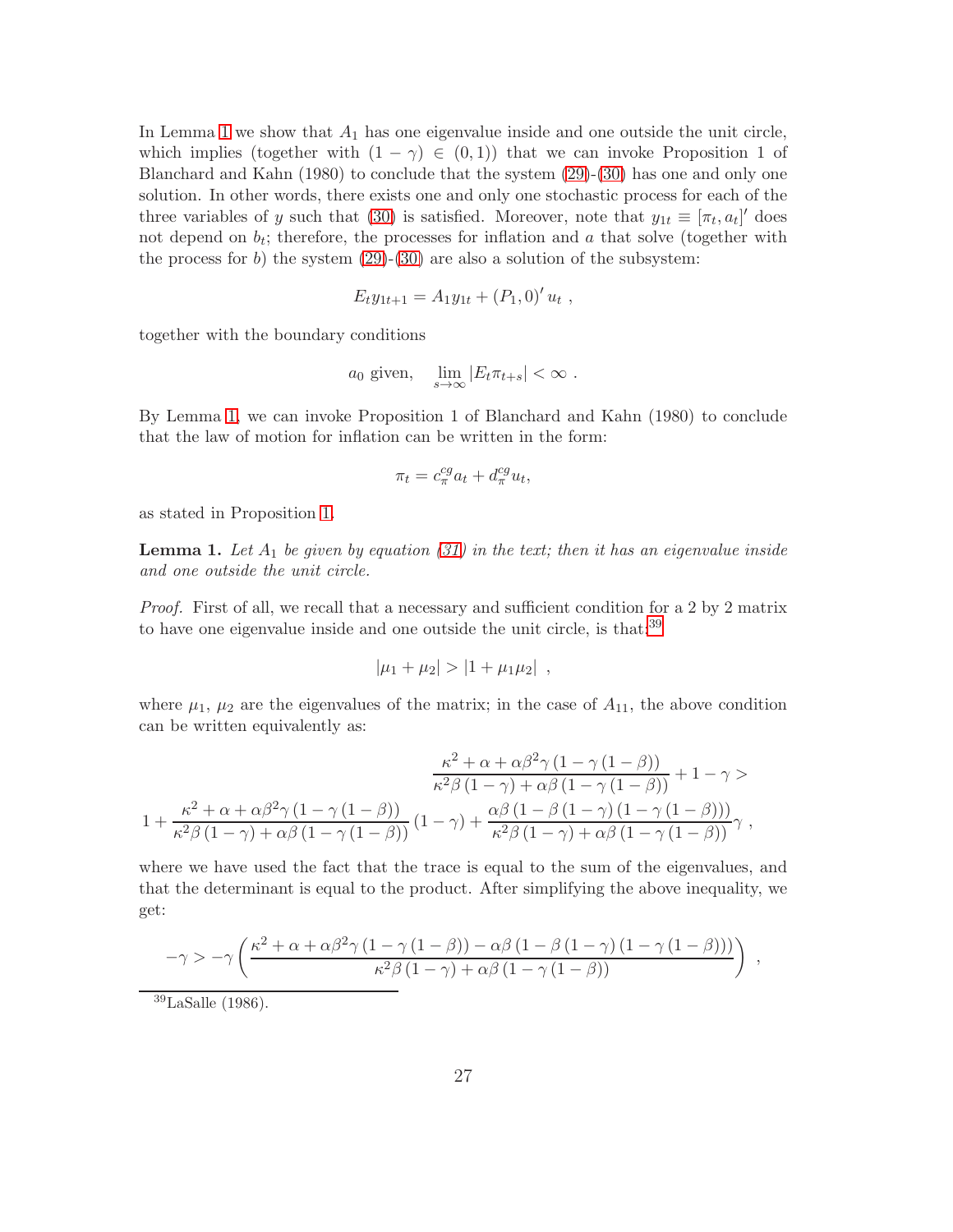so that all we have to prove is that:

$$
\frac{\kappa^2 + \alpha + \alpha\beta^2\gamma (1 - \gamma(1 - \beta)) - \alpha\beta (1 - \beta(1 - \gamma)(1 - \gamma(1 - \beta)))}{\kappa^2 \beta (1 - \gamma) + \alpha\beta (1 - \gamma(1 - \beta))} > 1.
$$

Some tedious algebra shows that this is equivalent to the following expression:

$$
\kappa^{2} (1 - \beta (1 - \gamma)) + \alpha (1 - \beta) (1 - \beta (1 - \gamma (1 - \beta))) > 0,
$$

which is always true, because  $\beta$  and  $\gamma$  are assumed to be smaller than one.

#### $\Box$

We now prove the rest of Proposition [1.](#page-9-0) First of all, we can guess that inflation follows the ALM [\(19\)](#page-9-0) and use the optimality condition [\(28\)](#page-25-0) and the method of undetermined coefficients to verify that  $c_{\pi}^{cg}$  must satisfy the following quadratic expression:

$$
p_2\left(c_{\pi}^{cg}\right)^2 + p_1c_{\pi}^{cg} + p_0 = 0,
$$

where

$$
p_2 \equiv \gamma \left[ \kappa^2 \beta \left( 1 - \gamma \right) + \alpha \beta \left( 1 - \gamma \left( 1 - \beta \right) \right) \right],
$$
  
\n
$$
p_1 \equiv (1 - \gamma) \left[ \kappa^2 \beta \left( 1 - \gamma \right) + \alpha \beta \left( 1 - \gamma \left( 1 - \beta \right) \right) \right] - \left[ \kappa^2 + \alpha + \alpha \beta^2 \gamma \left( 1 - \gamma \left( 1 - \beta \right) \right) \right],
$$
  
\n
$$
p_0 \equiv \alpha \beta \left( 1 - \beta \left( 1 - \gamma \right) \left( 1 - \gamma \left( 1 - \beta \right) \right) \right),
$$

and that:

$$
d_{\pi}^{cg} = \frac{\alpha}{\kappa^2 + \alpha + \alpha \beta^2 \gamma^2 (\beta - c_{\pi}^{cg}) + \beta \gamma (1 - \gamma) (\alpha \beta - (\kappa^2 + \alpha) c_{\pi}^{cg})}.
$$

The polynomial in  $c_{\pi}^{cg}$  can be equivalently rewritten as follows:

$$
c_{\pi}^{cg} = -\frac{p_0 + p_2 (c_{\pi}^{cg})^2}{p_1} \equiv f(c_{\pi}^{cg}).
$$

We will prove that the function  $f(\cdot)$ , defined on the interval [0, 1], is a contraction, so that it admits one and only one fixed point; moreover, because the two roots of the quadratic expression have the same sign (this is due to the fact that both  $p_2$  and  $p_0$  are positive), it follows that the other candidate value for  $c_{\pi}^{cg}$  is greater than one, which is not compatible with the boundary conditions.[40](#page-29-0)

First of all, we show that  $f(\cdot)$ , when defined on the interval [0, 1], takes values on the same interval.

**Lemma 2.**  $f(c_{\pi}^{cg})$  is strictly monotone increasing on the interval [0,1].

<span id="page-29-0"></span><sup>40</sup>Because it would imply an exploding inflation.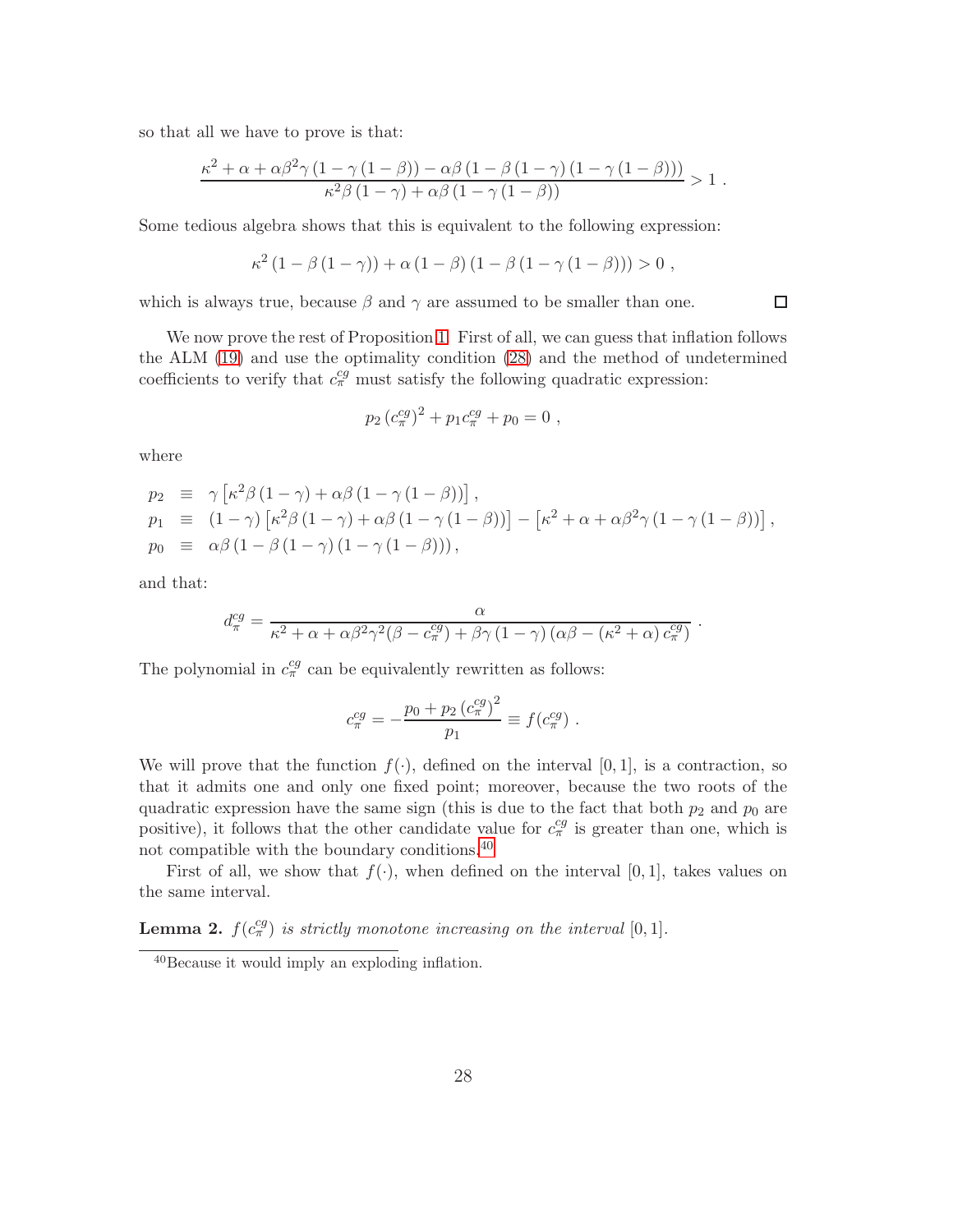Proof. Note that:

$$
f'(c_{\pi}^{cg}) = \frac{2\gamma[\alpha\beta(1-\gamma(1-\beta)) + \kappa^2\beta(1-\gamma)]}{\kappa^2 + \alpha + \alpha\beta^2\gamma(1-\gamma(1-\beta)) - (1-\gamma)[\kappa^2\beta(1-\gamma) + \alpha\beta(1-\gamma(1-\beta))]}\,c_{\pi}^{cg},
$$

which is positive if and only if the denominator is positive:

$$
\kappa^2 + \alpha + \alpha \beta^2 \gamma (1 - \gamma (1 - \beta)) - (1 - \gamma) [\kappa^2 \beta (1 - \gamma) + \alpha \beta (1 - \gamma (1 - \beta))] \leq 0.
$$

After rearranging:

$$
\kappa^2 \left(1 - \beta(1 - \gamma)^2\right) + \alpha[1 - \beta(1 - \gamma)(1 - \gamma(1 - \beta))] + \alpha\beta^2\gamma\left(1 - \gamma(1 - \beta)\right) \lessgtr 0,
$$

which is always positive. Thus we have proved that  $f(c_{\pi}^{cg})$  is strictly monotone increasing on the interval [0,1].  $\Box$ 

Lemma 3.  $f(c_{\pi}^{cg}) : [0,1] \to [0,1]$ 

*Proof.* Because  $f(c_{\pi}^{cg})$  is strictly monotone, increasing it suffices to show that  $f(0) > 0$ and  $f(1) < 1$ :

$$
f(0) = \frac{\alpha \beta (1 - \beta (1 - \gamma) (1 - \gamma (1 - \beta)))}{\kappa^2 + \alpha + \alpha \beta^2 \gamma (1 - \gamma (1 - \beta)) - (1 - \gamma) [\kappa^2 \beta (1 - \gamma) + \alpha \beta (1 - \gamma (1 - \beta))]},
$$

where the denominator is positive (see the preceding proof), and also the numerator is trivially positive. Thus  $f(0) > 0$ :

$$
f(1) = \frac{\gamma \left[ \kappa^2 \beta \left( 1 - \gamma \right) + \alpha \beta \left( 1 - \gamma \left( 1 - \beta \right) \right) \right] + \alpha \beta \left( 1 - \beta \left( 1 - \gamma \right) \left( 1 - \gamma \left( 1 - \beta \right) \right) \right)}{\kappa^2 + \alpha + \alpha \beta^2 \gamma \left( 1 - \gamma \left( 1 - \beta \right) \right) - (1 - \gamma) \left[ \kappa^2 \beta \left( 1 - \gamma \right) + \alpha \beta \left( 1 - \gamma \left( 1 - \beta \right) \right) \right]}
$$

After rearranging, we get:

$$
f(1) \lessgtr 1 \Longleftrightarrow 0 \lessgtr \kappa^2 (1 - \beta (1 - \gamma)) + \alpha (1 - \beta) (1 - \beta (1 - \gamma (1 - \beta))),
$$

but, as we argued above, the RHS of the last inequality is always positive; hence,  $f(1)$  < 1.  $\Box$ 

To show that  $f(\cdot)$  is a contraction, it suffices to show that its derivative is bounded above by a number smaller than one: in fact, by the mean value theorem, we know that for any  $a, b$ , there exists a  $c \in (a, b)$  such that:

$$
|f(a) - f(b)| \le |f'(c)| |a - b|,
$$

and if  $|f'(c)| \leq M < 1$  for any  $c \in [0,1]$ , we have the definition of a contraction.

Lemma 4. For any  $x \in [0,1], 0 < f'(x) \le f'(1) < 1$ .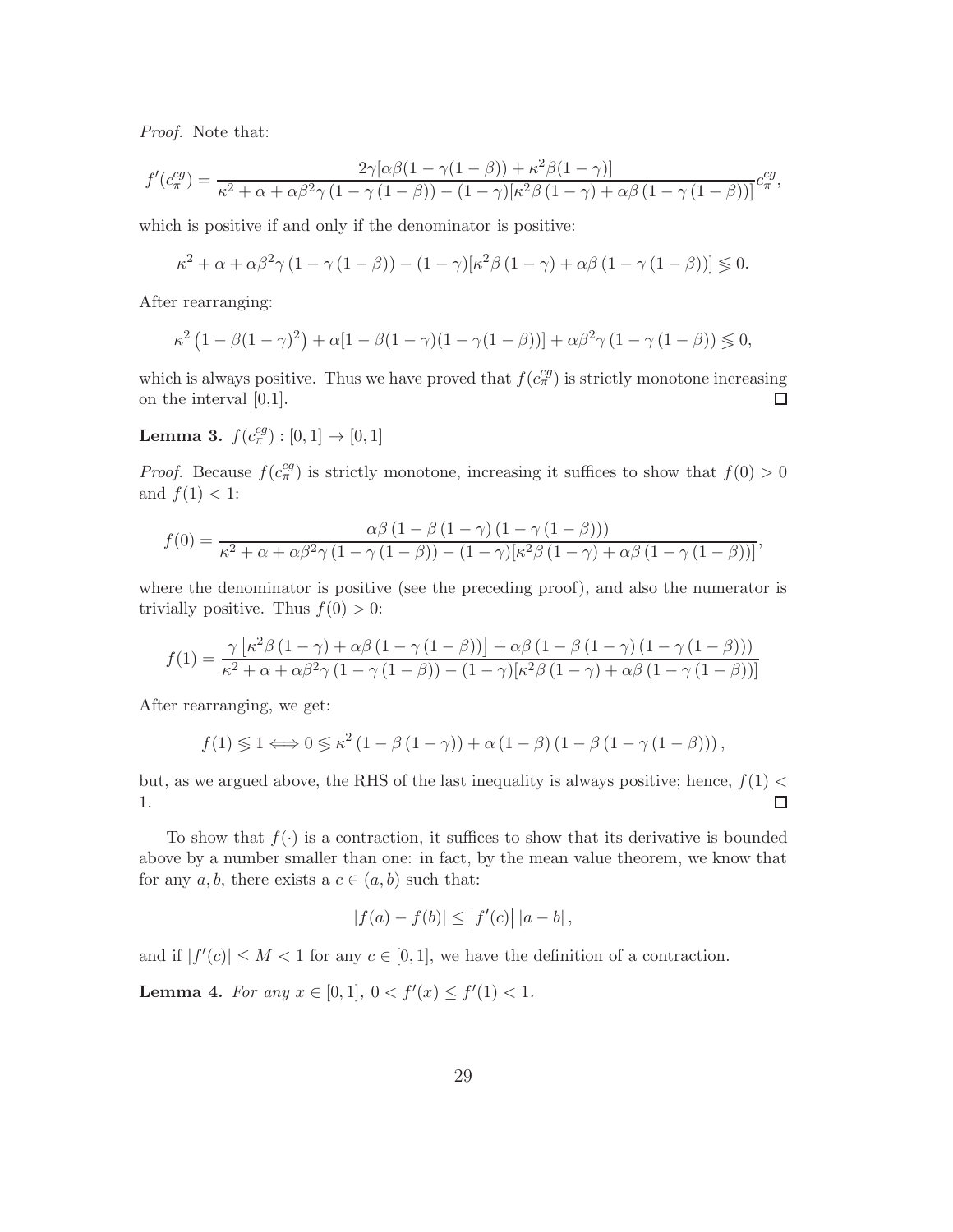Proof. First of all, note that:

$$
f'(x) = \frac{2\gamma[\alpha\beta(1-\gamma(1-\beta)) + \kappa^2\beta(1-\gamma)]}{\kappa^2 + \alpha + \alpha\beta^2\gamma(1-\gamma(1-\beta)) - (1-\gamma)[\kappa^2\beta(1-\gamma) + \alpha\beta(1-\gamma(1-\beta))]}\,x,
$$

is positive and increasing in x, so that  $\max_{x \in [0,1]} f'(x) = f'(1)$ ; after some algebraic manipulation, we get:

$$
f'(1) \leq 1 \iff (1 - \beta \gamma) \beta (1 - \gamma (1 - \beta)) + \beta \gamma (1 - \gamma (1 - \beta)) - 1 \leq \frac{\kappa^2}{\alpha} (1 - \beta (1 - \gamma^2))
$$

Because  $\beta, \gamma \in (0, 1)$ , we have:

$$
(1 - \beta\gamma)\beta(1 - \gamma(1 - \beta)) + \beta\gamma(1 - \gamma(1 - \beta)) - 1 < 1 - \beta\gamma + \beta\gamma(1 - \gamma(1 - \beta)) - 1 < 0,
$$
\nso that  $f'(1)$  will be smaller than one  $\left(\frac{\kappa^2}{\alpha}\left(1 - \beta\left(1 - \gamma^2\right)\right)\right)$  is always positive).

\n $\Box$ 

Moreover, we prove the following result.

**Lemma 5.** Let  $f(\cdot)$  be defined as above; then,  $f\left(\frac{\alpha\beta}{\kappa^2+\alpha}\right) \leq \frac{\alpha\beta}{\kappa^2+\alpha}$ .

Proof. Note that:

$$
f\left(\frac{\alpha\beta}{\kappa^2+\alpha}\right) = \frac{\alpha\beta\left(1-\beta\left(1-\gamma\right)\left(1-\gamma\left(1-\beta\right)\right)\right)}{\kappa^2+\alpha+\alpha\beta^2\gamma\left(1-\gamma\left(1-\beta\right)\right) - \left(1-\gamma\right)\left[\kappa^2\beta\left(1-\gamma\right) + \alpha\beta\left(1-\gamma\left(1-\beta\right)\right)\right]} + \frac{\gamma\left[\kappa^2\beta\left(1-\gamma\right) + \alpha\beta\left(1-\gamma\left(1-\beta\right)\right)\right]}{\kappa^2+\alpha+\alpha\beta^2\gamma\left(1-\gamma\left(1-\beta\right)\right) - \left(1-\gamma\right)\left[\kappa^2\beta\left(1-\gamma\right) + \alpha\beta\left(1-\gamma\left(1-\beta\right)\right)\right]} \left(\frac{\alpha\beta}{\kappa^2+\alpha}\right)^2 + \frac{\beta\beta\beta\gamma\left(1-\gamma\left(1-\beta\right)\right) - \left(1-\gamma\right)\left[\kappa^2\beta\left(1-\gamma\right) + \alpha\beta\left(1-\gamma\left(1-\beta\right)\right)\right]}{\kappa^2+\alpha} \begin{array}{c} \geq \alpha\beta \\ \frac{\alpha\beta}{\kappa^2+\alpha} \end{array}
$$

if and only if:

$$
\frac{(\kappa^2+\alpha)\alpha\beta(1-\beta(1-\gamma)(1-\gamma(1-\beta))) + \gamma[\kappa^2\beta(1-\gamma)+\alpha\beta(1-\gamma(1-\beta))] \frac{\alpha\beta}{\kappa^2+\alpha}}{\kappa^2+\alpha+\alpha\beta^2\gamma(1-\gamma(1-\beta)) - (1-\gamma)[\kappa^2\beta(1-\gamma)+\alpha\beta(1-\gamma(1-\beta))]} \geq 1.
$$

For  $\gamma = 0$  it is easy to verify that  $f\left(\frac{\alpha\beta}{\kappa^2+\alpha}\right) = \frac{\alpha\beta}{\kappa^2+\alpha}$ . If  $\gamma > 0$ , because the  $\frac{\alpha\beta}{\alpha+\kappa^2} < \beta$ , the LHS of the above inequality is smaller than:

$$
\frac{\left(\kappa^{2}+\alpha\right)\alpha\beta\left(1-\beta\left(1-\gamma\right)\left(1-\gamma\left(1-\beta\right)\right)\right)+\beta\gamma\left[\kappa^{2}\beta\left(1-\gamma\right)+\alpha\beta\left(1-\gamma\left(1-\beta\right)\right)\right]}{\kappa^{2}+\alpha+\alpha\beta^{2}\gamma\left(1-\gamma\left(1-\beta\right)\right)-\left(1-\gamma\right)[\kappa^{2}\beta\left(1-\gamma\right)+\alpha\beta\left(1-\gamma\left(1-\beta\right)\right)\right]},
$$

which is equal to one; in fact:

$$
\frac{(\kappa^2+\alpha) (1-\beta (1-\gamma) (1-\gamma (1-\beta))) + \beta \gamma [\kappa^2 \beta (1-\gamma) + \alpha \beta (1-\gamma (1-\beta))] }{\kappa^2+\alpha+\alpha \beta^2 \gamma (1-\gamma (1-\beta)) - (1-\gamma) [\kappa^2 \beta (1-\gamma) + \alpha \beta (1-\gamma (1-\beta))] } \geq 1,
$$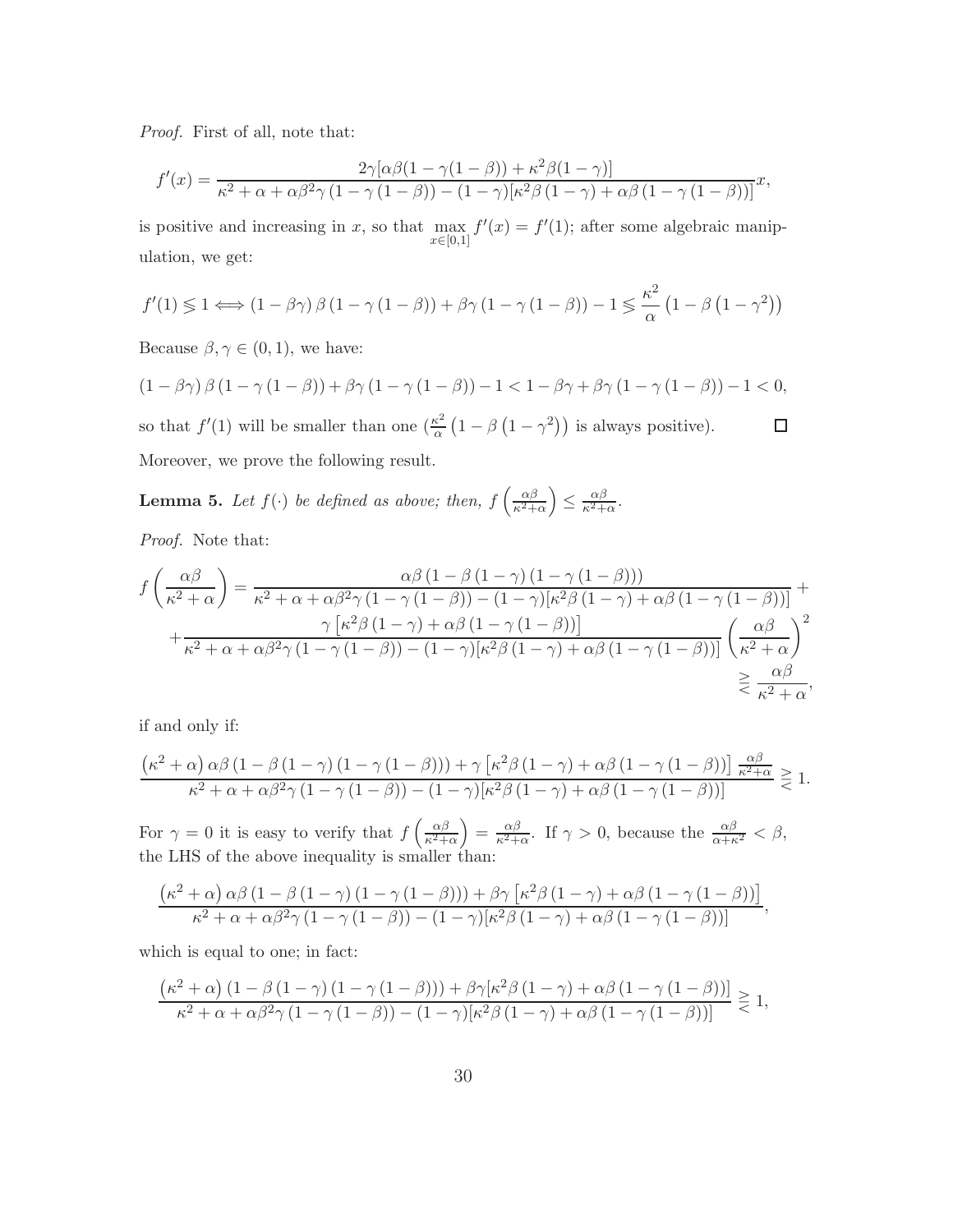is equivalent to:

$$
-\left(\kappa^2+\alpha\right)\beta\left(1-\gamma\right)\left(1-\gamma\left(1-\beta\right)\right)+\left(1-\gamma\left(1-\beta\right)\right)\left[\alpha\beta\left(1-\gamma\left(1-\beta\right)\right)+\kappa^2\beta\left(1-\gamma\right)\right]\geq\alpha\beta^2\gamma\left(1-\gamma\left(1-\beta\right)\right)
$$

But the LHS can simplified as:

$$
\kappa^2 (\beta (1 - \gamma) (1 - \gamma (1 - \beta)) - \beta (1 - \gamma) (1 - \gamma (1 - \beta))) + \alpha \beta (1 - \gamma (1 - \beta)) (1 - \gamma (1 - \beta) - (1 - \gamma))
$$

.

which is equal to:

$$
\alpha\beta^2\gamma\left(1-\gamma\left(1-\beta\right)\right) \ .
$$

Summing up, we showed that (if  $\gamma > 0$ ) the following holds:

$$
\frac{(\kappa^2 + \alpha)(1 - \beta(1 - \gamma)(1 - \gamma(1 - \beta))) + \beta\gamma[\kappa^2\beta(1 - \gamma) + \alpha\beta(1 - \gamma(1 - \beta))] }{\kappa^2 + \alpha + \alpha\beta^2\gamma(1 - \gamma(1 - \beta)) - (1 - \gamma)[\kappa^2\beta(1 - \gamma) + \alpha\beta(1 - \gamma(1 - \beta))] } = 1,
$$

which implies that:

$$
f\left(\frac{\alpha\beta}{\kappa^2+\alpha}\right) < \frac{\alpha\beta}{\kappa^2+\alpha}
$$

We are now ready to prove the Proposition.

**Proof of Proposition [1](#page-9-0).** Combining the lemmas [3](#page-25-0) and [4](#page-25-0) we obtain that  $f(\cdot)$  is a contraction when defined on the interval  $[0, 1]$ ; moreover, by Lemma [5](#page-25-0) we get that f, when defined on  $[0, \frac{\alpha\beta}{\kappa^2+\alpha}]$ , takes values on the same interval. This result, together with Lemma [4](#page-25-0) and with the inequality  $\frac{\alpha\beta}{\kappa^2+\alpha} < 1$ , implies that  $f(\cdot)$  is a contraction also when defined on the interval  $[0, \frac{\alpha\beta}{\kappa^2+\alpha}]$  and, therefore, that the optimal  $c_{\pi}^{cg}$  must be between zero and  $\frac{\alpha\beta}{\kappa^2+\alpha}$ .

Finally, note that when  $\gamma = 0$ ,  $f(c_{\pi}^{cg})$  collapses to  $\frac{\alpha\beta}{\kappa^2+\alpha}$ , which completes the proof. 口

#### B Decreasing gain learning

In this section, we prove Propositions [2](#page-19-0) and [5.](#page-19-0)

**Proof of Proposition [2](#page-19-0).** To derive the optimal allocations, note that we can use first-order conditions [\(11-14\)](#page-9-0) and [\(16\)](#page-9-0) and  $\gamma_t = 1/t$  to rewrite:

$$
\frac{\kappa}{\alpha}\pi_t + x_t = \beta E_t \left[ \beta \frac{1}{t+1} x_{t+1} + \frac{\kappa}{\alpha} \pi_{t+1} + x_{t+1} \right] .
$$

Using [\(3\)](#page-3-1) to substitute out  $x_t$  in the above equation, and then using the evolution of inflation expectations [\(22\)](#page-19-0) we get:

$$
E_t\left[\pi_{t+1}\right] = A_{11,t}\pi_t + A_{12,t}a_t + P_{1,t}u_t \tag{32}
$$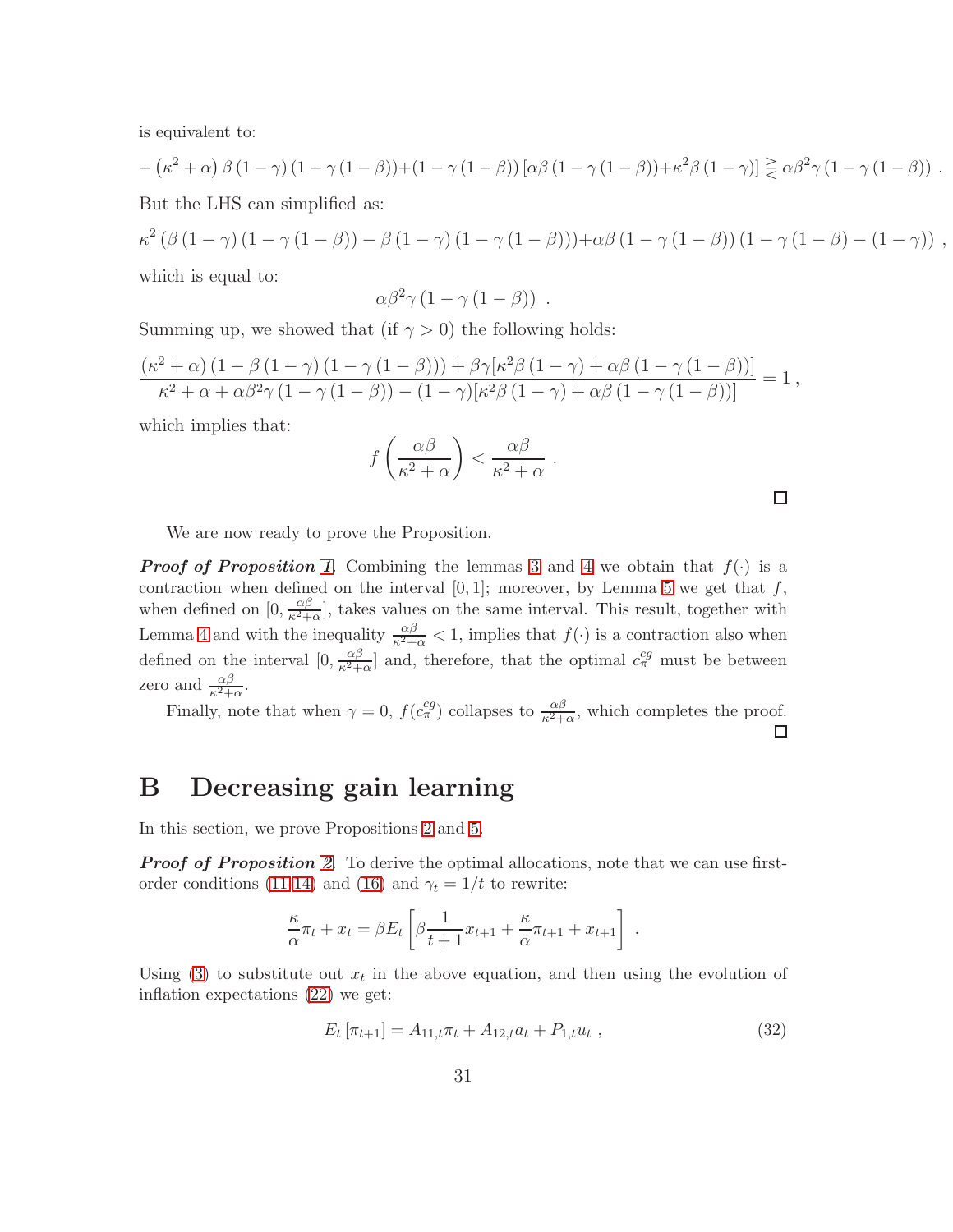where:

$$
A_{11,t} = \frac{\kappa^2 + \alpha + \alpha \beta^2 \frac{1}{t+1} \left( 1 + \beta \frac{1}{t+1} \right)}{\alpha \beta (1 + \beta \frac{1}{t+1}) + \kappa^2 \beta},
$$
  
\n
$$
A_{12,t} = -\frac{\alpha \beta \left[ 1 - \beta \left( 1 - \frac{1}{t+1} \right) \left( 1 + \beta \frac{1}{t+1} \right) \right]}{\alpha \beta (1 + \beta \frac{1}{t+1}) + \kappa^2 \beta},
$$
  
\n
$$
P_{1,t} = -\frac{\alpha}{\alpha \beta (1 + \beta \frac{1}{t+1}) + \kappa^2 \beta}.
$$

Hence, at an optimum, the dynamics of the economy can be summarized by stacking equations [\(22\)](#page-19-0), [\(23\)](#page-19-0) and [\(32\)](#page-25-0), and obtaining the trivariate system:

$$
E_t y_{t+1} = A_t y_t + P_t u_t , \t\t(33)
$$

where  $y_t \equiv [\pi_t, a_t, b_t]'$ , and

$$
A_t \equiv \begin{pmatrix} A_{11,t} & A_{12,t} & 0 \\ \frac{1}{t+1} & 1 - \frac{1}{t+1} & 0 \\ \frac{1}{t+1} & -\frac{\beta}{t+1} & 1 - \frac{1}{t+1} \end{pmatrix} , \quad P_t = \begin{pmatrix} P_{1,t} \\ 0 \\ -\frac{1}{t+1} \\ -\frac{1}{K} \end{pmatrix}.
$$

We can find the solution with the method of undetermined coefficients with the guess: $41$ 

$$
\pi_t = c_{\pi,t}^{dg} a_t + d_{\pi,t}^{dg} u_t.
$$

The sequence  $\left\{c_{\pi,t}^{dg}\right\}$  must satisfy the nonlinear, nonautonomous first-order difference equation:

$$
c_{\pi,t}^{dg} = \frac{c_{\pi,t+1}^{dg} \left(1 - \frac{1}{t+1}\right) - A_{12,t}}{A_{11,t} - c_{\pi,t+1}^{dg} \frac{1}{t+1}},\tag{34}
$$

and the sequence  $\left\{d_{\pi,t}^{dg}\right\}$  is defined as

$$
d_{\pi,t}^{dg} = \frac{P_{1,t}}{c_{\pi,t+1}^{dg} \frac{1}{t+1} - A_{11,t}},
$$

as stated in the Proposition. Clearly, once we solve for  $c_{\pi,t}^{dg}$ , finding the value of  $d_{\pi,t}^{dg}$  is a trivial task. Of course, there exist infinite sequences that satisfy equation [\(34\)](#page-25-0), one for each initial value  $c_{\pi,\theta}^{dg}$  $\pi_{\pi,0}^{ag}$ . However, because the boundary conditions require  $\pi_t$  to stay bounded, we will concentrate on the solutions that do not explode. To characterize its properties, first note that if we solve forward the following difference equation:

$$
c_{\pi t}^{dg} = \beta c_{\pi t+1}^{dg} + \frac{\alpha \beta}{\kappa^2 + \alpha} (1 - \beta) ,
$$

<span id="page-33-0"></span><sup>&</sup>lt;sup>41</sup>This guess corresponds to the unique solution under constant gain learning.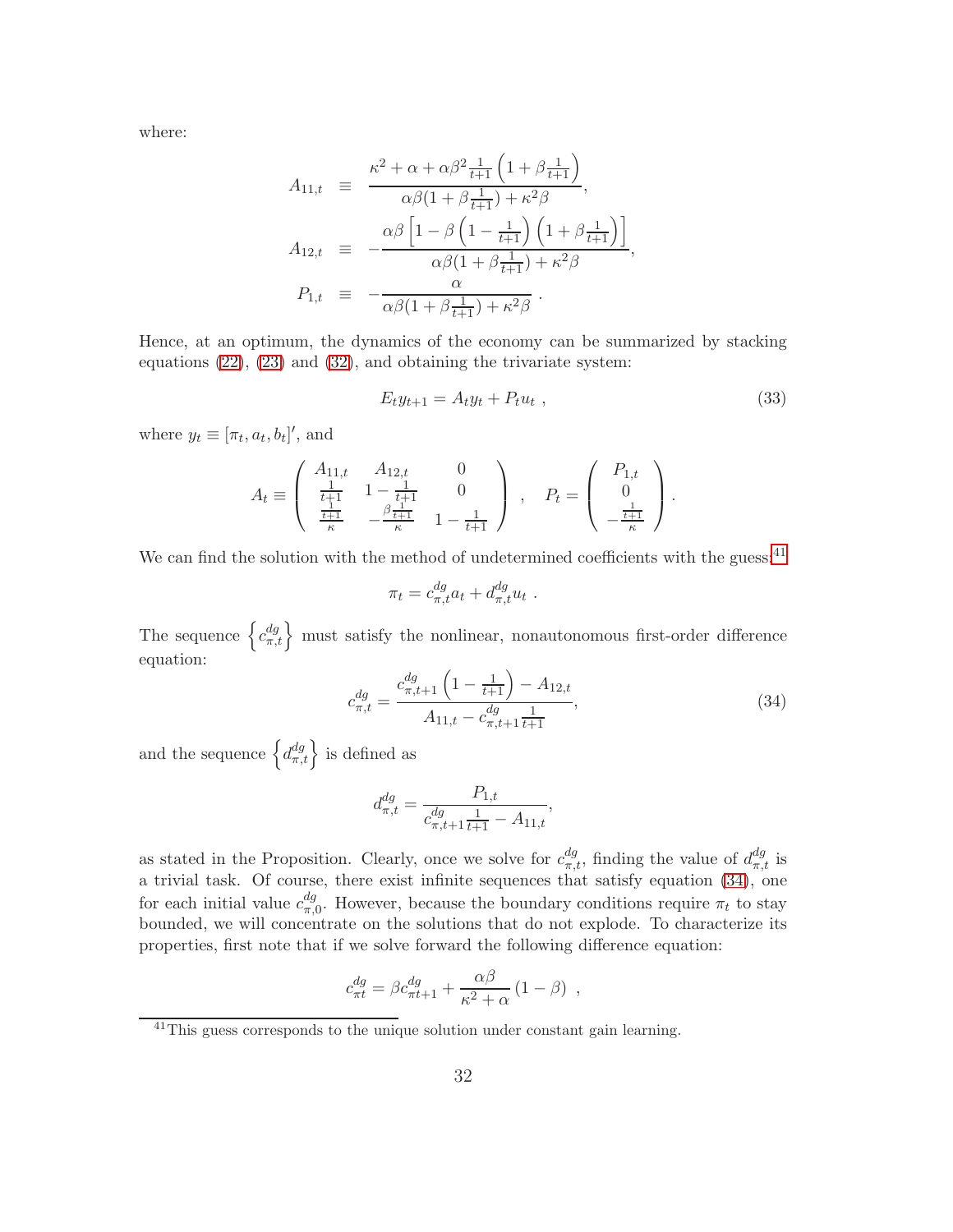we obtain one and only one bounded solution, i.e.:

$$
c_{\pi t}^{dg} = \frac{\alpha \beta}{\kappa^2 + \alpha} \quad \forall t .
$$

Moreover, we can rewrite the difference equation defining  $c_{\pi t}^{dg}$  as:

$$
G_t \equiv A_{11,t} c_{\pi,t}^{dg} - c_{\pi,t+1}^{dg} = -\frac{1}{t+1} c_{\pi,t+1}^{dg} - A_{12,t} + \frac{1}{t+1} c_{\pi,t}^{dg} c_{\pi,t+1}^{dg} \equiv F_t.
$$

If  $c_{\pi}^{dg}$  is bounded, it is easy to show that F has a limit:

$$
\lim_{t \to \infty} F_t = -\lim_{t \to \infty} A_{12,t} = \frac{\alpha}{\kappa^2 + \alpha} (1 - \beta) .
$$

We can also show that the difference equation defined by  $G$  converges to:

$$
\beta^{-1} c_{\pi,\tau}^{dg} - c_{\pi,\tau+1}^{dg} \ .
$$

Summing up, in the limit we have that  $c_{\pi}^{dg}$  evolves according to:

$$
c_{\pi\tau}^{dg} = \beta c_{\pi\tau+1}^{dg} + \frac{\alpha\beta}{\kappa^2 + \alpha} (1 - \beta) ,
$$

which, as we state in the Proposition, has one and only one bounded solution:

$$
c_{\pi\tau}^{dg} = \frac{\alpha\beta}{\kappa^2 + \alpha} \; .
$$

We prove the last part of the statement by contradiction. Assume that there exists a  $T < \infty$  such that  $c_{\pi T}^{dg} \ge \frac{\alpha \beta}{\alpha + \kappa^2}$ ; we show that this implies  $c_{\pi t}^{dg} > \frac{\alpha \beta}{\alpha + \kappa^2}$  for any  $t > T$ . First of all, we can write:

$$
\frac{c_{\pi,T+1}^{dg}\left(1-\frac{1}{T+1}\right)-A_{12,T}}{A_{11,T}-c_{\pi,T+1}^{dg}\frac{1}{T+1}}=c_{\pi T}^{dg}\geq \frac{\alpha\beta}{\alpha+\kappa^2}.
$$

Rearranging and simplifying, this turns out to be equivalent to:

$$
\left(1 - \frac{1}{T+1}\left(1 - \frac{\alpha\beta}{\alpha + \kappa^2}\right)\right)c_{\pi T+1}^{dg} \ge \frac{\alpha\beta}{\alpha + \kappa^2}A_{11,T} + A_{12,T}.
$$
 (35)

Note that the RHS is equal to:

$$
\frac{\alpha\beta}{\alpha+\kappa^2}A_{11,T} + A_{12,T} = \frac{\alpha\beta}{\alpha\beta(1+\beta\frac{1}{t+1}) + \kappa^2\beta} \left[\beta\left(1+\beta\frac{1}{t+1}\right)\left(1-\frac{1}{T+1}\left(1-\frac{\alpha\beta}{\alpha+\kappa^2}\right)\right)\right]
$$

$$
= \frac{\alpha\beta}{\alpha+\kappa^2\left(1+\beta\frac{1}{t+1}\right)^{-1}} \left(1-\frac{1}{T+1}\left(1-\frac{\alpha\beta}{\alpha+\kappa^2}\right)\right)
$$

$$
> \frac{\alpha\beta}{\alpha+\kappa^2} \left(1-\frac{1}{T+1}\left(1-\frac{\alpha\beta}{\alpha+\kappa^2}\right)\right),
$$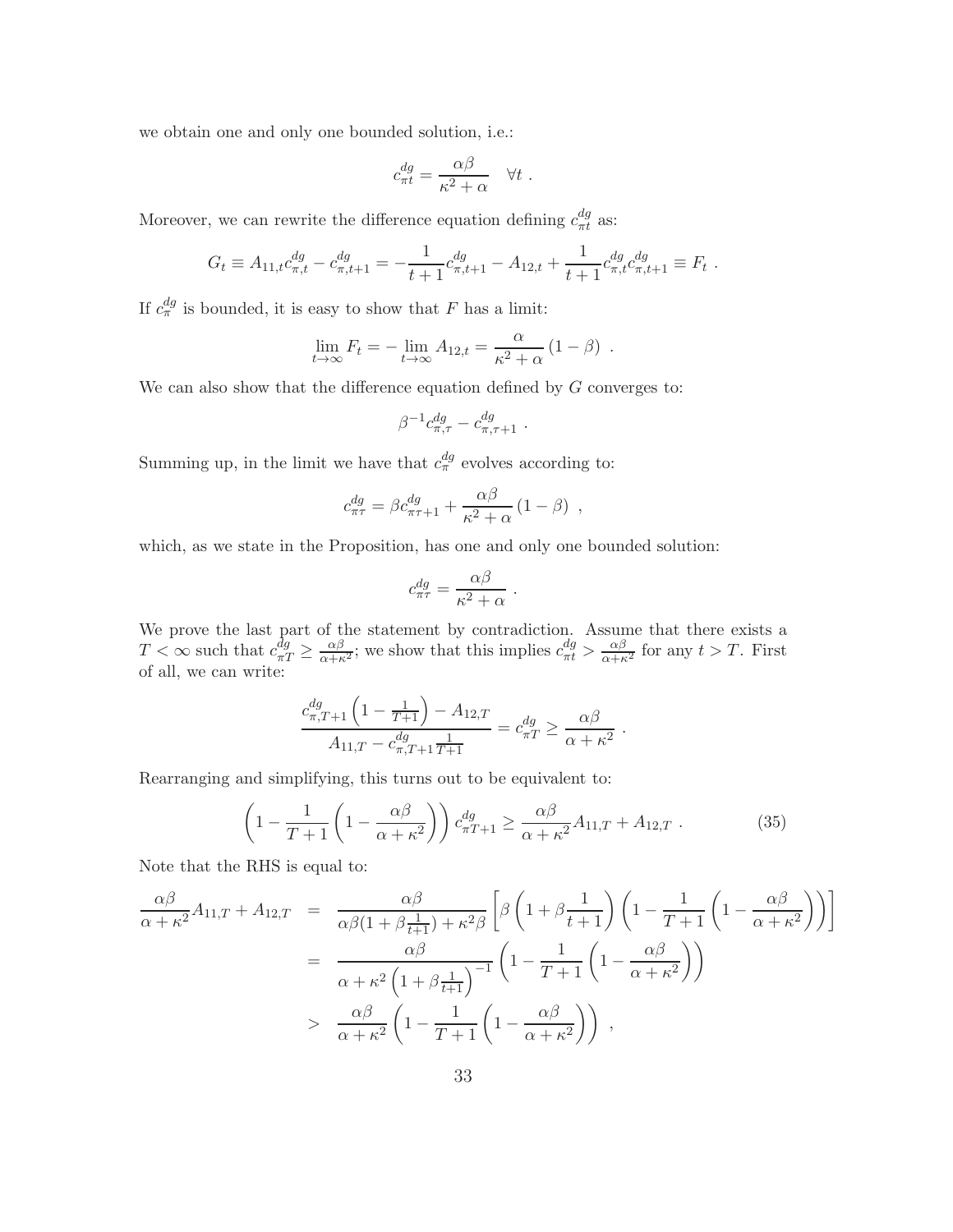where the last inequality is a result of the fact that  $\left(1+\beta \frac{1}{t+1}\right)^{-1} < 1$ ; putting together the last inequality and [\(35\)](#page-25-0), we get:

$$
c_{\pi T+1}^{dg} > \frac{\alpha \beta}{\alpha + \kappa^2} \; .
$$

Then, we can apply the above argument to  $c_{\pi T+2}^{dg}$  as well and, proceeding by induction, conclude that  $c_{\pi t}^{dg} > \frac{\alpha \beta}{\alpha + \kappa^2}$  for any  $t > T$ . An immediate consequence is that  $\lim_{t \to \infty} c_{\pi t}^{dg} >$  $\frac{\alpha\beta}{\alpha+\kappa^2}$ , which is a contradiction to the result stated before, namely  $\lim_{t\to\infty} c_{\pi t}^{dg} = \frac{\alpha\beta}{\alpha+\kappa^2}$ . Hence, we have showed that there is no  $t < \infty$  such that  $c_{\pi t}^{dg} \ge \frac{\alpha \beta}{\alpha + \kappa^2}$ . 口

To prove Proposition [4](#page-19-0) we first state and prove the following technical lemma:

**Lemma 6.** Let  $\lambda_1$  be the smallest root of the second-order polynomial:

$$
\rho(p) \equiv \omega_2 p^2 + \omega_1 p + \omega_0 ,
$$

where:

$$
\omega_2 \equiv -\gamma \left[ \left( \kappa^2 + \alpha \right) \beta + \alpha \beta^2 \gamma \right],
$$
  
\n
$$
\omega_1 \equiv \left[ \left( \kappa^2 + \alpha \right) \left( 1 - \beta \left( 1 - \gamma \right) \right) + \alpha \beta^2 \gamma^2 \left( 1 + \beta \right) \right]
$$
  
\n
$$
\omega_0 \equiv -\alpha \beta \left[ 1 - \beta \left( 1 - \gamma + \beta \gamma - \beta \gamma^2 \right) \right],
$$

and where the restrictions on the parameters  $\alpha$ ,  $\beta$  and  $\kappa$  are the same as those imposed in the rest of the paper. Then, there exists  $a \overline{\gamma} \in (0,1)$  such that when  $\gamma \in (0,\overline{\gamma}]$ , the following holds:

$$
\frac{\partial}{\partial \gamma} \lambda_1 < 0 \; .
$$

Proof. First of all, note that applying the implicit function theorem, we have:

$$
\frac{\partial}{\partial \gamma} \lambda_1 = -\frac{\partial \rho / \partial \gamma}{\partial \rho / \partial p} \bigg|_{p=\lambda_1} \geq 0 \Leftrightarrow \frac{\partial \rho}{\partial \gamma} \bigg|_{p=\lambda_1} \leq 0 , \qquad (36)
$$

,

where we used the fact that, because  $\omega_2 < 0$ ,  $\frac{\partial \rho}{\partial p}\Big|_{p=\lambda_1} > 0$ . Moreover, we have:

$$
\frac{\partial \rho}{\partial \gamma} \equiv \psi(p) = \varpi_2 p^2 + \varpi_1 p + \varpi_0 ,
$$

where

$$
\begin{aligned}\n\varpi_2 &\equiv -\left[ \left( \kappa^2 + \alpha \right) \beta + 2\alpha \beta^2 \gamma \right], \\
\varpi_1 &\equiv \left[ \left( \kappa^2 + \alpha \right) \beta + 2\alpha \beta^2 \gamma \left( 1 + \beta \right) \right], \\
\varpi_0 &\equiv \alpha \beta^2 \left[ \beta - 2\beta \gamma - 1 \right].\n\end{aligned}
$$

It is easy to show that, (i) there exists a  $\overline{\gamma}_1$  such that, for  $\gamma < \overline{\gamma}_1$ , the largest root of  $\rho(\cdot)$ is bigger than the largest root of  $\psi$  () (actually, the former goes to infinity as  $\gamma$  goes to zero); (ii) there exists a  $\overline{\gamma}_2$  such that, for  $\gamma < \overline{\gamma}_2$ , the quadratic polynomial:

$$
\rho\left(p\right)-\psi\left(p\right),
$$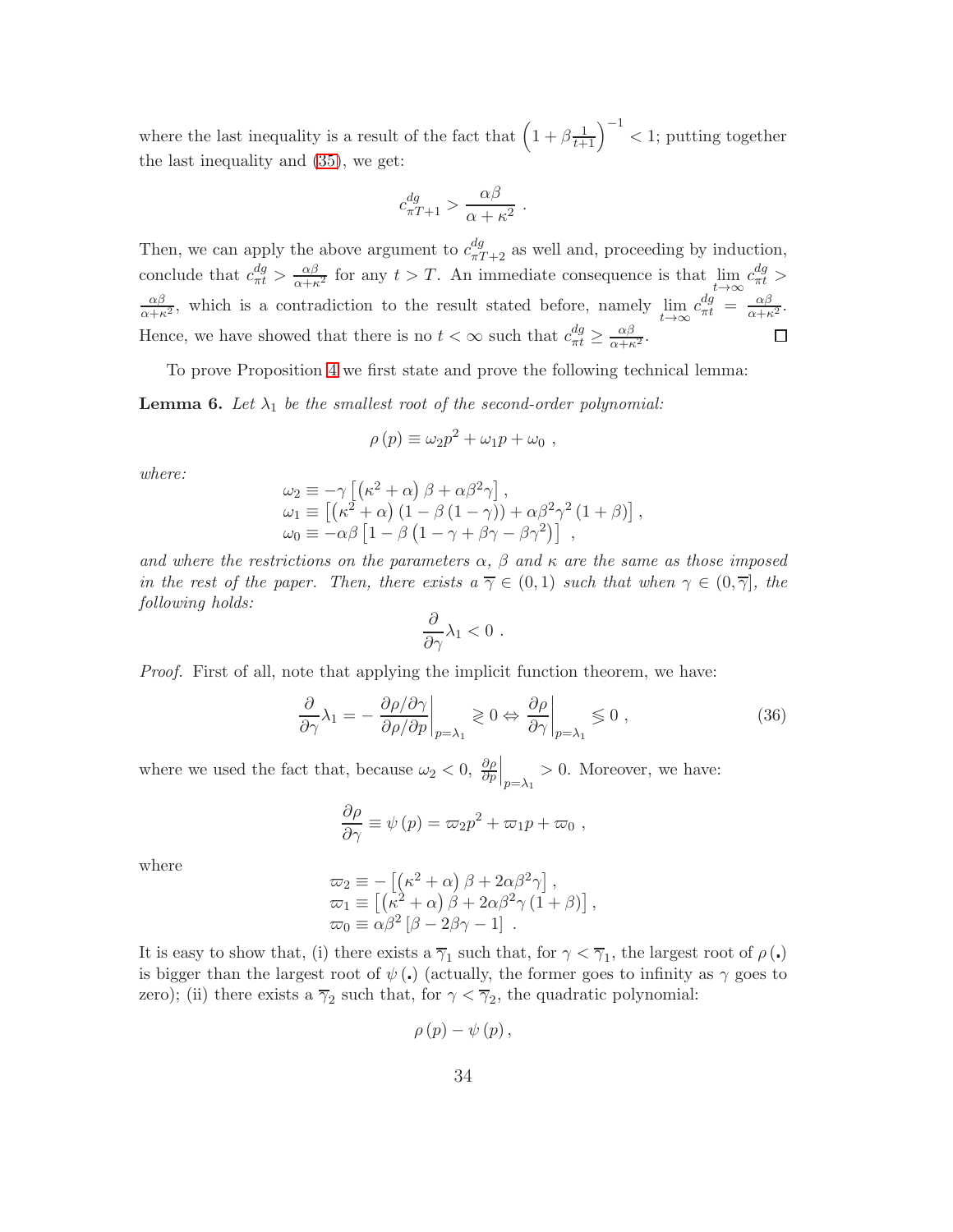has one positive and one negative root. Combining this result with the fact that both  $\rho(\cdot)$  and  $\psi(\cdot)$  are concave, we obtain that, for  $\gamma < \overline{\gamma} \equiv \min\{\overline{\gamma}_1, \overline{\gamma}_2\}$ , the smallest root of  $\rho(\centerdot)$  lies between the two roots of  $\psi(\centerdot);$  in other words:

$$
\left.\frac{\partial \rho}{\partial \gamma}\right|_{p=\lambda_1} > 0.
$$

Using this result in [\(36\)](#page-25-0) completes the proof.

An immediate corollary of the above lemma is the following:

Corollary 1. Let  $\lambda_{1t}$  be the smallest root of the second-order polynomial:

$$
\rho_t (p) \equiv \omega_{2t} p^2 + \omega_{1t} p + \omega_{0t} ,
$$

where

$$
\omega_{2t} \equiv -\frac{1}{t+1} \left[ \left( \kappa^2 + \alpha \right) \beta + \alpha \beta^2 \frac{1}{t+1} \right],
$$
  
\n
$$
\omega_{1t} \equiv \left[ \left( \kappa^2 + \alpha \right) \left( 1 - \beta \left( 1 - \frac{1}{t+1} \right) \right) + \alpha \beta^2 \left( \frac{1}{t+1} \right)^2 (1+\beta) \right],
$$
  
\n
$$
\omega_{0t} \equiv -\alpha \beta \left[ 1 - \beta \left( 1 - \frac{1}{t+1} + \beta \frac{1}{t+1} - \beta \left( \frac{1}{t+1} \right)^2 \right) \right].
$$

Then, there exists a  $T < \infty$  such that  $\{\lambda_{1t}\}_{t=1}^{\infty}$  $\sum\limits_{t = T}^\infty$  is a monotonic increasing sequence.

*Proof.* First of all, note that  $\lambda_{1t}$  and  $\omega_{it}$ ,  $i = 1, 2, 3$ , are defined as the correspondent coefficient in the statement of Lemma [6,](#page-25-0) with  $\gamma$  replaced by  $(t + 1)^{-1}$ ; hence,  $t + 1 \geq 2$  is equivalent to  $\gamma \leq \overline{\gamma}$  implies  $t+1 \geq T+1$ , where  $T+1$  is the integer part of  $\frac{1}{\gamma}$ . Invoking the result of Lemma [6,](#page-25-0) we get that  $\lambda_{1t}$  increases as  $(t+1)^{-1}$  decreases.  $\Box$ 

We are now ready to prove Proposition [4.](#page-19-0)

**Proof of Proposition [4](#page-19-0).** First of all, note that  $\delta_{\pi t}^{dg}$  is decreasing if and only if  $c_{\pi t}^{dg}$  is increasing; hence, we prove this latter statement. Recall that:

$$
c_{\pi,t}^{dg} = \frac{c_{\pi,t+1}^{dg}\left(1 - \frac{1}{t+1}\right) - A_{12,t}}{A_{11,t} - c_{\pi,t+1}^{dg}\frac{1}{t+1}},
$$

which means that, for any finite  $t$ , we have:

$$
c_{\pi t+1}^{dg} = \frac{A_{11,t}c_{\pi,t}^{dg} + A_{12,t}}{1 - \frac{1}{t+1}\left(1 - c_{\pi,t}^{dg}\right)}.
$$

Because  $1 - \frac{1}{t+1} \left(1 - c_{\pi,t}^{dg}\right)$  is a positive expression,  $c_{\pi t+1}^{dg} - c_{\pi t}^{dg} \geq 0$  is equivalent to the second-order inequality:

$$
\omega_{2t} \left( c_{\pi t}^{dg} \right)^2 + \omega_{1t} c_{\pi t}^{dg} + \omega_{0t} \geq 0 ,
$$

 $\Box$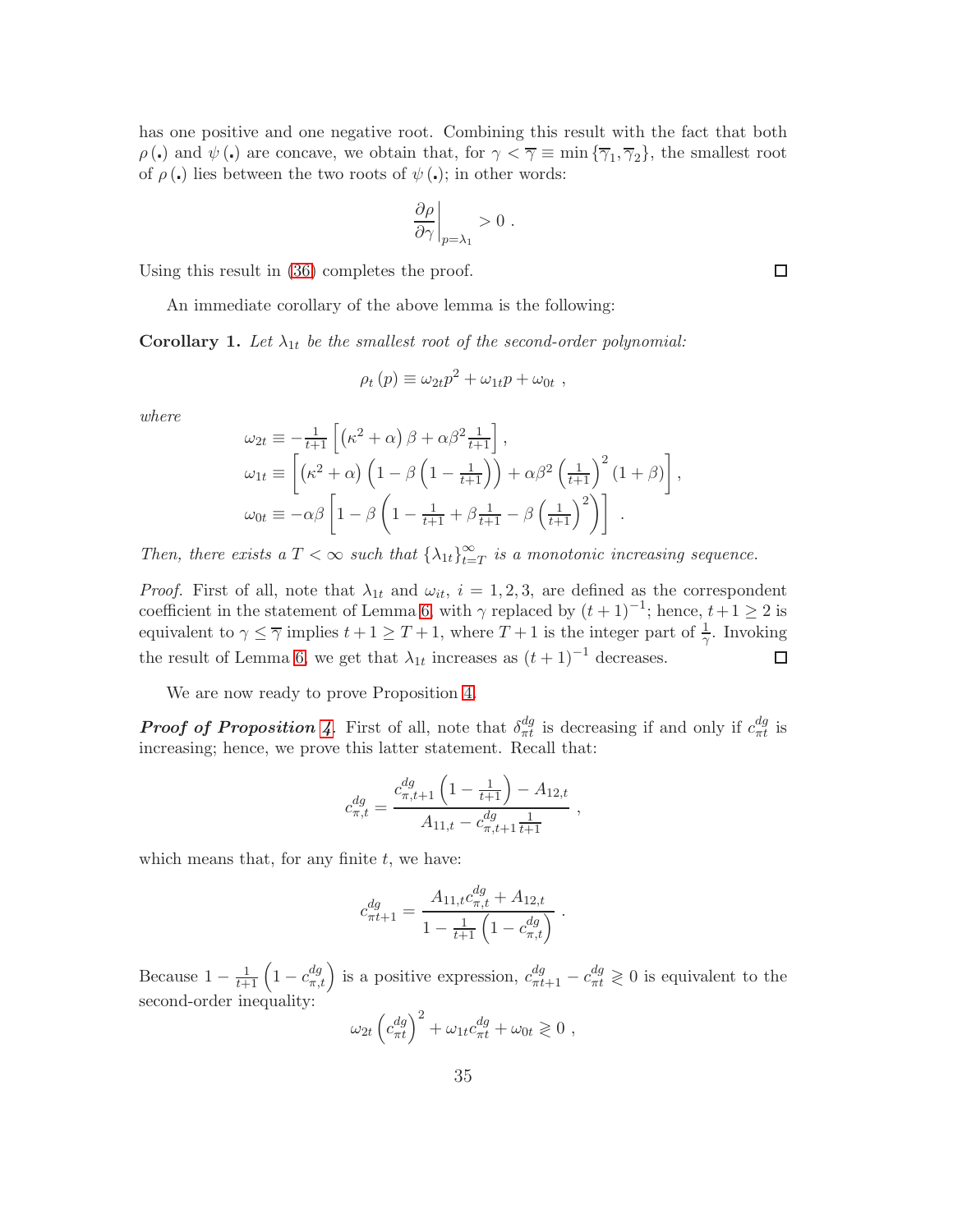where

$$
\omega_{2t} \equiv -\frac{1}{t+1} \left[ \left( \kappa^2 + \alpha \right) \beta + \alpha \beta^2 \frac{1}{t+1} \right],
$$
  
\n
$$
\omega_{1t} \equiv \left[ \left( \kappa^2 + \alpha \right) \left( 1 - \beta \left( 1 - \frac{1}{t+1} \right) \right) + \alpha \beta^2 \left( \frac{1}{t+1} \right)^2 (1+\beta) \right],
$$
  
\n
$$
\omega_{0t} \equiv -\alpha \beta \left[ 1 - \beta \left( 1 - \frac{1}{t+1} + \beta \frac{1}{t+1} - \beta \left( \frac{1}{t+1} \right)^2 \right) \right].
$$

Let  $\lambda_{1t}$ ,  $\lambda_{2t}$  be the two roots of the above quadratic expression, such that  $\lambda_{1t} < \lambda_{2t}$ ; because  $\omega_{2t}, \omega_{0t} < 0$  for any t, and  $-(\omega_{1t}/\omega_{2t})$  can be easily shown to be positive, we know that  $\lambda_{1t}, \lambda_{2t} > 0$  and that:

$$
\lambda_{1t} < c_{\pi t}^{dg} < \lambda_{2t} \Longleftrightarrow c_{\pi t+1}^{dg} - c_{\pi t}^{dg} > 0 \; .
$$

It is easy to see that  $\lambda_{2t} > \frac{\alpha\beta}{\alpha + \kappa^2}$  for any t, which implies that:

$$
\lambda_{1t} < c_{\pi t}^{dg} < \frac{\alpha \beta}{\alpha + \kappa^2} \Longleftrightarrow c_{\pi t+1}^{dg} - c_{\pi t}^{dg} > 0 \;,
$$

because we showed in Proposition [2](#page-19-0) that  $c_{\pi t}^{dg} < \frac{\alpha \beta}{\alpha + \kappa^2}$  for any finite t. Now assume, for the sake of contradiction, that  $c_{\pi t}^{dg} \leq \lambda_{1t}$  for some  $\tau \geq T$ , where T is the one defined in Corollary [1;](#page-25-0) then,  $c_{\pi\tau+1}^{dg} \leq c_{\pi\tau}^{dg}$  and, for Corollary [1,](#page-25-0)  $\lambda_{1\tau+1} > \lambda_{1\tau}$ .

Combining these two inequalities yields the conclusion that  $c_{\pi\tau+1}^{dg} \leq \lambda_{1\tau+1}$ . Repeating the preceding line of reasoning infinitely many times imp lies that a subsequence of  $\left\{c_{\pi t}^{dg}\right\}$  moves monotonically away from  $\frac{\alpha\beta}{\alpha+\kappa^2}$ , so that  $\lim_{t\to\infty}c_{\pi t}^{dg}$ , if it exists, is definitely smaller than  $\frac{\alpha\beta}{\alpha+\kappa^2}$ , contradicting Proposition [2.](#page-19-0) This completes the proof.  $\Box$ 

Finally, we prove Proposition [5.](#page-19-0) First of all, we briefly describe some results of the stochastic approximation<sup>[42](#page-37-0)</sup> that we will exploit in the proof.

Let us consider a stochastic recursive algorithm of the form:

$$
\theta_t = \theta_{t-1} + \gamma_t Q(t, \theta_{t-1}, X_t) \tag{37}
$$

where  $X_t$  is a state vector with an invariant limiting distribution, and  $\gamma_t$  is a sequence of gains; the stochastic approximation literature shows how, provided certain technical conditions are met, the asymptotic behavior of the stochastic difference equation [\(37\)](#page-25-0) can be analyzed using the associated deterministic ODE:

$$
\frac{d\theta}{d\tau} = h(\theta(\tau)) \quad , \tag{38}
$$

where

$$
h(\theta) \equiv \lim_{t \to \infty} EQ(t, \theta, X_t) .
$$

 $E$  represents the expectations taken over the invariant limiting distribution of  $X_t$ , for any fixed  $\theta$ . In particular, it can be shown that the set of limiting points of [\(37\)](#page-25-0) is given by the stable resting points of the ODE [\(38\)](#page-25-0).

<span id="page-37-0"></span> $^{42}$ Ljung (1977), Benveniste, Métivier, and Priouret (1990) provide a recent survey.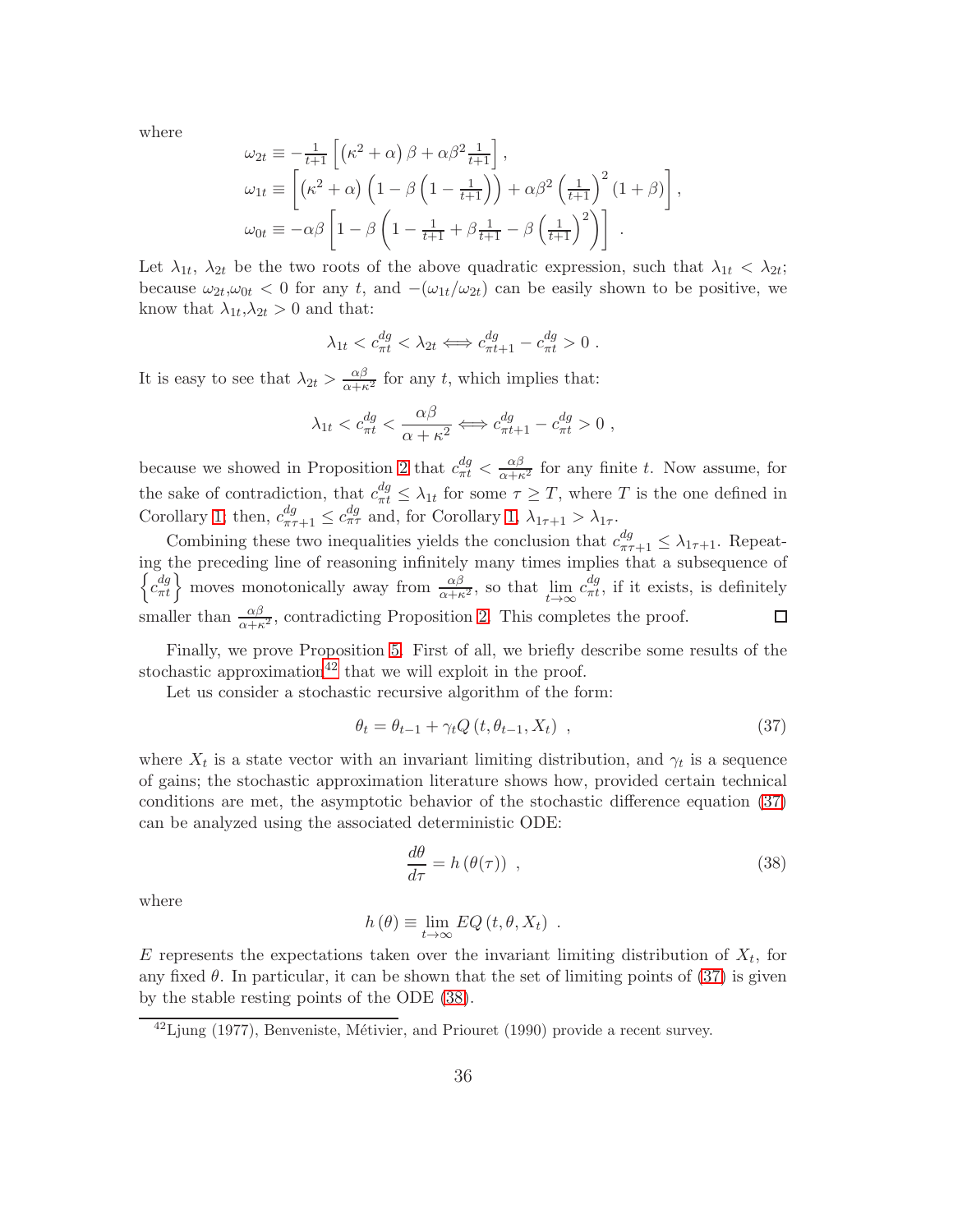**Proof of Proposition [5](#page-19-0).** Note that our equation  $(27)$  is a special case of  $(37)$ , where the technical conditions are easily shown to be satisfied; moreover, it is also easy to see that:

$$
h(a) = \lim_{t \to \infty} (c_{\pi,t}^{dg} - 1)a = \left(\frac{\alpha \beta}{\alpha + \kappa^2} - 1\right) a,
$$

which has a unique possible resting point at  $a^* = 0$ . Because  $\frac{\alpha\beta}{\alpha + \kappa^2} < 1$ , we have that  $a^*$ is globally stable, which proves the statement.

#### C Comparison with EH rule

Proof of Proposition [3](#page-19-0). First of all, note that:

$$
\delta_{\pi,t}^{dg} \geqslant \delta_{\pi}^{EH} \Longleftrightarrow \sigma \frac{\beta - c_{\pi,t}^{dg}}{\kappa} \geqslant \sigma \frac{\kappa \beta}{\alpha + \kappa^2},
$$

where the second inequality can be rewritten as

$$
\frac{\beta}{\kappa}-\frac{\kappa\beta}{\alpha+\kappa^2}\gtrless \frac{c_{\pi,t}^{dg}}{\kappa}
$$

.

Rearranging the terms, we get:

$$
\delta_{\pi,t}^{dg} \gtrless \delta_{\pi}^{EH} \Longleftrightarrow \frac{\alpha\beta}{\alpha + \kappa^2} \gtrless c_{\pi,t}^{dg}.
$$

Because we have shown in Proposition [2](#page-19-0) that  $t < \infty$  implies  $c_{\pi,t}^{dg} < \frac{\alpha\beta}{\alpha+\kappa^2}$ , we conclude that  $\delta_{\pi t}^{dg} > \delta_{\pi}^{EH}$ . Using a similar argument, it is easy to show that:

$$
\delta_{ut}^{dg} \geqslant \delta_u^{EH} \Longleftrightarrow \frac{\alpha}{\alpha + \kappa^2} \geqslant d_{\pi,t}^{dg} ,
$$

which implies, because:

$$
d_{\pi}^{cg} = \frac{\alpha}{\kappa^2 + \alpha + \alpha\beta^2\gamma^2(\beta - c_{\pi}^{cg}) + \beta\gamma(1-\gamma)(\alpha\beta - (\kappa^2 + \alpha)c_{\pi}^{cg})} < \frac{\alpha}{\alpha + \kappa^2},
$$

that  $\delta_{ut}^{dg} > \delta_{u}^{EH}$  whenever  $t < \infty$ . Finally, note that Proposition [2](#page-19-0) also shows that  $\lim_{t \to \infty} c_{\pi,t}^{dg} = \frac{\alpha \beta}{\alpha + \kappa^2}$ , which trivially yields  $\lim_{t \to \infty} \delta_{\pi,t}^{dg} = \delta_{\pi}^{EH}$  and  $\lim_{t \to \infty} \delta_{ut}^{dg} = \delta_{u}^{EH}$ .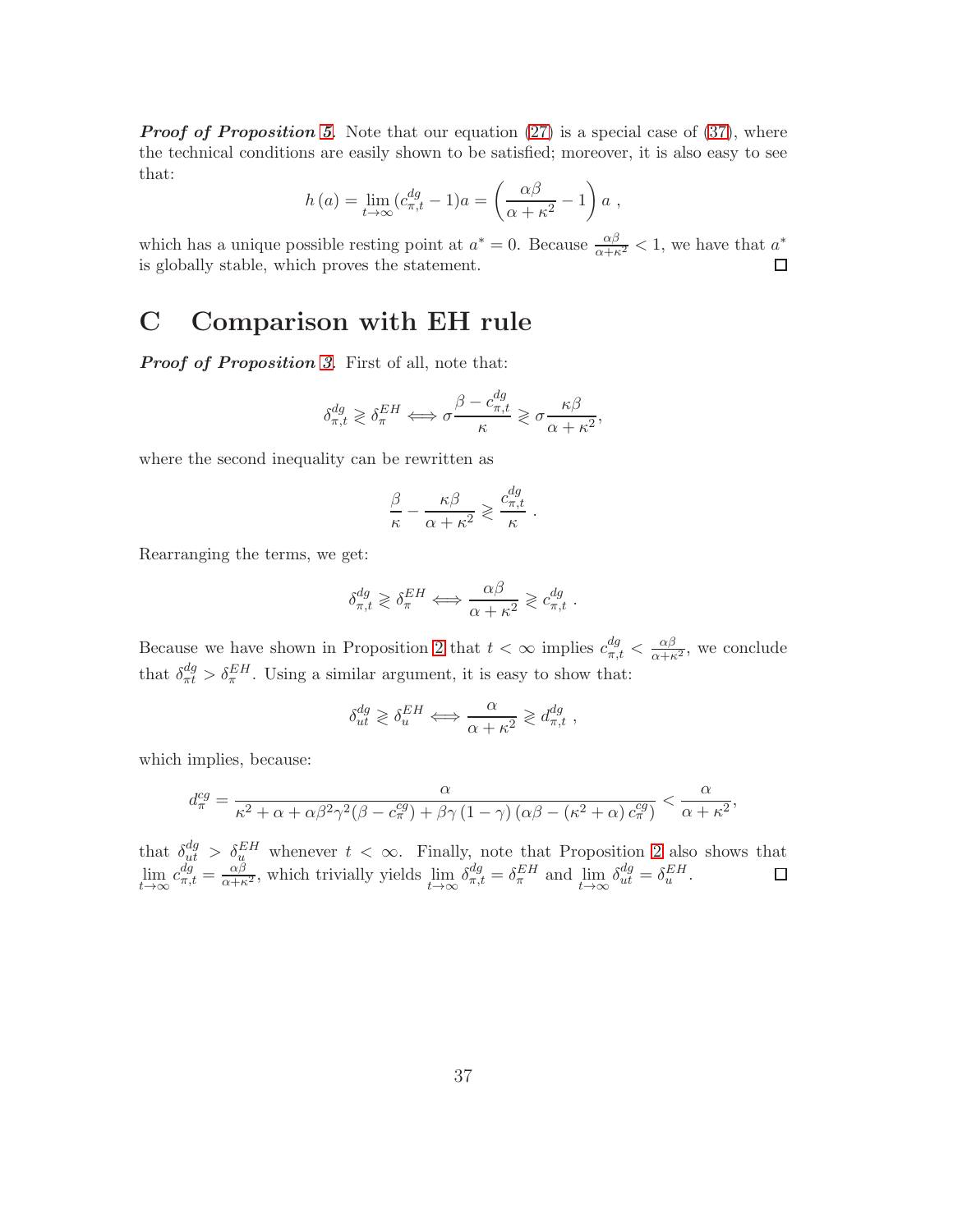#### References

- Adam, K., and R. Billi (2007): "Discretionary Monetary Policy and the Zero Lower Bound on Nominal Interest Rates," Journal of Monetary Economics, 54(3), 728–752.
- Alvarez, F., P. J. Kehoe, and P. A. Neumeyer (2004): "The Time Consistency of Optimal Monetary and Fiscal Policies," Econometrica, 72(2), 541–567.
- BALL, L. (1994): "What Determines the Sacrifice Ratio?," in Monetary Policy, ed. by N. G. Mankiw. Chicago: Chicago University Press.
- Benati, L. (2008): "Investigating Inflation Persistence Across Monetary Regimes," The Quarterly Journal of Economics, 123(3), 1005–1060.
- BENVENISTE, A., M. MÉTIVIER, AND P. PRIOURET (1990): Adaptive Algorithms and Stochastic Approximations. Berlin: Springer-Verlag.
- Bernanke, B. S. (2004): "The Logic of Monetary Policy," Speech delivered by federal reserve governor ben bernanke to the national economists club in washington d.c., The Federal Reserve Board.
- BLANCHARD, O. J., AND C. M. KAHN (1980): "The Solution of Linear Difference Models under Rational Expectations," Econometrica, 48(5), 1305–11.
- BRANCH, W. A., AND G. W. EVANS (2006): "A simple recursive forecasting model," Economics Letters, 91(2), 158–166.
- Brayton, F., and P. Tinsley (1996): "A guide to FRB/US: a macroeconomic model of the United States," Finance and Economics Discussion Series 96-42, Board of Governors of the Federal Reserve System.
- BULLARD, J., AND K. MITRA (2002): "Learning about Monetary Policy Rules," Journal of Monetary Economics, 49(6), 1105–1129.
- Calvo, G. (1983): "Staggered Prices in a Utility Maximizing Framework," Journal of Monetary Economics, 12(3), 383–398.
- Clarida, R., J. Gali, and M. Gertler (1999): "The Science of Monetary Policy: A New Keynesian Perspective," Journal of Economic Literature, 37(2), 1661–1707.

- COGLEY, T., AND A. M. SBORDONE (2005): "A Search for a Structural Phillips Curve," Staff Report 203, Federal Reserve Bank of New York.
- ERCEG, C. J., AND A. T. LEVIN (2003): "Imperfect Credibility and Inflation Persistence," Journal of Monetary Economics, 50(4), 915–944.

<sup>(2000): &</sup>quot;Monetary Policy Rules and Macroeconomic Stability: Evidence and Some Theory," The Quarterly Journal of Economics, 115(1), 147–180.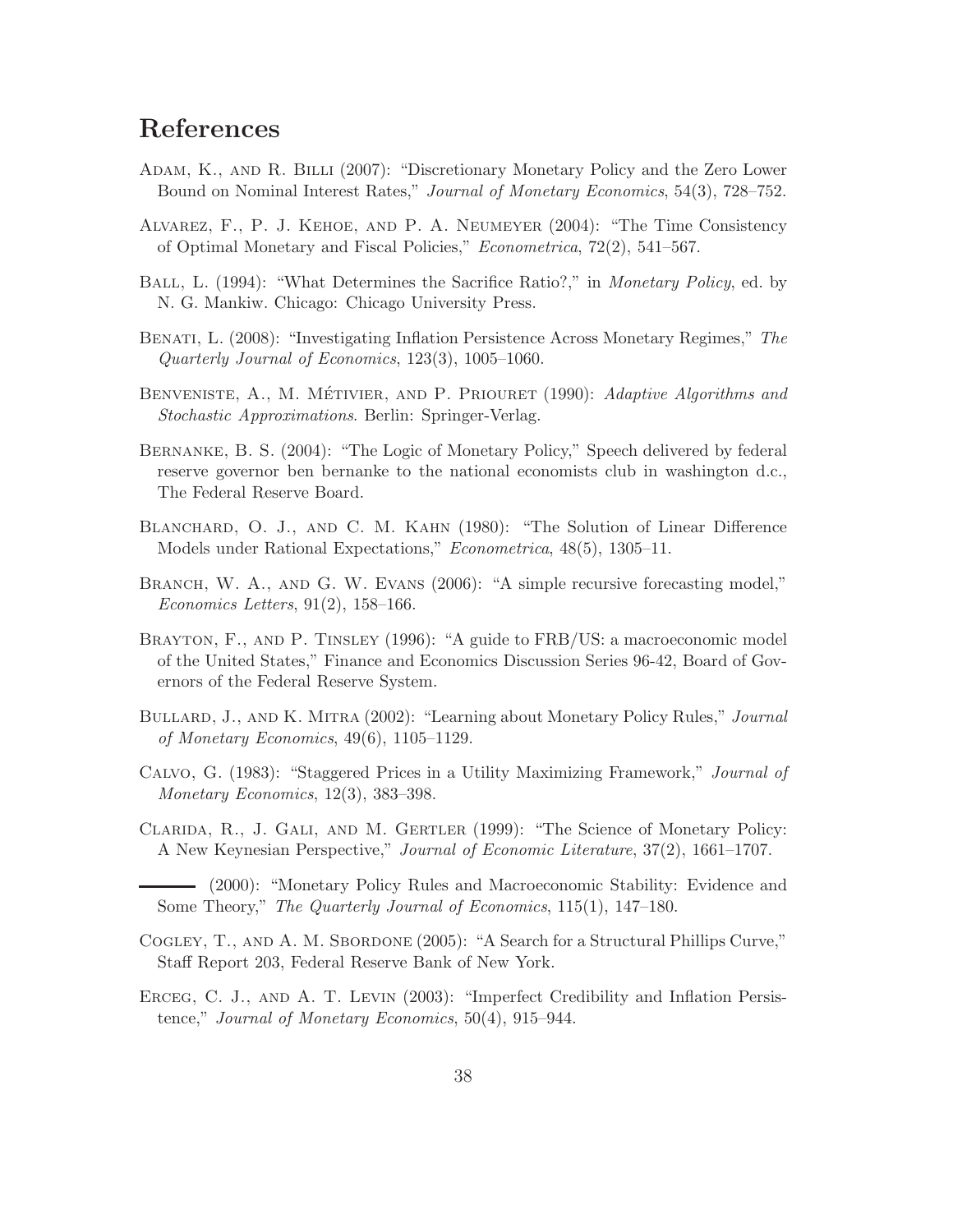- EVANS, G. W., AND S. HONKAPOHJA (2001): Learning and Expectations in Macroeconomics. Princeton: Princeton University Press.
	- (2003a): "Adaptive Learning and Monetary Policy Design," Journal of Money, Credit and Banking, 35(6), 1045–1072.
	- (2003b): "Expectations and the Stability Problem for Optimal Monetary Policies," Review of Economic Studies, 70(4), 807–824.
	- (2006): "Monetary Policy, Expectations and Commitment," The Scandinavian Journal of Economics, 108(1), 15–38.
- FERRERO, G. (2007): "Monetary Policy, Learning and the Speed of Convergence," Journal of Economic Dynamics and Control, 31(9), 3006–3041.
- GALI, J. (2003): "New Perspectives on Monetary Policy, Inflation, and the Business Cycle," in Advances in Economic Theory, ed. by M. Dewatripont, L. Hansen, and S.Turnovsky. Cambridge: Cambridge University Press.
- GASPAR, V., F. SMETS, AND D. VESTIN (2006): "Adaptive Learning, Persistence, and Optimal Monetary Policy," Journal of the European Economic Association, 4(2-3), 376–385.
- Hansen, L. P., and T. J. Sargent (2007): Robustness. Princeton: Princeton University Press.
- Knight, F. H. (1921): Risk, Uncertainty and Profit. Boston, MA: Houghton Mifflin Company.
- Kreps, D. (1998): "Anticipated Utility and Dynamic Choice," in Frontiers of Research in Economic Theory, ed. by D. P. Jacobs, E. Kalai, and M. Kamien. Cambridge: Cambridge University Press.
- LaSalle, J. P. (1986): The Stability and Control of Discrete Processes. New York: Springer-Verlag.
- Ljung, L. (1977): "Analysis of recursive stochastic algorithms," IEEE Transactions on Automatic Control, (AC-22), 551–575.
- Lucas, R. E. (1987): Models of Business Cycles. Oxford: Basil Blackwell.
- Lucas, R. E., and N. L. Stokey (1983): "Optimal Fiscal and Monetary Policy in an Economy Without Capital," Journal of Monetary Economics, 12(1), 55–93.
- MARCET, A., AND J. P. NICOLINI (2003): "Recurrent Hyperinflations and Learning," American Economic Review, 93(5), 1476–1498.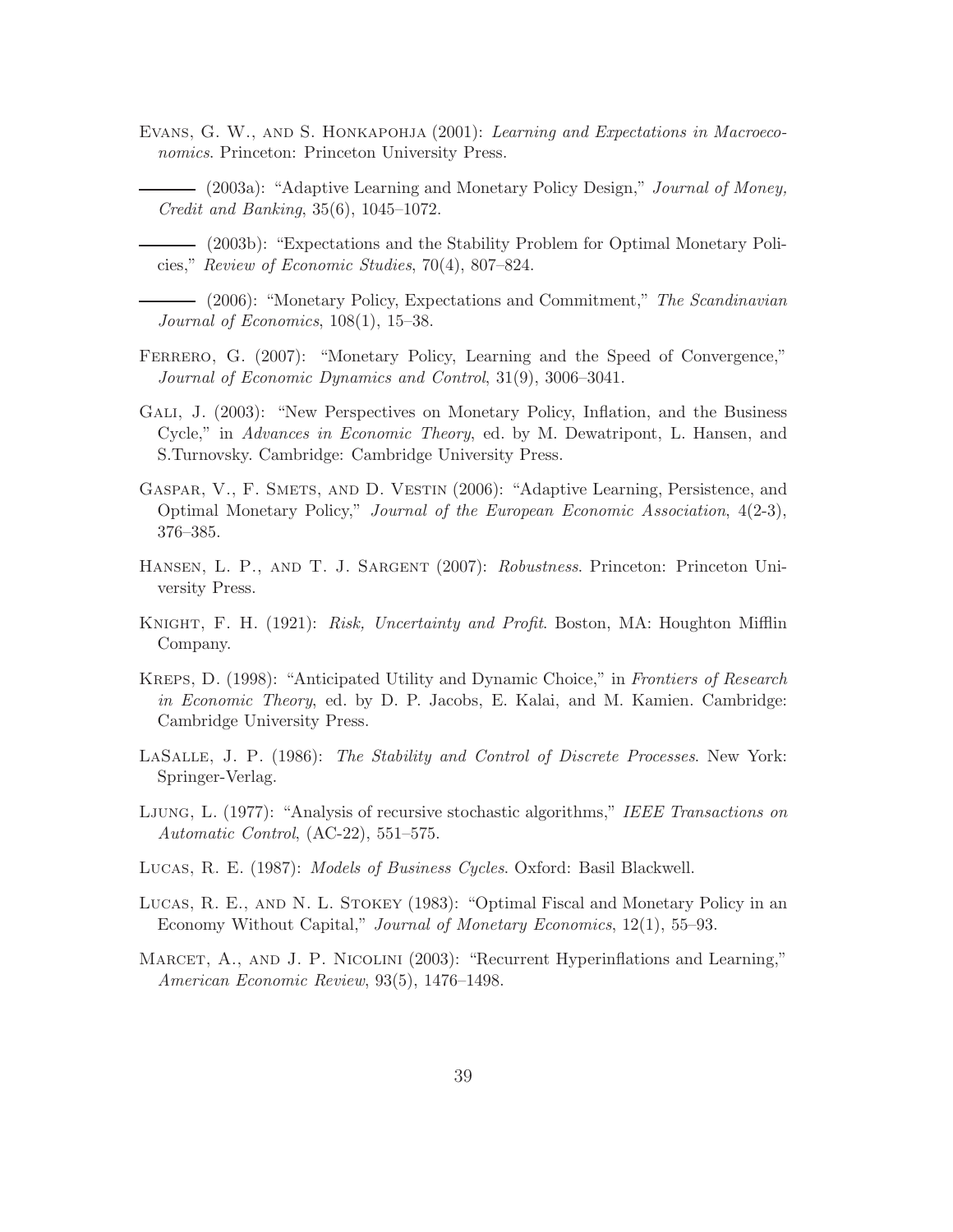- MARCET, A., AND T. J. SARGENT (1989): "Convergence of Least Squares Learning Mechanisms in Self Referential Linear Stochastic Models," Journal of Economic The $ory, 48(2), 337-368.$
- McCallum, B., and E. Nelson (1999): "Performance of Operational Optimal Policy Rules in an Estimated Semi-Classical Model," in Monetary Policy Rules, ed. by J. Taylor. Chicago: University of Chicago Press.
- Milani, F. (2006): "A Bayesian DSGE Model with Infinite-Horizon Learning: Do "Mechanical" Sources of Persistence Become Superfluous?," International Journal of Central Banking, 2(3), 87–106.
	- (2007): "Expectations, Learning and Macroeconomic Persistence," Journal of Monetary Economics, 54(7), 2065–2082.
- Orphanides, A., and J. C. Williams (2005a): "The Decline of Activist Stabilization Policy: Natural Rate Misperceptions, Learning, and Expectations," Journal of Economic Dynamics and Control, 29(11), 1927–1950.
- (2005b): "Imperfect Knowledge, Inflation Expectations and Monetary Policy," in The Inflation-Targeting Debate, ed. by B. Bernanke, and M. Woodford. Chicago: Chicago University Press.
- (2005c): "Inflation scares and forecast-based monetary policy," Review of Economic Dynamics, 8(2), 498–527.
- PHELPS, E. S. (1967): "Phillips Curves, Expectations of Inflation and Optimal Unemployment over Time," Economica, 34(135), 254–281.
- ROTEMBERG, J. J., AND M. WOODFORD (1997): "An Optimization-Based Econometric Framework for the Evaluation of Monetary Policy," in NBER Macroeconomics Annual 12, ed. by B. Bernanke, and J. J. Rotemberg. Cambridge (MA): MIT Press.
- SARGENT, T. J. (1999): The Conquest of American Inflation. Princeton: Princeton University Press.
- Slobodyan, S., and R. Wouters (2009): "Learning in an Estimated Medium-Scale DSGE Model," CERGE-EI Working Papers wp396, The Center for Economic Research and Graduate Education - Economic Institute, Prague.
- WOODFORD, M. (1999): "Optimal Monetary Policy Inertia," The Manchester School, Supplement, 67(0), 1–35.
	- (2003): Interest and Prices: Foundations of a Theory of Monetary Policy. Princeton: Princeton University Press.
	- (2007): "Interpreting Inflation Persistence: Comments on the Conference on "Quantitative Evidence on Price Determination"," Journal of Money, Credit and Banking, 39(Supplement 1), 203–210.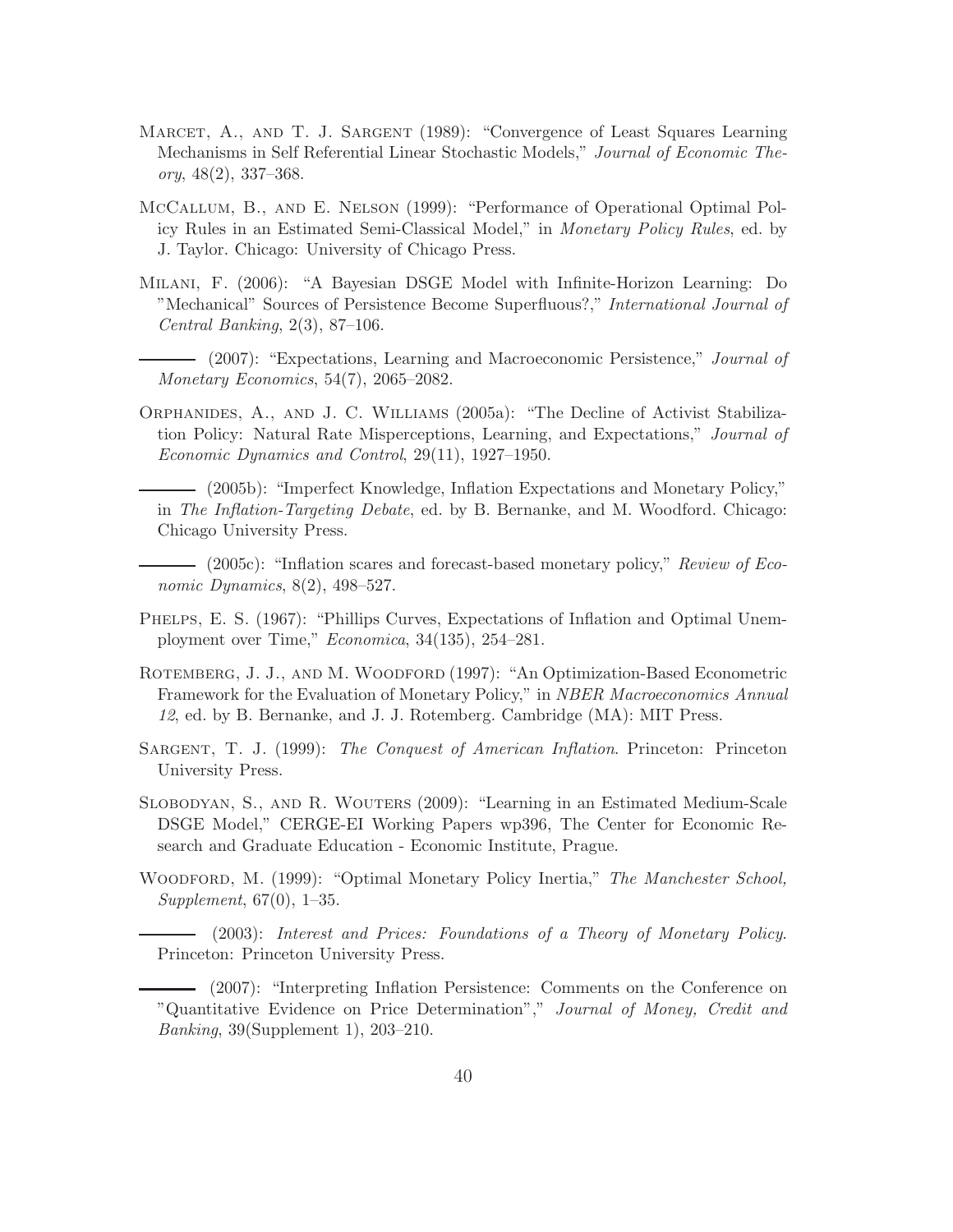(2009): "Robustly Optimal Monetary Policy under Near-Rational Expectations," American Economic Review, forthcoming.

Yun, T. (1996): "Nominal price rigidity, money supply endogeneity, and business cycles," Journal of Monetary Economics, 37(2-3), 345–370.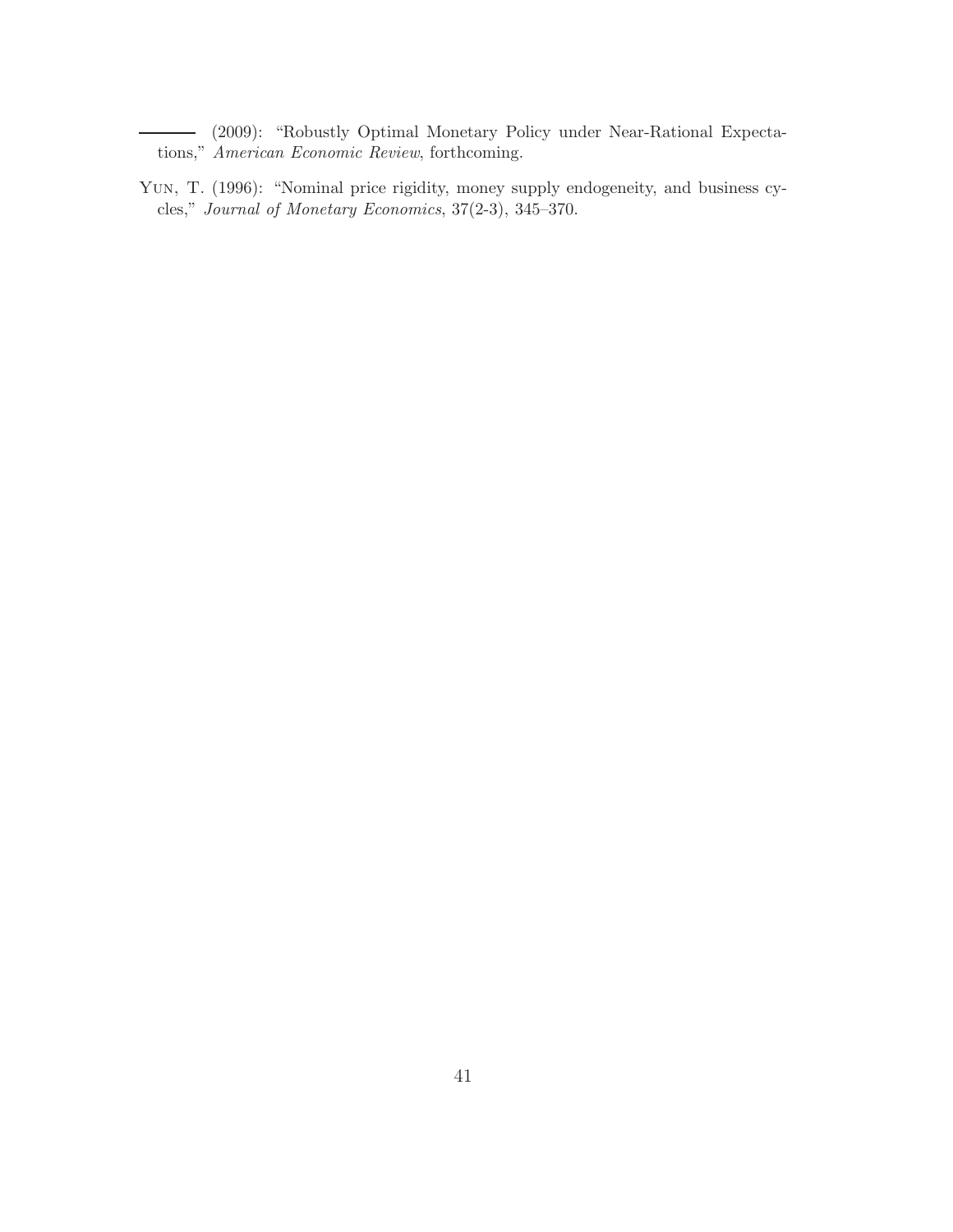## D Figures



<span id="page-43-0"></span>Figure 1: Feedback parameter in the ALM for inflation as a function of  $\gamma$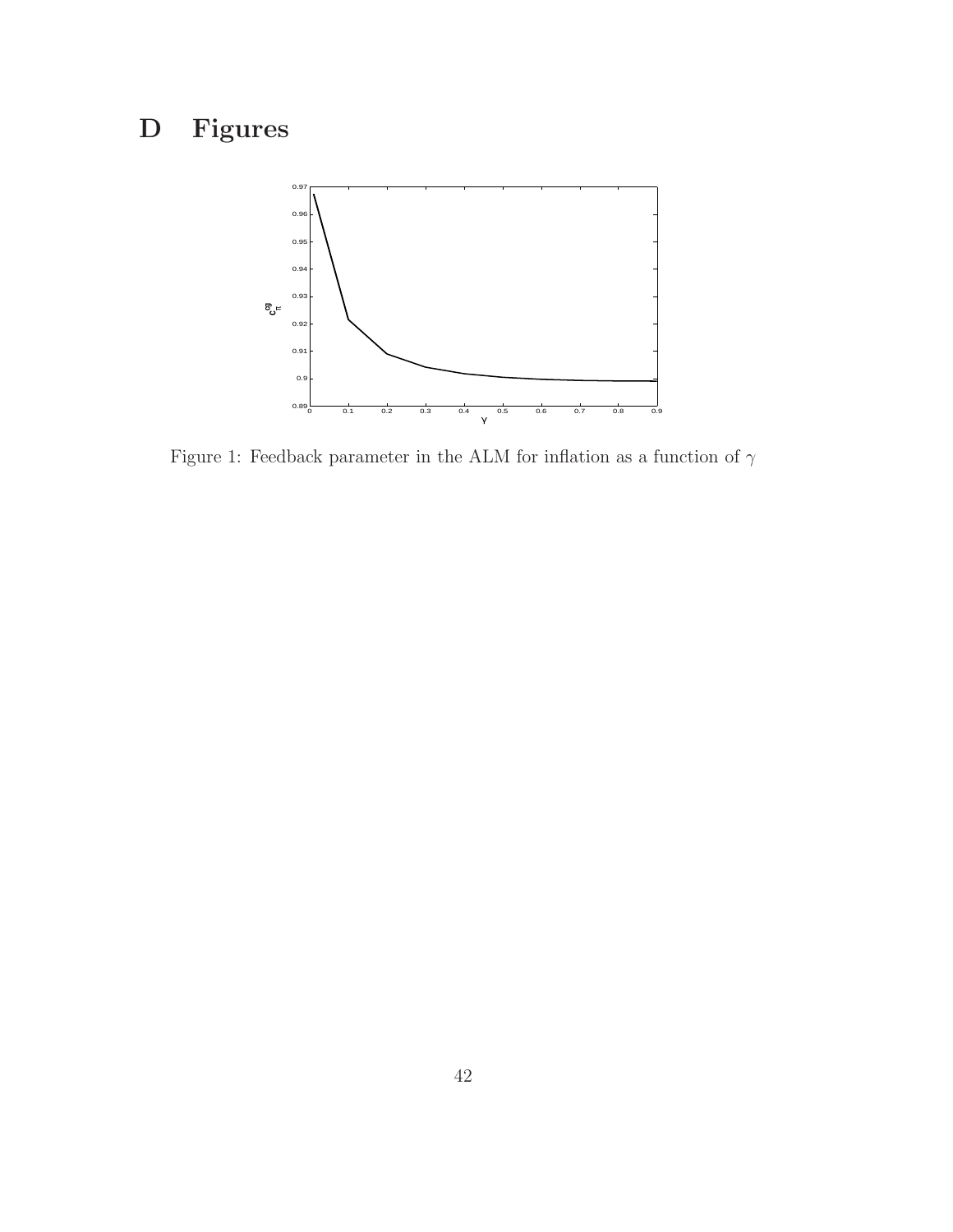

<span id="page-44-0"></span>Figure 2: Variance of inflation expectations



Figure 3: Variance of output gap expectations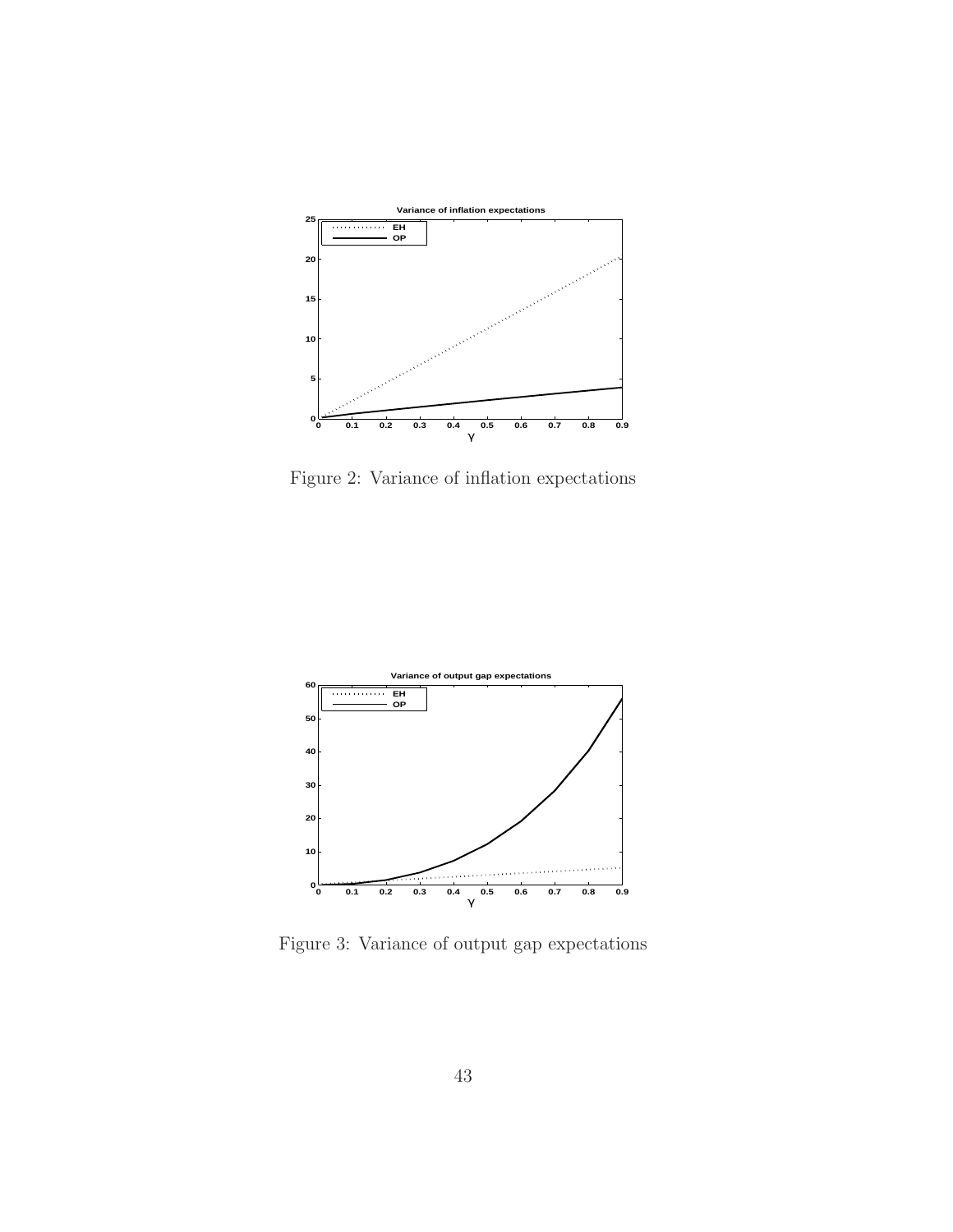

<span id="page-45-0"></span>Figure 4: The dynamics of welfare losses (ratio of cumulative consumption equivalents under CG and EH) under constant gain learning, with initial beliefs at the rational equilibrium



<span id="page-45-1"></span>Figure 5: Impulse response of inflation for an initial cost-push shock  $u = 1$ . Solid line: optimal policy under learning and private agents following learning with  $\gamma = 0.9$ . Dashed line: optimal discretionary policy under RE with private agents having rational expectations. Initial conditions:  $a_0 = 0$ ,  $\pi_0 = 0$ ,  $x_0 = 0$ .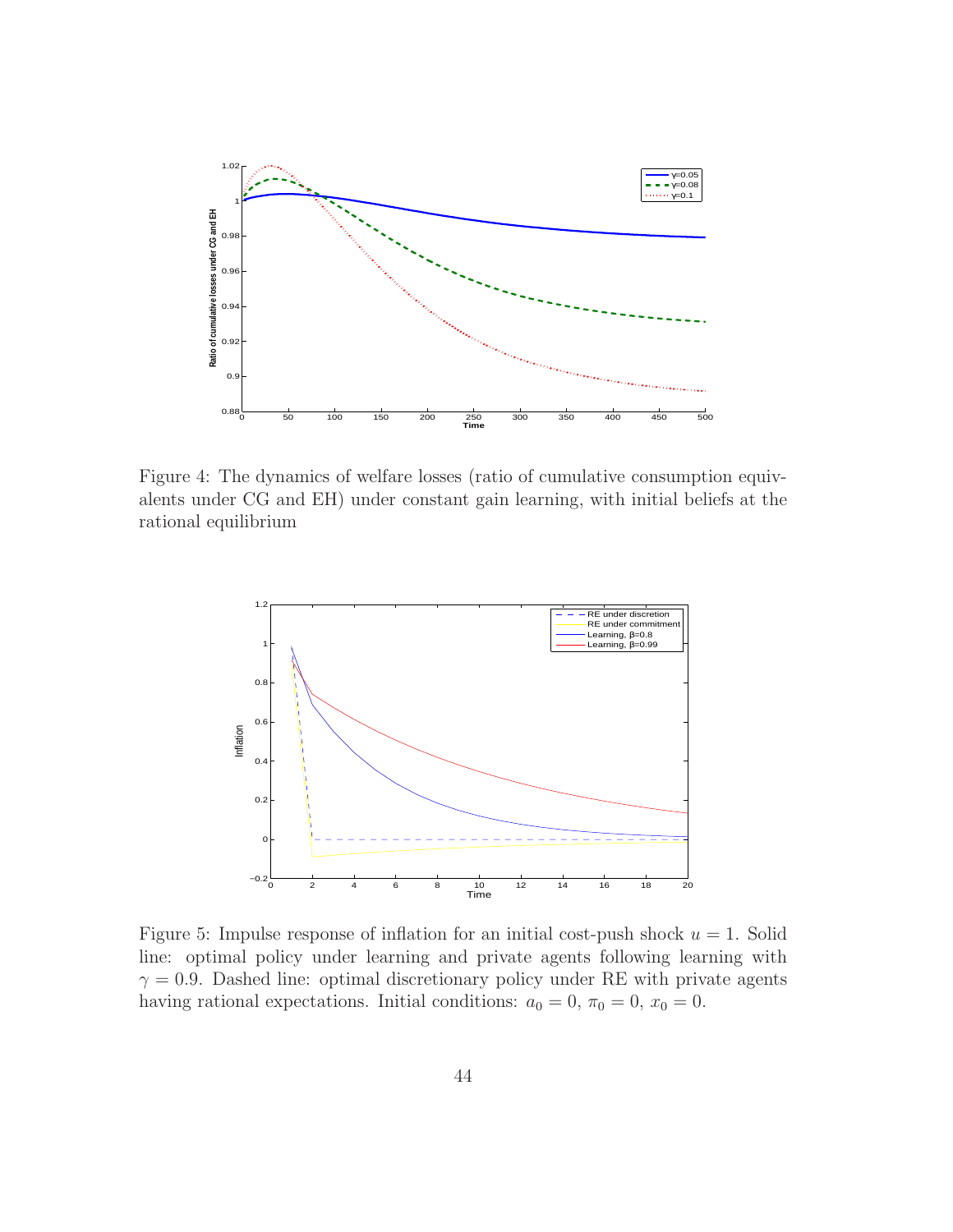

<span id="page-46-0"></span>Figure 6: Values of  $\alpha$  and  $\kappa$  for which  $\delta_{\pi}^{dg}$  is increasing in the first four periods. From the fourth period on  $\delta_{\pi}^{dg}$  is always decreasing. ( $\beta = 0.99$ )



<span id="page-46-1"></span>Figure 7: Interest rate rule coefficient on inflation expectations under decreasing gain learning